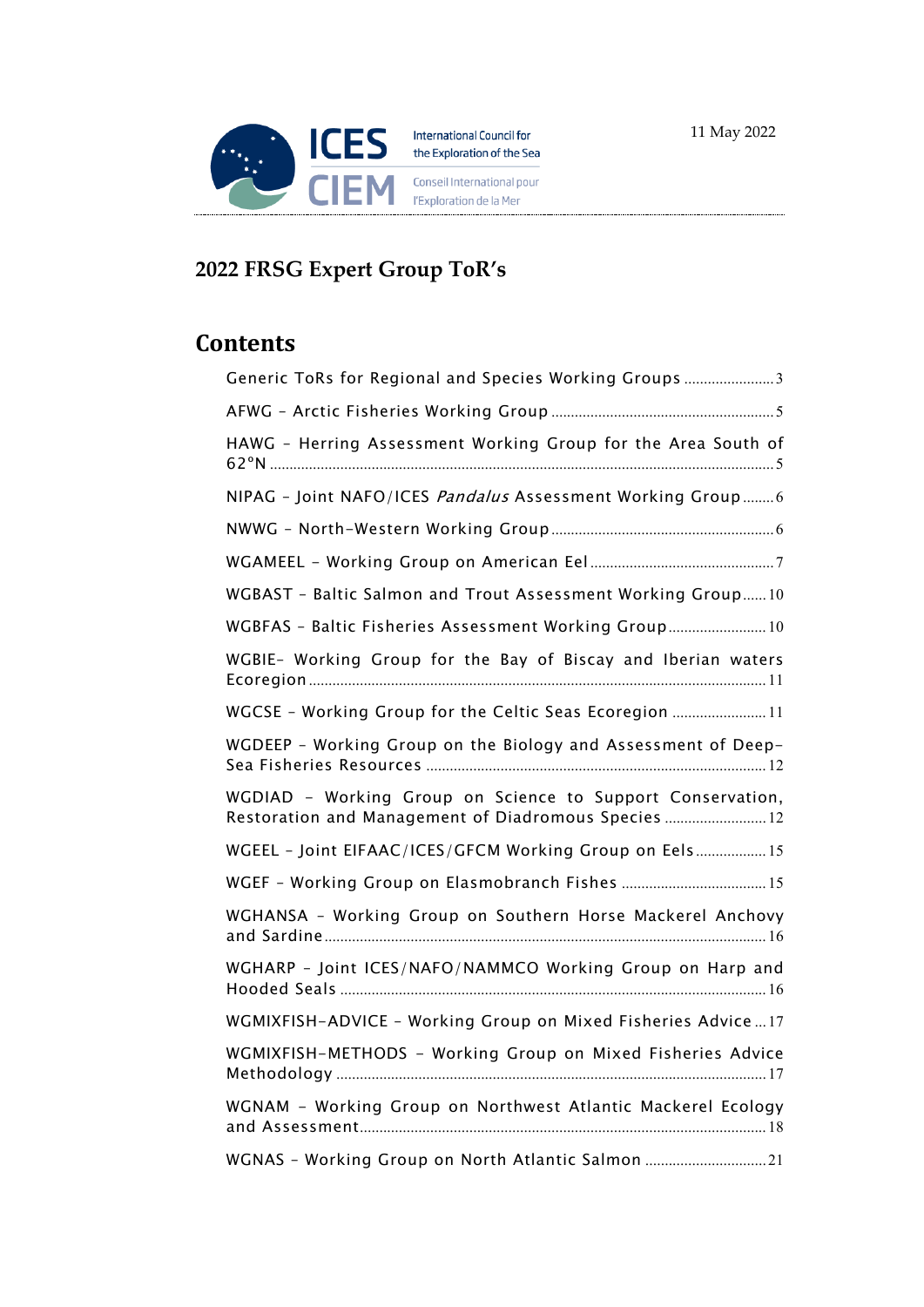| WGNSSK - Working Group on the Assessment of Demersal Stocks in                                                                        |
|---------------------------------------------------------------------------------------------------------------------------------------|
| WGTAFGOV - Working Group on Transparent Assessment                                                                                    |
| WGTRUTTA - Working Group with the Aim to Develop Assessment<br>Models and Establish Biological Reference Points for Sea Trout         |
| WGWIDE- Working Group on Widely Distributed Stocks  31                                                                                |
| WKEVUT - Workshop to Evaluate the Utility of Industry-derived data<br>for enhancing scientific knowledge and providing data for stock |
| WKELASMO - Benchmark Workshop for selected elasmobranch                                                                               |
|                                                                                                                                       |
| WKNSCS - Benchmark Workshop for fish stocks in the North Sea and                                                                      |
| WKPRAWN - Benchmark Workshop on Pandalus stocks37                                                                                     |
| WKREDCAP - Benchmark workshop on beaked redfish (Sebastes                                                                             |
|                                                                                                                                       |
| WKRRCCSS - Workshop on a Research Roadmap for Channel and                                                                             |
| WKMEGRIM - Benchmark Workshop for selected Megrim Stocks  42                                                                          |
| WKEMP3 - Workshop for the Technical evaluation of EU Member                                                                           |
| WKICEMP - Workshop on the evaluation of assessments and<br>management plans for ling, tusk, plaice and Atlantic wolffish in           |
| WKSEALS - Benchmark Workshop for harp and hooded seals  47                                                                            |
| WKSANDEEL - Benchmark Workshop on Sandeel (Ammodytes spp.)                                                                            |
| WKEELDATA4 - The Fourth Workshop on Designing an Eel Data Call                                                                        |
| WKD3Lists2 - The Second Workshop on on Lists of Commercial Fish                                                                       |
| WKSalmon2 - Second Workshop in a series on Salmon Mortality at                                                                        |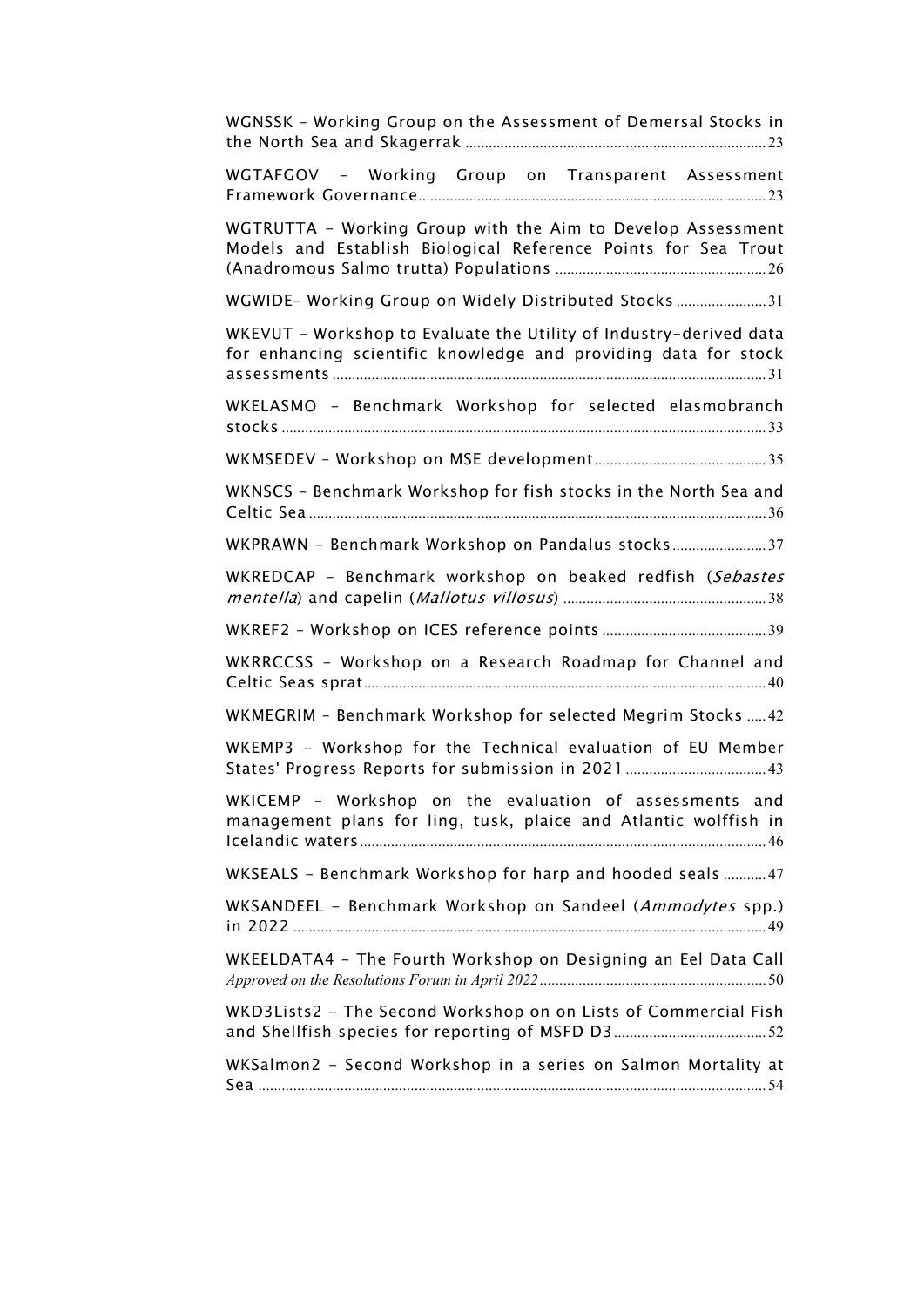### <span id="page-2-0"></span>Generic ToRs for Regional and Species Working Groups

*Approved in November 2021*

2021/2/FRSG01 The following ToRs apply to: AFWG, HAWG, NWWG, NIPAG, WGWIDE, WGBAST, WGBFAS, WGNSSK, WGCSE, WGDEEP, WGBIE, WGEEL, WGEF, WGHANSA and WGNAS.

### **The working group should focus on:**

- a) Consider and comment on Ecosystem and Fisheries overviews where available;
- b) For the aim of providing input for the Fisheries Overviews, consider and comment on the following for the fisheries relevant to the working group:
	- i) descriptions of ecosystem impacts on fisheries
	- ii) descriptions of developments and recent changes to the fisheries
	- iii) mixed fisheries considerations, and
	- iv) emerging issues of relevance for management of the fisheries;
- c) Conduct an assessment on the stock(s) to be addressed in 2022 using the method (assessment, forecast or trends indicators) as described in the stock annex; - complete and document an audit of the calculations and results; and produce a **brief** report of the work carried out regarding the stock, providing summaries of the following where relevant:
	- i) Input data and examination of data quality; in the event of missing or inconsistent survey or catch information refer to the ACOM document for dealing with COVID-19 pandemic disruption and the linked template that formulates how deviations from the stock annex are to be [reported.](http://ices.dk/about-ICES/Documents/Approaches_Missing_data_2020_and_template.pdf)
	- ii) Where misreporting of catches is significant, provide qualitative and where possible quantitative information and describe the methods used to obtain the information;
	- iii) For relevant stocks (i.e., all stocks with catches in the NEAFC Regulatory Area), estimate the percentage of the total catch that has been taken in the NEAFC Regulatory Area in 2021.
	- iv) For category 3 and 4 stocks requiring new advice in 2022, implement the methods recommended by WKLIFE X (e.g. SPiCT, rfb, chr, rb rules) to replace the former 2 over 3 advice rule (2 over 5 for elasmobranchs). MSY reference points or proxies for the category 3 and 4 stocks
	- v) Evaluate spawning stock biomass, total stock biomass, fishing mortality, catches (projected landings and discards) using the method described in the stock annex;
		- 1) for category 1 and 2 stocks, in addition to the other relevant model diagnostics, the recommendations and decision tree formulated by WKFORBIAS (see Annex 2 of [https://www.ices.dk/sites/pub/Publication%20Reports/](https://www.ices.dk/sites/pub/Publication%20Reports/Expert%20Group%20Report/Fisheries%20Resources%20Steering%20Group/2020/WKFORBIAS_2019.pdf) [Expert%20Group%20Report/Fisheries%20Resources%2](https://www.ices.dk/sites/pub/Publication%20Reports/Expert%20Group%20Report/Fisheries%20Resources%20Steering%20Group/2020/WKFORBIAS_2019.pdf) [0Steering%20Group/2020/WKFORBIAS\\_2019.pdf\)](https://www.ices.dk/sites/pub/Publication%20Reports/Expert%20Group%20Report/Fisheries%20Resources%20Steering%20Group/2020/WKFORBIAS_2019.pdf) should be considered as guidance to determine whether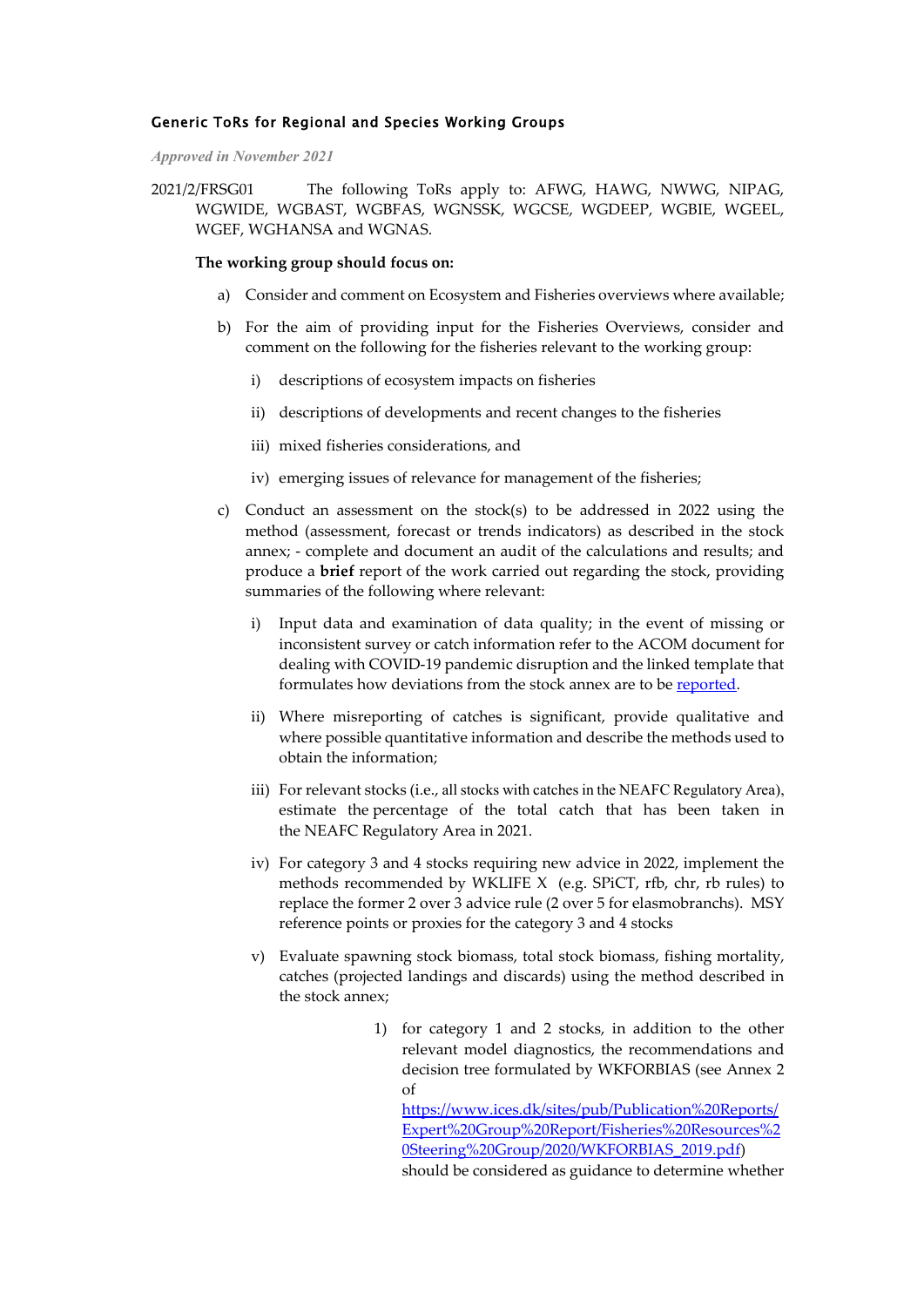an assessment remains sufficiently robust for providing advice.

- 2) If the assessment is deemed no longer suitable as basis for advice, consider whether it is possible and feasible to resolve the issue through an interbenchmark. If this is not possible, consider providing advice using an appropriate Category 2 to 5 approach.;
- vi) The state of the stocks against relevant reference points;

Consistent with ACOM's 2020 decision, the basis for Fpa should be Fp.05.

- 1) 1. Where Fp.05 for the current set of reference points is reported in the relevant benchmark report, replace the value and basis of Fpa with the information relevant for Fp.05
- 2) 2. Where Fp.05 for the current set of reference points is not reported in the relevant benchmark report, compute the Fp.05 that is consistent with the current set of reference points and use as Fpa. A review/audit of the computations will be organized.
- 3) 3. Where Fp.05 for the current set of reference points is not reported and cannot be computed, retain the existing basis for Fpa.
- vii) Catch scenarios for the year(s) beyond the terminal year of the data for the stocks for which ICES has been requested to provide advice on fishing opportunities;
- viii)Historical and analytical performance of the assessment and catch options with a succinct description of associated quality issues. For the analytical performance of category 1 and 2 age-structured assessments, report the mean Mohn's rho (assessment retrospective bias analysis) values for time series of recruitment, spawning stock biomass, and fishing mortality rate. The WG report should include a plot of this retrospective analysis. The values should be calculated in accordance with the ["Guidance for](https://community.ices.dk/ExpertGroups/Presentations/Shared%20Documents/Guide_MohnsRho_calculation_RetroBias.docx)  [completing ToR viii\) of the Generic ToRs for Regional and Species](https://community.ices.dk/ExpertGroups/Presentations/Shared%20Documents/Guide_MohnsRho_calculation_RetroBias.docx)  [Working Groups - Retrospective bias in assessment"](https://community.ices.dk/ExpertGroups/Presentations/Shared%20Documents/Guide_MohnsRho_calculation_RetroBias.docx) and reported using the [ICES application](http://community.ices.dk/ExpertGroups/_layouts/15/start.aspx#/Lists/retrobias2019/overview.aspx) for this purpose.
- d) Produce a first draft of the advice on the stocks under considerations according to ACOM guidelines.
	- *i.* In the section 'Basis for the assessment' under input data match the [survey](https://scanner.topsec.com/?d=1076&t=c04ca31970f91af46d9b76bbe95c9e908c729c91&u=https%3A%2F%2Fcommunity.ices.dk%2FExpertGroups%2FPresentations%2FShared%2520Documents%2FSurvey%2520codes_2021.xlsx) names with the relevant "SurveyCode" listed ICES survey [naming convention](https://scanner.topsec.com/?d=1076&t=c04ca31970f91af46d9b76bbe95c9e908c729c91&u=https%3A%2F%2Fcommunity.ices.dk%2FExpertGroups%2FPresentations%2FShared%2520Documents%2FSurvey%2520codes_2021.xlsx) *(restricted access)* and add the "SurveyCode" to the advice sheet.
- e) Review progress on benchmark issues and processes of relevance to the Expert Group.

i) update the benchmark issues lists for the individual stocks in SID;

ii) review progress on benchmark issues and identify potential benchmarks to be initiated in 2023 for conclusion in 2024;

iii) determine the prioritization score for benchmarks proposed for 2023–2024;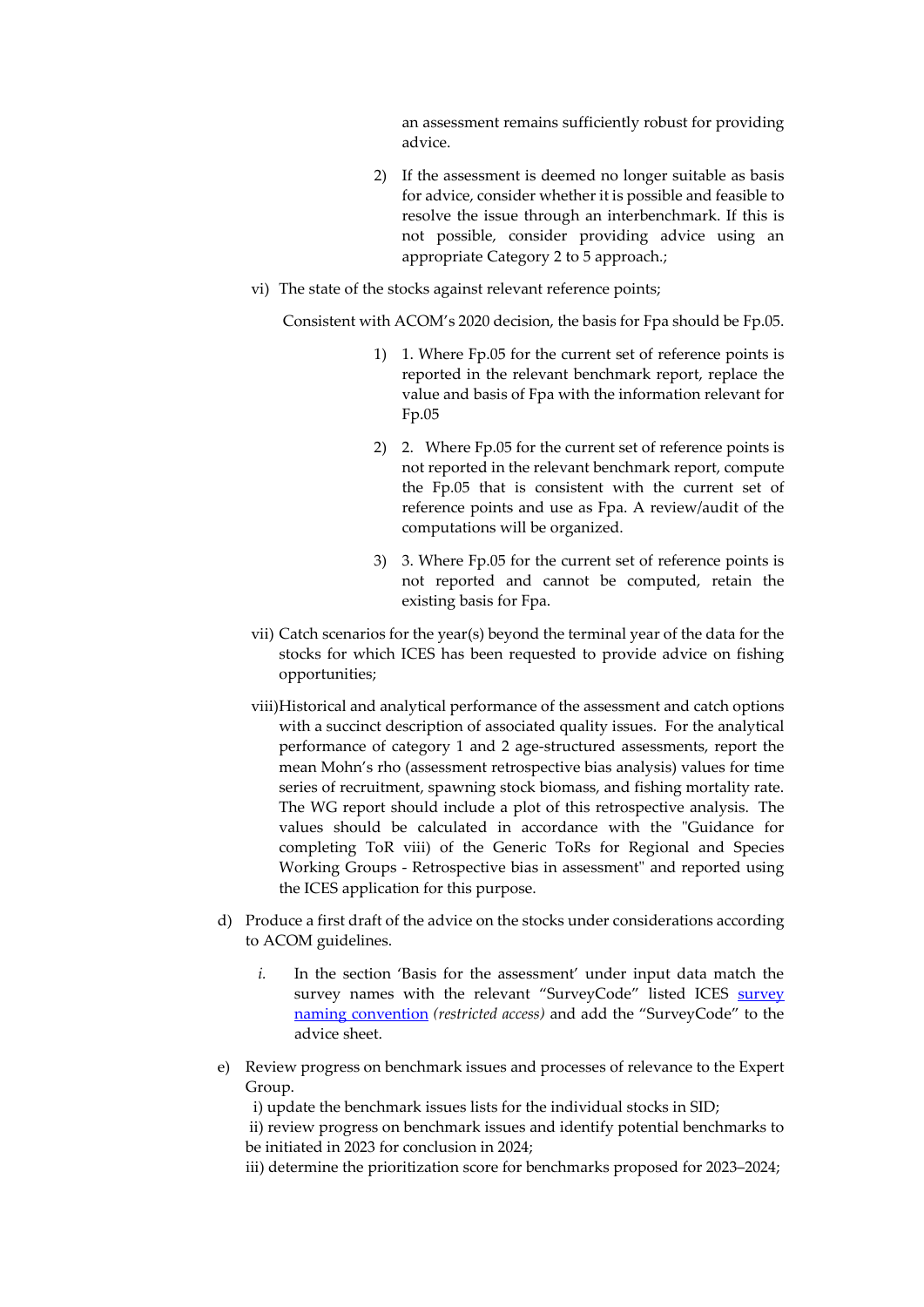iv) as necessary, document generic issues to be addressed by the Benchmark Oversight Group (BOG)

- f) Prepare the data calls for the next year's update assessment and for planned data evaluation workshops;
- g) Identify research needs of relevance to the work of the Expert Group.
- h) Review and update information regarding operational issues and research priorities on the Fisheries Resources Steering Group SharePoint site.
- i) If not completed in 2020, complete the audit spread sheet 'Monitor and alert for changes in ecosystem/fisheries productivity' for the new assessments and data used for the stocks. Also note in the benchmark report how productivity, species interactions, habitat and distributional changes, including those related to climate-change, could be considered in the advice.

Information of the stocks to be considered by each Expert Group is available [here.](https://sld.ices.dk/)

### <span id="page-4-0"></span>AFWG – Arctic Fisheries Working Group

#### *Approved in November 2021*

2021/2/FRSG02 The **Arctic Fisheries Working Group** (AFWG), chaired by Daniel Howell, Norway, will meet online, 21–27 April 2022 to:

- a) Address generic ToRs for Regional and Species Working Groups, for all stocks except the Barents Sea capelin, which will be addressed at a meeting in the autumn;
- b) For Barents Sea capelin oversee the process of providing intersessional assessment;
- c) Conduct reviews as required of time any series computed using the STOX and ECA open source software for use in assessment in the Barents Sea.

The assessments will be carried out on the basis of the stock annex. The assessments must be available for audit on the first day of the meeting.

Material and data relevant for the meeting must be available to the group on the dates specified in the 2022 ICES data call.

AFWG will report by 6 May 2022 and [TBD] October 2022 for Barents Sea capelin for the attention of the Advisory Committee.

*Only experts appointed by national Delegates or appointed in consultation with the national Delegates of the expert's country can attend this Expert Group*

#### <span id="page-4-1"></span>HAWG – Herring Assessment Working Group for the Area South of 62ºN

*Approved in November 2021*

2021/2/FRSG03 The **Herring Assessment Working Group for the Area South of 62ºN** (HAWG), chaired by Afra Egan, Ireland, and Cecilie Kvamme, Norway will meet:

Online/hybrid meeting 25–27 January 2022 to:

a ) Compile the catch data of sandeel in assessment areas 1r, 2r, 3r, 4, 5r, 6, and 7r and address generic ToRs for Regional and Species Working Groups that are specific to sandeel stocks in the North Sea ecoregion;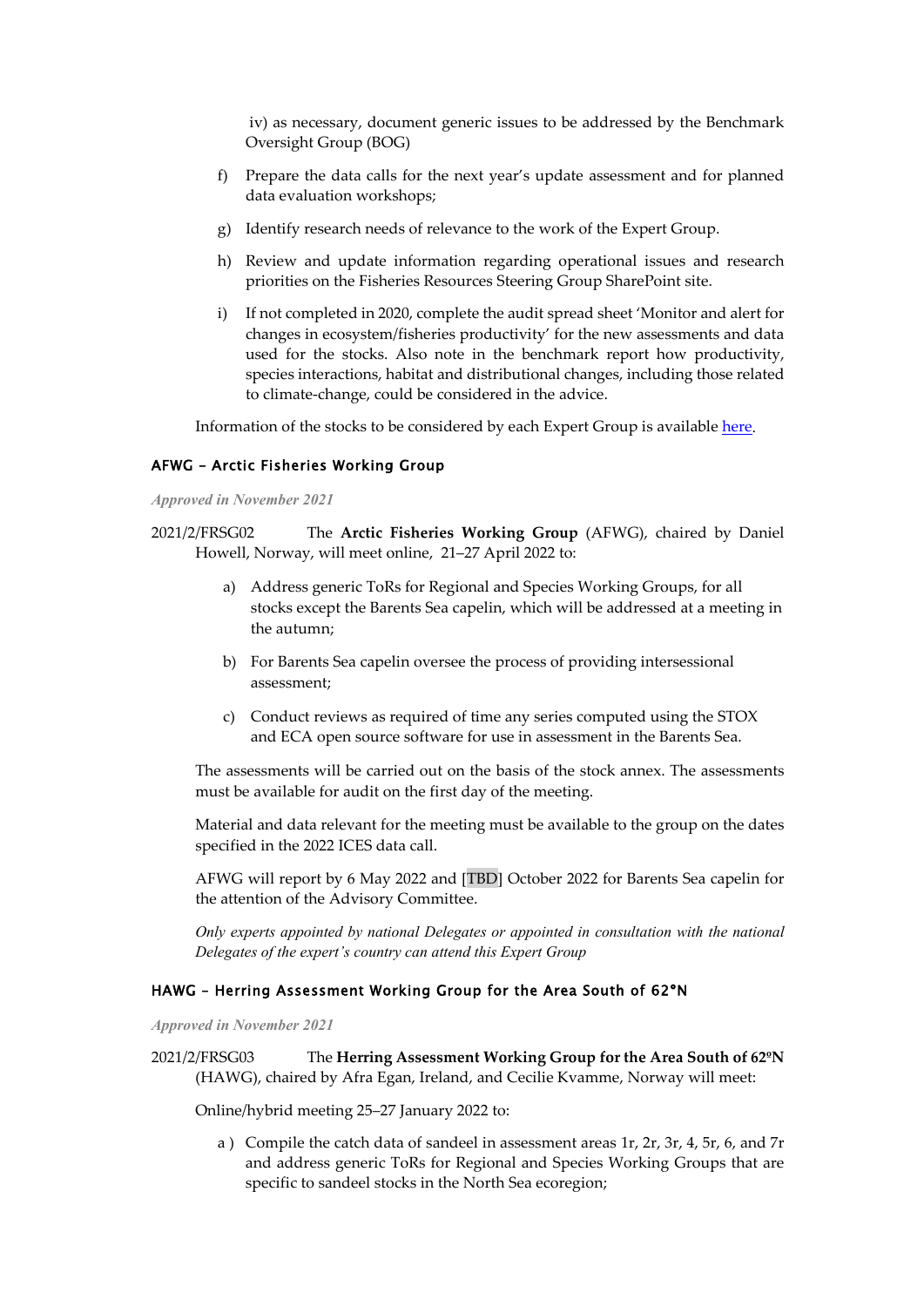and in Copenhagen, Denmark (*dates tbc)* to:

- b ) compile the catch data of North Sea and Western Baltic herring on (*dates tbc*);
- c ) address generic ToRs for Regional and Species Working Groups on (*dates tbc)* for all other stocks assessed by HAWG.

The assessments will be carried out based on the Stock Annex. The assessments must be available for audit on the first day of the meeting.

Material and data relevant for the meeting must be available to the group on the dates specified in the 2022 ICES data call.

HAWG will report by 11 February (sandeel), (*dates tbc)* (sprat) and (*dates tbc)* (herring) 2022 for the attention of ACOM.

*Only experts appointed by national Delegates or appointed in consultation with the national Delegates of the expert's country can attend this Expert Group*

### <span id="page-5-0"></span>NIPAG - Joint NAFO/ICES Pandalus Assessment Working Group

*Approved in November 2021*

- 2021/2/FRSG04 The **Joint NAFO/ICES** *Pandalus* **Assessment Working Group** (NIPAG), chaired by Ole Ritzau Eigaard, Denmark (ICES) and Mark Simpson (NAFO), will meet online 28 February to 02 March 2022, and in Copenhagen, Denmark 12–17 September 2022 to:
	- a) Address generic ToRs for Regional and Species Working Groups for Northern shrimp in divisions 3.a and 4.a East stock.
	- b) Address generic ToRs for Regional and Species Working Groups for other NIPAG stocks.

NIPAG will report by (*dates tbc)* 2022 and 1 October 2022 for the attention of ACOM.

*Only experts appointed by national Delegates or appointed in consultation with the national Delegates of the expert's country can attend this Expert Group*

### <span id="page-5-1"></span>NWWG – North-Western Working Group

*Approved in November 2021*

2021/2/FRSG05 The **North-Western Working Group** (NWWG), chaired by Teunis Jansen, Denmark, will meet in ICES HQ, Copenhagen, Denmark 2–7 May 2022 to:

- a) Address generic ToRs for Regional and Species Working Groups for all stocks, except stocks mentioned in ToRs c)
- b) Compile and review available data and information on plaice in Division 5.a and prepare a road map and issue list for a future benchmark

and on 24-27 October 2022 to:

c) Address generic ToRs for Regional and Species Working Groups for Capelin (*Mallotus villosus*) in subareas 5 and 14 and Division 2.a west of 5°W, Cod (*Gadus morhua*) in Subdivision 5.b.1 (Faroe Plateau), Cod in Subdivision 5.b.2 (Faroe Bank,) Haddock (*Melanogrammus aeglefinus*) in Division 5.b (Faroes grounds) and Saithe (*Pollachius virens*) in Division 5.b (Faroes grounds).

The assessments will be carried out on the basis of the stock annex. The assessments must be available for audit on the first day of the meeting.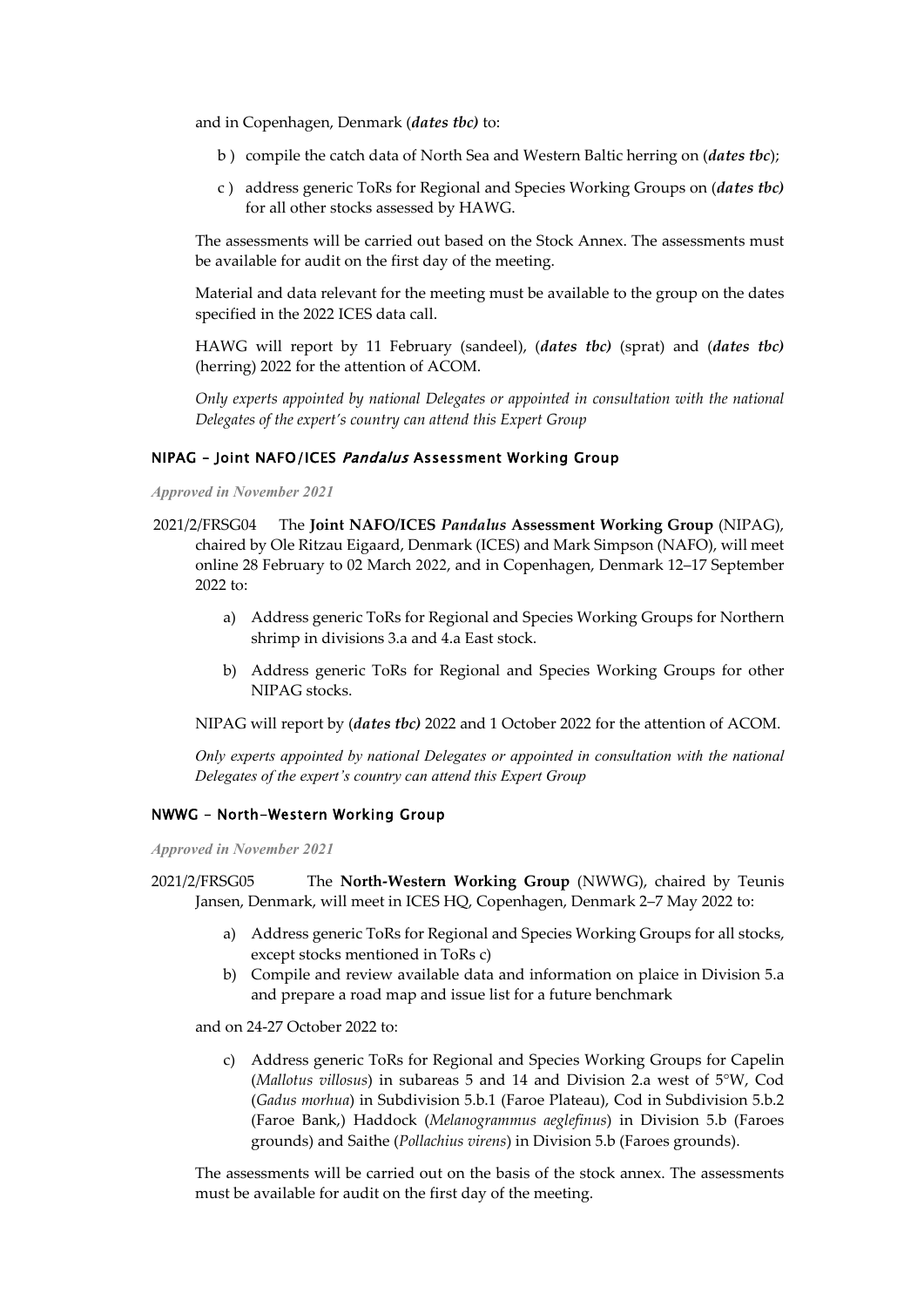Material and data relevant for the meeting must be available to the group on the dates specified in the 2022 ICES data call.

NWWG will report by 19 May and 10 November 2022 for the attention of ACOM.

*Only experts appointed by national Delegates or appointed in consultation with the national Delegates of the expert's country can attend this Expert Group*

### <span id="page-6-0"></span>WGAMEEL - Working Group on American Eel

*Approved in November 2021*

2021/2/FRSG06 **Working Group on American Eel** (WGAMEEL), co-chaired by Martin Castonguay\*, Canada, and Kristen Anstead\*, USA, will be established, will work on ToRs, and generate deliverables as listed in the Table below.

|                  | <b>MEETING</b><br><b>DATES</b> | <b>VENUE</b>              | <b>REPORTING DETAILS</b>                                              | <b>COMMENTS (CHANGE IN</b><br>CHAIR, ETC.)                 |
|------------------|--------------------------------|---------------------------|-----------------------------------------------------------------------|------------------------------------------------------------|
| <b>Year 2022</b> | May 24-26,<br>2022             | Ouébec<br>City,<br>Canada | Interim report by Sep 2022<br>to Fisheries Research<br>Steering Group | Meeting dates may be<br>affected by the COVID<br>pandemic. |
| <b>Year 2023</b> | TBD                            | USA.                      | Interim report to Fisheries<br>Research Steering Group                |                                                            |
| <b>Year 2024</b> | TRD.                           | Canada                    | Final report to Fisheries<br>Research Steering Group                  |                                                            |

#### **ToR descriptors**

| <b>TOR</b> | <b>DESCRIPTION</b>                                                                                                                                                             | <b>BACKGROUND</b>                                                                                                                                                                                                                                                                                                                                                                                 | <b>SCIENCE PLAN</b><br><b>CODES</b> | <b>DURATION</b> | <b>EXPECTED</b><br><b>DELIVERABLES</b>                    |
|------------|--------------------------------------------------------------------------------------------------------------------------------------------------------------------------------|---------------------------------------------------------------------------------------------------------------------------------------------------------------------------------------------------------------------------------------------------------------------------------------------------------------------------------------------------------------------------------------------------|-------------------------------------|-----------------|-----------------------------------------------------------|
|            | This should capture<br>the objectives of the<br>ToR                                                                                                                            | Provide very brief<br>justification, e.g.<br>advisory need, links<br>to Science Plan and<br>other WGs                                                                                                                                                                                                                                                                                             | Use codes<br>(max 3 per ToR) years  | $1, 2$ or $3$   | Specify what is to<br>be provided,<br>when and to<br>whom |
| a          | Collate and evaluate<br>data on American eel<br>abundance,<br>distribution, habitat,<br>and biology from<br>surveys and fisheries<br>in Canada and the<br><b>United States</b> | Fishery-independent<br>and fishery-<br>dependent time series<br>datasets available for<br>various life stages<br>(glass eels, elvers,<br>yellow eels, silver<br>eels) in both countries<br>will be critically<br>reviewed. While the<br>primary focus will be<br>on abundance time<br>series, other types of<br>data (distribution,<br>habitat, biology) may<br>also be important to<br>consider. | 1.7, 1.8, 3.1                       | Year 1          | Review paper                                              |
| b          | Assemble information<br>on spatial population<br>structure of growth-<br>phase American eels<br>and devise                                                                     | Growth-phase<br>American eels are<br>known to use all<br>sheltered coastal<br>(bay, estuary) and all<br>accessible freshwater                                                                                                                                                                                                                                                                     | 1.7, 1.8, 3.1                       | Years $1 & 2$   | Review paper                                              |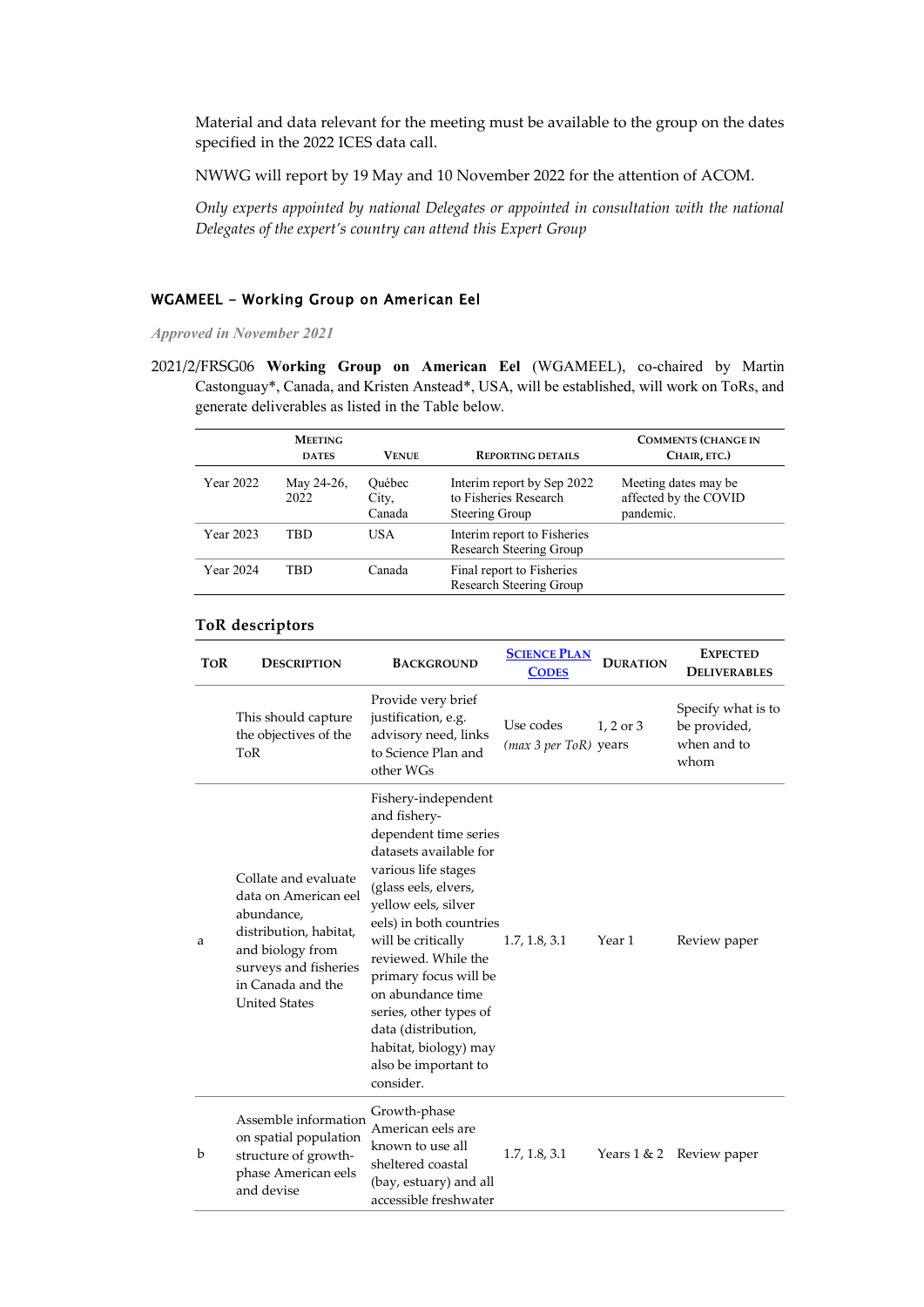|   | approaches to fill data (river, stream, lake,<br>gaps                                                                                                                                                                                                                                                        | pond) habitat types.<br>However, knowledge<br>of eel status is often<br>based on habitat-<br>specific series-of-<br>opportunity (e.g.<br>stream electrofishing,<br>estuary seining),<br>leaving data gaps in<br>other habitats (lakes<br>and ponds). This<br>effort will search for<br>previously<br>unexploited data<br>sources and draw on<br>GIS-based modelling<br>tools to advance a<br>pan-habitat<br>understanding of<br>growth-phase<br>American eel status<br>and relative<br>abundance.                                                                                      |               |                   |              |
|---|--------------------------------------------------------------------------------------------------------------------------------------------------------------------------------------------------------------------------------------------------------------------------------------------------------------|----------------------------------------------------------------------------------------------------------------------------------------------------------------------------------------------------------------------------------------------------------------------------------------------------------------------------------------------------------------------------------------------------------------------------------------------------------------------------------------------------------------------------------------------------------------------------------------|---------------|-------------------|--------------|
| c | Enhance current<br>understanding of eel<br>spatial distribution,<br>abundances,<br>alternative<br>management<br>strategies, and<br>appreciation of the<br>cultural and social<br>significance of eels by few attempts to<br>integrating existing<br>Indigenous<br>complement current<br>scientific knowledge | Recognizing the<br>complexity of<br>Indigenous<br>knowledge systems<br>(IKS) as distinct ways<br>of knowing, IKS is<br>becoming<br>increasingly<br>recognized for its<br>contribution as a<br>form of adaptive<br>management than<br>may enhance<br>sustainable<br>management of<br>resources. However,<br>integrate scientific<br>knowledge and IKS<br>knowledge systems to exist for eels. The WG<br>will compile existing<br>Indigenous<br>knowledge for the<br>purpose of enhancing<br>current<br>understanding and to<br>improve the<br>management and<br>sustainability of eels. | 3.6, 7.1, 7.5 | Years 1, 2 &<br>3 | Review paper |
| d | Compare and contrast<br>modelling approaches<br>used for European<br>and American eels<br>and identify data                                                                                                                                                                                                  | Beginning in 2007,<br>the European Union<br>mandated member<br>states to compare<br>current European<br>silver eel escapement                                                                                                                                                                                                                                                                                                                                                                                                                                                          | 4.3           | Years 2 & 3       | Review paper |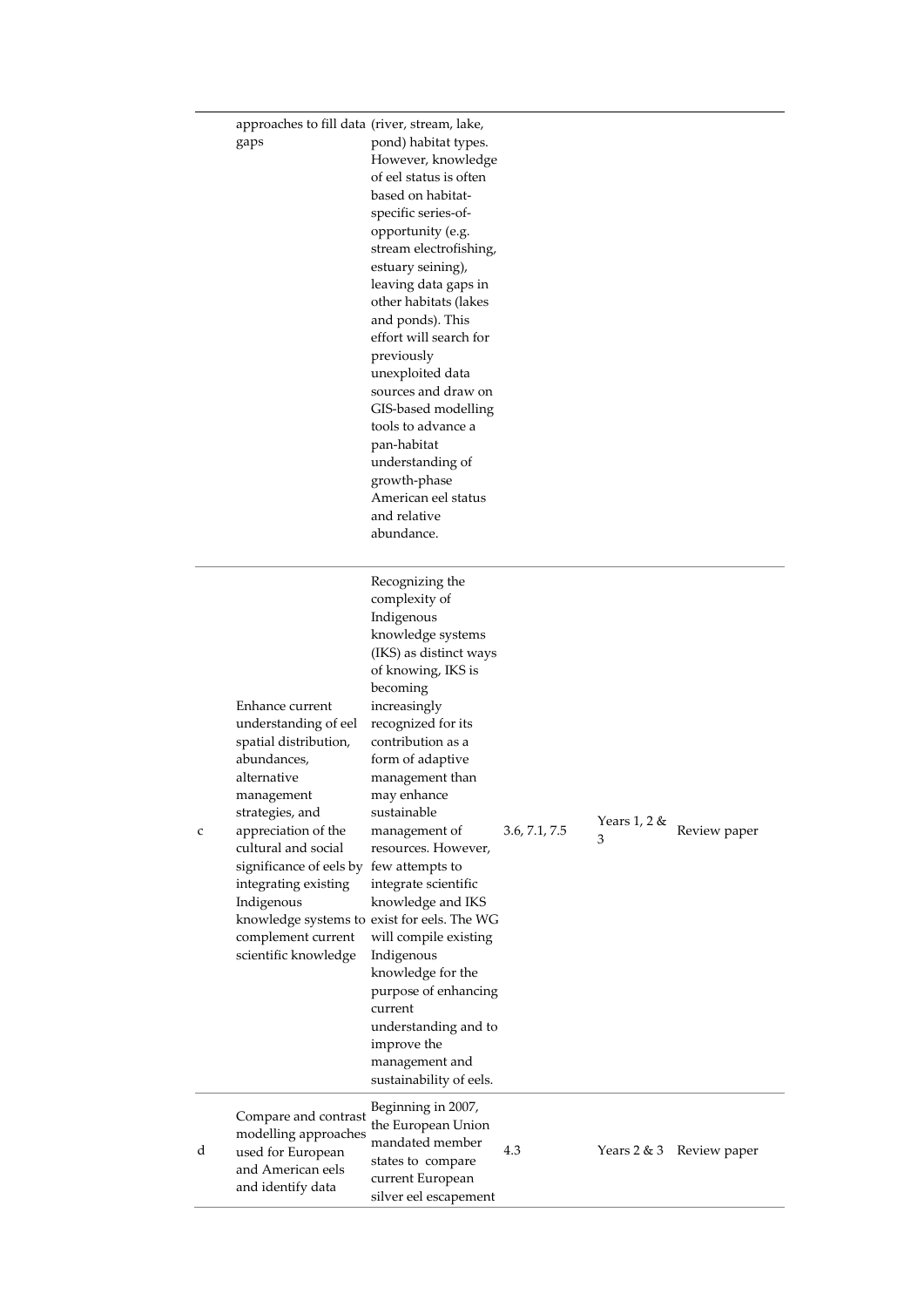|   | needs for these<br>approaches                                                                                                                                                                     | in eel management<br>units to estimated<br>escapement under<br>pristine conditions.<br>However, this<br>method has not been<br>used to provide<br>management advice,<br>which is instead<br>based on recruitment<br>trends. The American<br>eel has been assessed<br>in US Atlantic states<br>by a model based on<br>fisheries-induced<br>abundance changes,<br>and in Canada's<br>Maritimes Region by<br>spawner-per-recruit<br>analysis. The<br>potential of these<br>approaches to<br>provide insight into<br>American eel<br>population dynamics<br>and status will be<br>examined in the<br>context of current<br>and potential future<br>data availability. |     |               |                                                                            |
|---|---------------------------------------------------------------------------------------------------------------------------------------------------------------------------------------------------|-------------------------------------------------------------------------------------------------------------------------------------------------------------------------------------------------------------------------------------------------------------------------------------------------------------------------------------------------------------------------------------------------------------------------------------------------------------------------------------------------------------------------------------------------------------------------------------------------------------------------------------------------------------------|-----|---------------|----------------------------------------------------------------------------|
| e | Identify potential<br>stock assessment<br>methods and<br>management<br>approaches that<br>would be appropriate country, there is no<br>to use for fishery<br>management and<br>conservation needs | International<br>governance (i.e.,<br>stock assessment and<br>management)<br>remains undeveloped<br>for the American eel,<br>which is comprised<br>of a single, panmictic<br>population shared<br>among many<br>jurisdictions.<br>Although there are<br>concerted assessment<br>and management<br>efforts within each<br>formal binational<br>organization<br>overseeing this<br>species between the<br>two main users of the<br>resource, Canada and<br>the United States. The<br>WG will propose<br>methods that could<br>improve assessment,<br>management, and<br>conservation of eels<br>in both countries.                                                  | 4.3 | Years $2 & 3$ | Report to ICES on<br>methods to<br>improve<br>American eel<br>assessments. |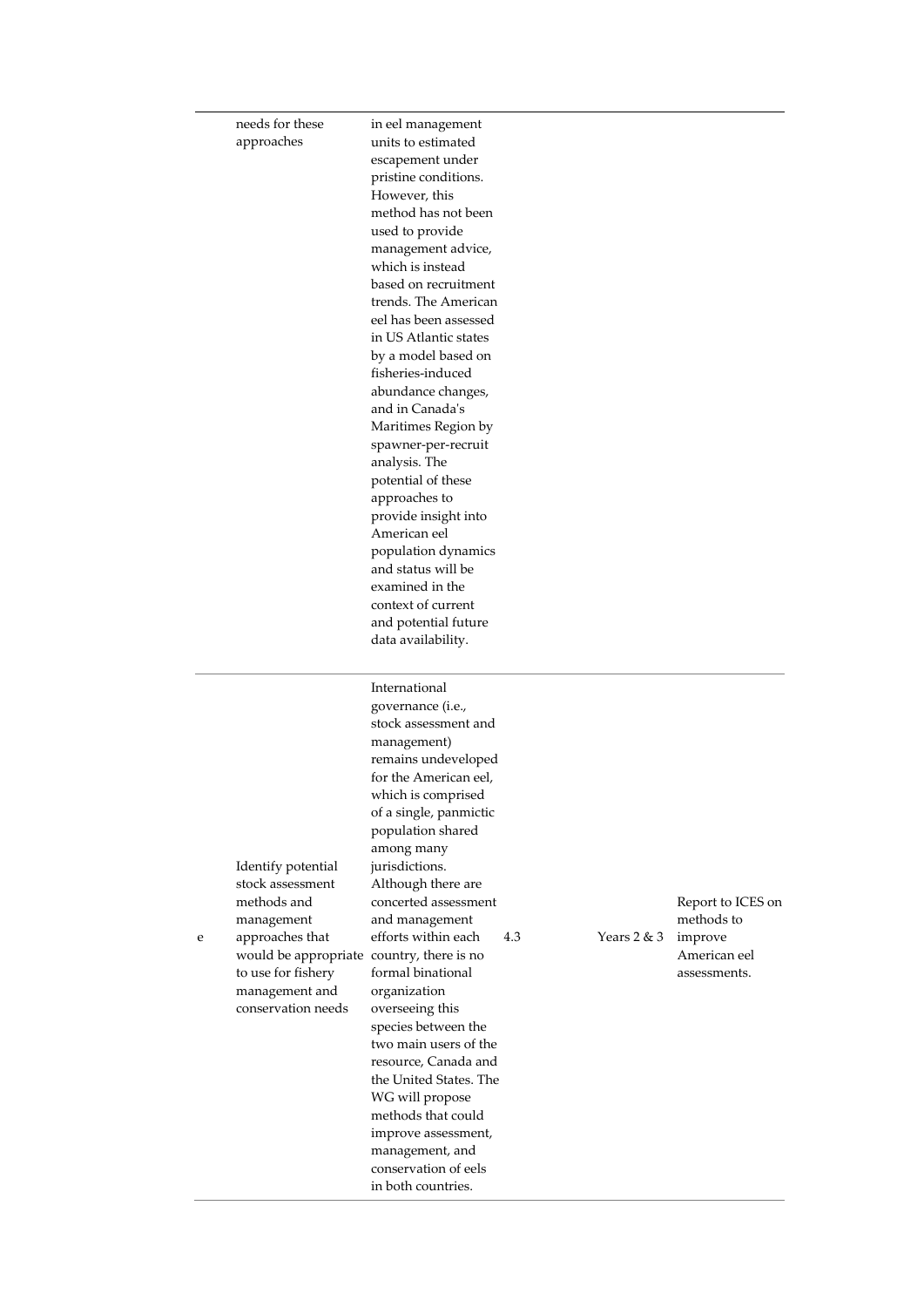#### **Summary of the Work Plan**

| Year 1 | The WG will meet face to face to address primarily the first 3 TORs.                                                                              |
|--------|---------------------------------------------------------------------------------------------------------------------------------------------------|
| Year 2 | The WG will meet face to face to address the 5 TORs.                                                                                              |
| Year 3 | The WG will meet face to face to address primarily the last 2 TORs. The WG will review<br>drafts of papers developed following the first 2 years. |

#### **Supporting information**

| Priority                                  | The current activities of this Group will lead ICES into issues related to the<br>ecosystem effects of fisheries, especially with regard to the application of the<br>Precautionary Approach. Consequently, these activities are considered to have<br>a very high priority. |
|-------------------------------------------|------------------------------------------------------------------------------------------------------------------------------------------------------------------------------------------------------------------------------------------------------------------------------|
| Resource requirements                     | The research programmes which provide the main input to this group are<br>already underway, and resources are already committed. The additional<br>resources required to undertake additional activities in the framework of this<br>group is small.                         |
| Participants                              | The Group should be attended by some 20–25 members and guests.                                                                                                                                                                                                               |
| Secretariat facilities                    | None.                                                                                                                                                                                                                                                                        |
| Financial                                 | No financial implications.                                                                                                                                                                                                                                                   |
| Linkages to ACOM and<br>groups under ACOM | There are no obvious direct linkages but developing the expertise could link to<br>ACOM in the future.                                                                                                                                                                       |
| Linkages to other<br>committees or groups | Interactions will be sought with WGEEL and WGFEA.                                                                                                                                                                                                                            |
| Linkages to other<br>organizations        | There are linkages to a number of organizations and institutions throughout<br>North America and Europe, such as the Research Programme on European eel<br>from the General Fisheries Commission for the Mediterranean.                                                      |

### <span id="page-9-0"></span>WGBAST – Baltic Salmon and Trout Assessment Working Group

*Approved in November 2021*

- 2021/2/FRSG07 The **Baltic Salmon and Trout Assessment Working Group** (WGBAST), chaired by Martin Kesler, Estonia, will meet in Riga, Latvia (*dates tbc)* to:
	- a ) Address relevant points in the Generic ToRs for Regional and Species Working Groups;

Material and data relevant for the meeting must be available to the group on the dates specified in the 2022 ICES data call.

WGBAST will report by 6 April 2022 for the attention of ACOM.

*Further specific terms of reference and/or workshops linked to WGBAST may arise.*

*Only experts appointed by national Delegates or appointed in consultation with the national Delegates of the expert's country can attend this Expert Group*

#### <span id="page-9-1"></span>WGBFAS – Baltic Fisheries Assessment Working Group

*Approved in November 2021*

2021/2/FRSG08 The Baltic Fisheries Assessment Working Group (WGBFAS), chaired by Mikaela Bergenius Nord, Sweden and Kristiina Hommik\*, Estonia, will meet on 20-27 April 2022 in Rostock, Germany to: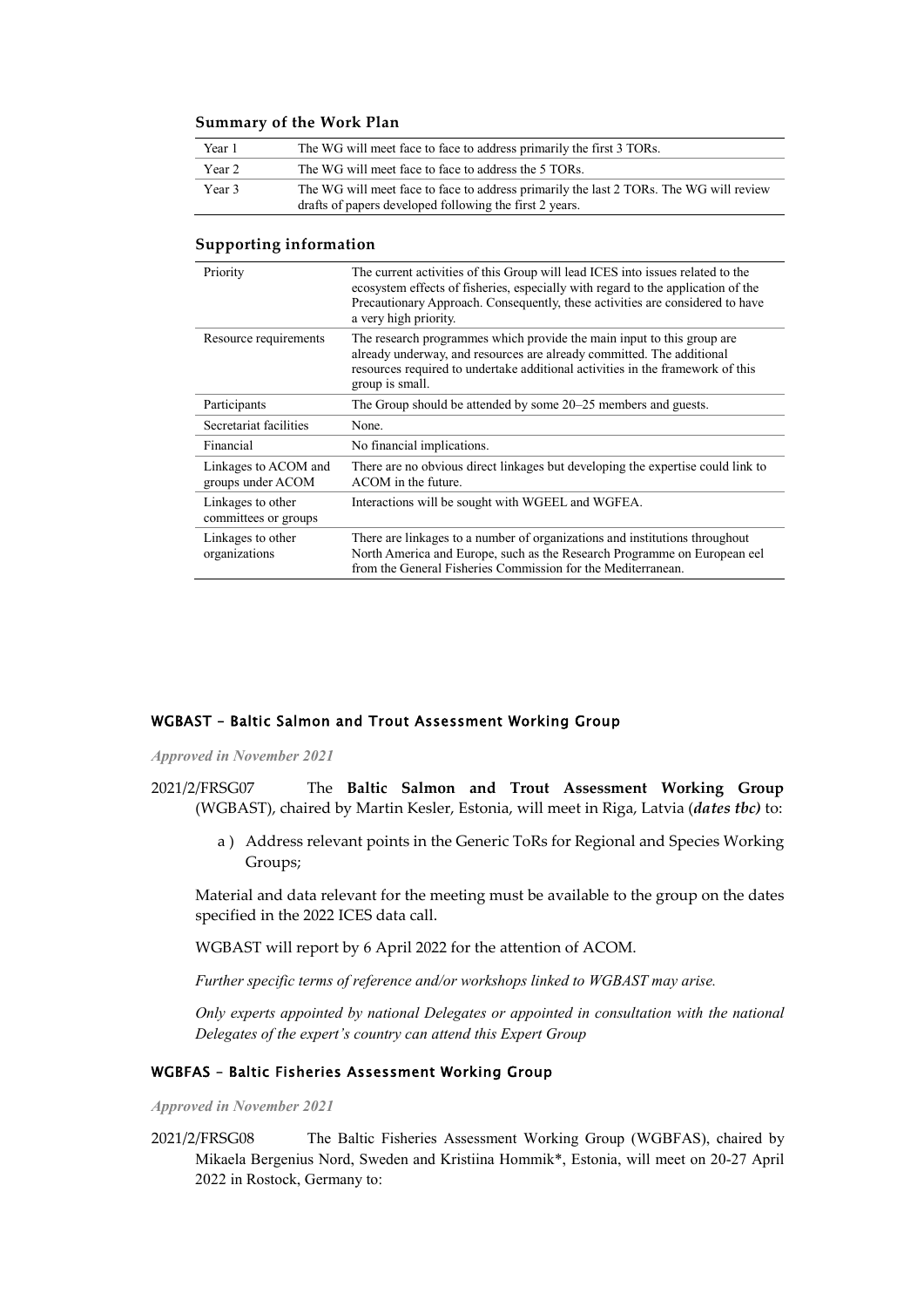- a ) Address generic ToRs for Regional and Species Working Groups
- b ) Review the main result from WGMIXFISH, WGIAB, WGSAM, WGBIFS and WKEBFAB. with main focus on the biological processes and interactions of key species in the Baltic Sea;

The assessments will be carried out on the basis of the stock annex. The assessments must be available for audit on the first day of the meeting. Material and data relevant for the meeting must be available to the group on the dates specified in the 2022 ICES data call.

WGBFAS will report by 12 May 2022 for the attention of ACOM.

*Only experts appointed by national Delegates or appointed in consultation with the national Delegates of the expert's country can attend this Expert Group*

#### <span id="page-10-0"></span>WGBIE– Working Group for the Bay of Biscay and Iberian waters Ecoregion

*Approved in November 2021*

- 2021/2/FRSG09 The **Working Group for the Bay of Biscay and Iberian waters Ecoregion** (WGBIE), chaired by Ching Villanueva, France, and Cristina Silva, Portugal, will meet online, 02–13 May 2022 to:
	- a) Address generic ToRs for Regional and Species Working Groups
	- b) Review progress on evaluating the potential for assessing *Nephrops* FU29 and FU30 as one stock;
	- c) Review results and recommendations from benchmark and other interim workshops to review the assessment methods for hake, megrims and anglerfish stocks.

The assessments will be carried out on the basis of the stock annex. The assessments must be available for audit on the first day of the meeting.

Material and data relevant for the meeting must be available to the group on the dates specified in the 2022 ICES data call.

WGBIE will report by 20 May 2022 for the attention of the Advisory Committee.

*Only experts appointed by national Delegates or appointed in consultation with the national Delegates of the expert's country can attend this Expert Group*

### <span id="page-10-1"></span>WGCSE – Working Group for the Celtic Seas Ecoregion

*Approved in November 2021*

- 2021/2/FRSG10 The Working Group for the Celtic Seas Ecoregion (WGCSE), chaired by Mathieu Lundy, UK and Jonathan White\*, Ireland will meet virtually 3–13 May 2022 and by correspondence September / October 2022 to:
	- a) Address generic ToRs for Regional and Species Working Groups;

The assessments will be carried out on the basis of the stock annex. The assessments must be available for audit on the first day of the meeting.

Material and data relevant for the meeting must be available to the group on the dates specified in the 2021 ICES data call.

WGCSE will report by 25 May 2022 for the attention of ACOM, and by 1 October 2022 for *Nephrops* stocks, anglerfish and megrim in Rockall.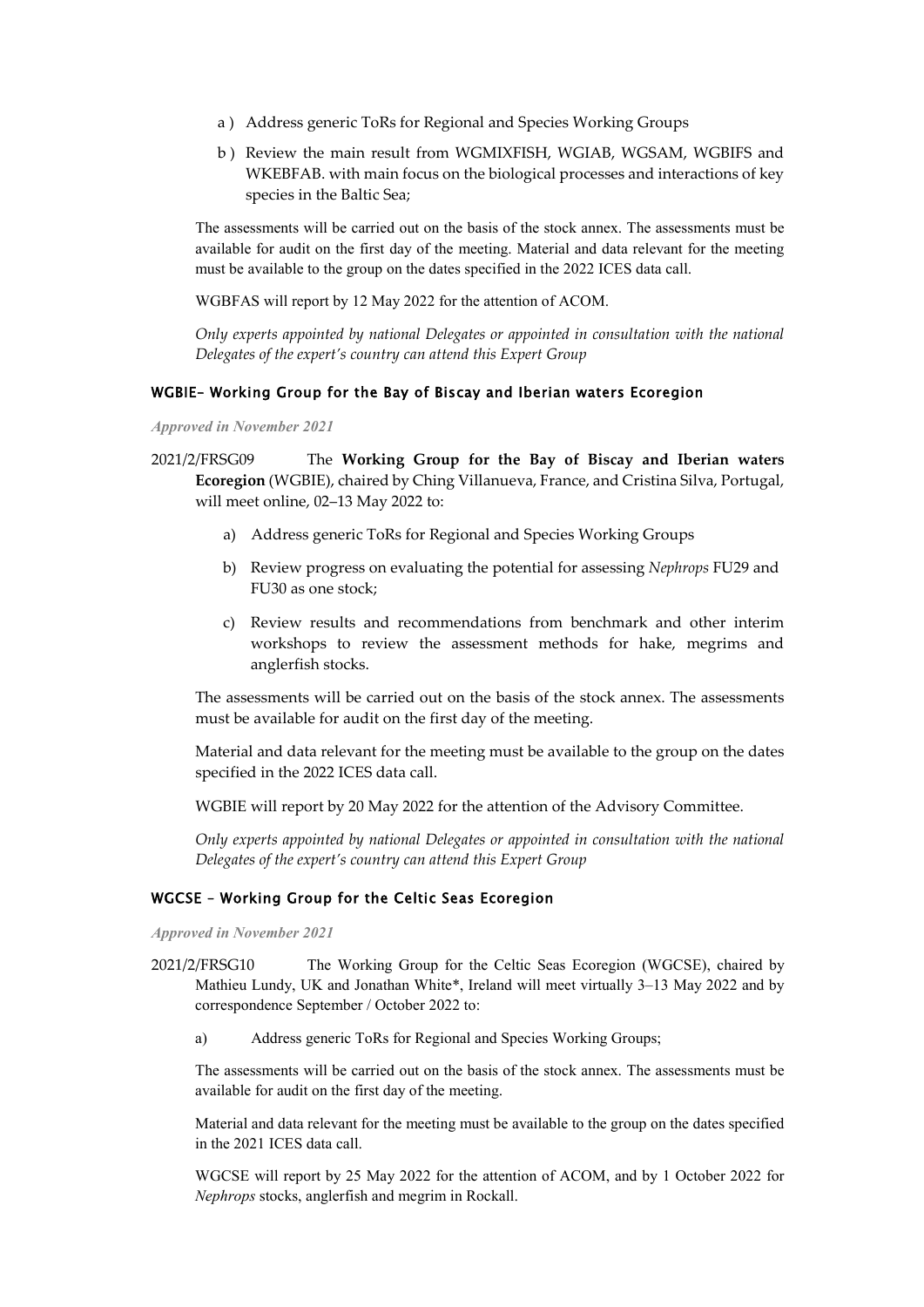*Only experts appointed by national Delegates or appointed in consultation with the national Delegates of the expert's country can attend this Expert Group*

### <span id="page-11-0"></span>WGDEEP – Working Group on the Biology and Assessment of Deep-Sea Fisheries Resources

*Approved in November 2021*

2021/2/FRSG11 **Working Group on the Biology and Assessment of Deep-Sea Fisheries Resources** (WGDEEP), chaired by Ivone Figueiredo, Portugal and Elvar Halldor Hallfredsson, Norway, will meet in Copenhagen, Denmark, 28 April4 May 2022 to:

- a) Address generic ToRs for Regional and Species Working Groups.
- b) Complete the development of Stock Annexes for all the stocks assessed by WGDEEP, based on the most recent agreed assessment.
- c) Update the description of deep-water fisheries in both the NEAFC Regulatory Area and ICES area(s) by compiling data on catch/landings, fishing effort (inside versus outside the EEZs, in spawning areas, areas of local depletion, etc.), and discard statistics at the finest spatial resolution possible by ICES Subarea and Division and NEAFC Regulatory Area. In particular, describe and prepare a first advice draft of any new emerging deep-water fishery with the available data in the NEAFC Regulatory Area.
- d) Continue work on exploratory assessments for deep-water species.
- e) Evaluate the stock status of stocks in Icelandic waters for the provision of annual advice in 2022.
- f) Evaluate the stock status of stocks for the provision of biennial advice due in 2022.

The assessments will be carried out on the basis of the stock annex. The assessments must be available for audit on the first day of the meeting.

Material and data relevant for the meeting must be available to the group on the dates specified in the 2022 ICES data call.

WGDEEP will report by 13 May 2022 for the attention of ACOM.

*Only experts appointed by national Delegates or appointed in consultation with the national Delegates of the expert's country can attend this Expert Group*

### <span id="page-11-1"></span>WGDIAD - Working Group on Science to Support Conservation, Restoration and Management of Diadromous Species

*This resolution was approved in in October 2020*

2020/2/FRSG11 The **Working Group on Science to Support Conservation, Restoration and Management of Diadromous Species** (WGDIAD), chaired by Dennis Ensing, UK (2021- 2023), and Hugo Maxwell, Ireland (2022-2024) will meet by correspondence and annually at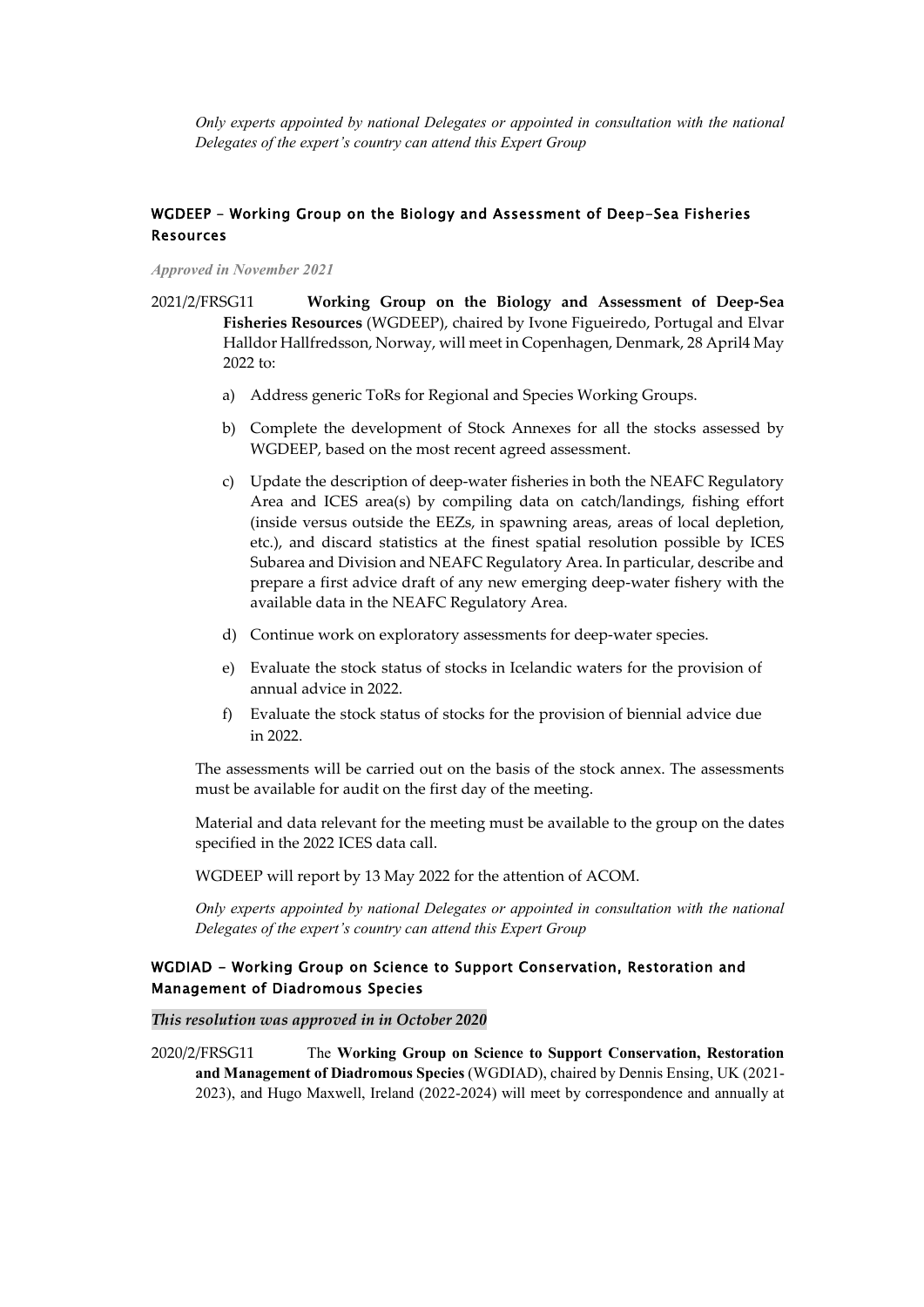the ICES ASCs in September 2021, 2022 and 2023 to work on ToRs and generate deliverables as listed in the Table below.

WGDIAD will report on the activities of each year to FRSG by 31 December of that year.

#### **Terms of Reference**

- a) Collate and publish an inventory of working groups and international research programmes in the study of diadromous fish, as a framework to promote exchanging resources, approaches, and best practices;
- b) Provide a mechanism through which issues relating to diadromous fish species and their environment, including also aspects connected to estuarine and fresh water habitats used by these species, can be addressed and coordinated within the ICES science plan;
- c) Identify scientific needs and propose activities, including expert groups, theme sessions and symposia, to support the implementation of the Science Plan and the work of SCICOM and ACOM Experts Groups on diadromous species and review their outputs and list recommendations and/or conclusions;
- d) Assist FRSG and ICES to integrate important activities with those of other Expert Groups reporting to FRSG, other SGs and/or ACOM.

| <b>TOR</b> | <b>DESCRIPTION</b>                                                                                                                                                                                                                                                                      | <b>BACKGROUND</b>                                                                                                                                                                                                                                                                                                                                                                                                                                                        | <b>SCIENCE PLAN</b><br><b>CODES</b> | <b>DURATION</b> | <b>EXPECTED</b><br><b>DELIVERABLES</b>                                                                                           |
|------------|-----------------------------------------------------------------------------------------------------------------------------------------------------------------------------------------------------------------------------------------------------------------------------------------|--------------------------------------------------------------------------------------------------------------------------------------------------------------------------------------------------------------------------------------------------------------------------------------------------------------------------------------------------------------------------------------------------------------------------------------------------------------------------|-------------------------------------|-----------------|----------------------------------------------------------------------------------------------------------------------------------|
| a          | Collate and publish an<br>inventory of working<br>groups and international various elements of<br>research programmes in ICES work together to<br>the study of diadromous support the<br>fish, as a framework to<br>promote exchanging<br>resources, approaches,<br>and best practices. | There is a need to<br>coordinate and draw the<br>management advice<br>provided for multiple<br>species of diadromous<br>fish, particularly in<br>delivering<br>commitments under<br>various regulations,<br>including the EU-<br>Habitats and Water<br>Framework Directives,<br>Data Collection Multi<br>Annual Programme,<br>and the EU Eel<br>Regulation, but also in<br>exchange of ideas,<br>discussing different<br>approaches, and<br>promoting best<br>practices. | 1.4, 6.2, 5.2                       | 3               | Year 1, 2 and Report of the WG<br>and maintenance of<br>a previously<br>established<br>network of<br>diadromous fish<br>experts. |

### ToR descriptors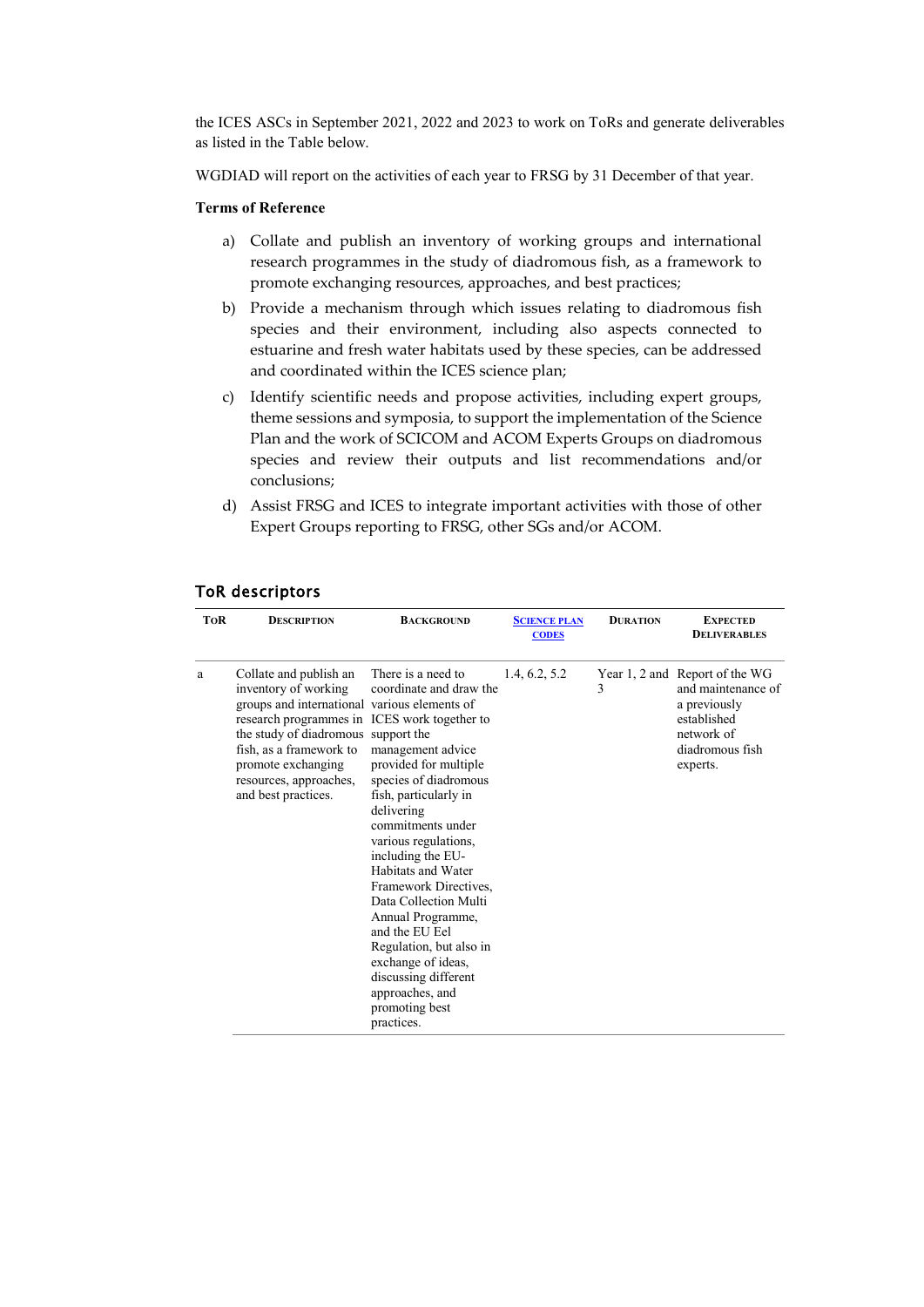| $\mathbf b$  | Provide a mechanism<br>through which issues<br>relating to diadromous<br>fish species and their<br>environment, including<br>also aspects connected<br>to estuarine and fresh<br>water habitats used by<br>these species, can be<br>addressed and<br>coordinated within the<br>ICES science plan.                                                                                                                        | <b>WGDIAD</b> brings<br>together experts in the<br>field of diadromous fish<br>ecology, management,<br>and conservation.<br>Through the mechanism<br>at the group's disposal<br>the particular issues of<br>diadromous fish<br>management are<br>addressed anc<br>coordinated in<br>accordance with the<br><b>ICES</b> Science Plan. | 6.2, 1.7, 1.9 | 3 | Year 1, 2 and Organise theme<br>sessions, symposia<br>or EGs. Liaise with<br>experts of other<br>EGs, and relevant<br>sources outside<br>ICES on issues<br>relevant to<br>diadromous fish,<br>and report back on<br>these activities in<br>the annual report. |
|--------------|--------------------------------------------------------------------------------------------------------------------------------------------------------------------------------------------------------------------------------------------------------------------------------------------------------------------------------------------------------------------------------------------------------------------------|--------------------------------------------------------------------------------------------------------------------------------------------------------------------------------------------------------------------------------------------------------------------------------------------------------------------------------------|---------------|---|---------------------------------------------------------------------------------------------------------------------------------------------------------------------------------------------------------------------------------------------------------------|
| $\mathbf c$  | Identify scientific needs ICES is well placed to<br>and propose activities,<br>including experts<br>groups, theme sessions<br>and symposia, to<br>support the<br>implementation of the<br>Science Plan and the<br>work of SCICOM and<br><b>ACOM Experts Groups</b><br>on diadromous species<br>and review their outputs restore habitats and<br>and list<br>recommendations and/or depleted populations.<br>conclusions. | coordinate scientific<br>activities which<br>generate up to date<br>information on the<br>biology and ecology of<br>diadromous species,<br>threats to their status,<br>including climate<br>change, and advice on<br>measures to be taken to<br>ecosystems, and rebuild                                                              | 3.2, 6.1, 5.2 | 3 | Year 1, 2 and Organise theme<br>sessions, symposia<br>or expert groups.<br>Co-ordinate<br>feedback from<br>these sources for<br>use in publications<br>and CRR<br>documents. Liaise<br>with and support<br>chairs of EGs and<br>WKs to achieve<br>their aims. |
| $\mathbf{d}$ | Assist FRSG and ICES<br>to integrate important<br>activities with those of<br>other Expert Groups<br>reporting to EPDSG,<br>other and/or ACOM.                                                                                                                                                                                                                                                                           | Issues relating to, for<br>example, rare and data<br>limited species are<br>widely dispersed across<br>the ICES Science plan.<br>This group provides a<br>focal point for both<br>internal and external<br>communication and<br>reporting of new<br>developments and<br>concerns regarding SGs<br>diadromous fish.                   | 5.2, 5.1      | 3 | Year 1, 2 and Keep ICES abreast<br>of important issues<br>relating to<br>Diadromous fish<br>species and ensure<br>these issues are<br>communicated<br>within the ICES<br>community to<br>relevant EGs and<br>SGs.                                             |

### Summary of the Work Plan

| Year 1 | Coordinate scientific activities (theme sessions, symposia, EGs, CRRs and reports<br>to FRSG) |
|--------|-----------------------------------------------------------------------------------------------|
| Year 2 | Coordinate scientific activities (theme sessions, symposia, EGs, CRRs and reports<br>to FRSG) |
| Year 3 | Coordinate scientific activities (theme sessions, symposia, EGs, CRRs and reports<br>to FRSG) |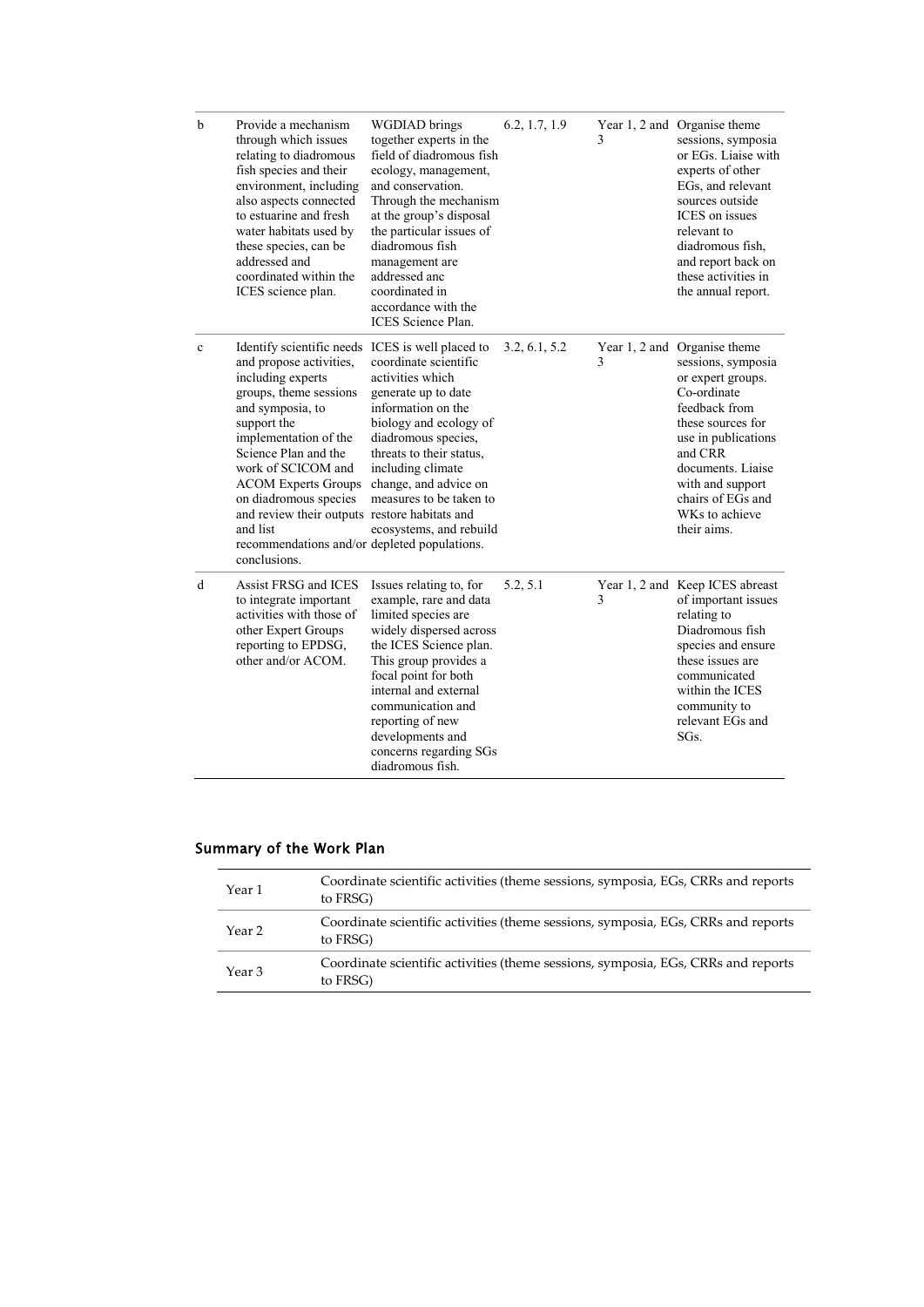# Supporting information

| Priority                                  | The Working Group will provide the mechanism to coordinate<br>scientific activities relating to diadromous fish species and their<br>environment in support of the ICES Science Plan. It will also permit<br>ICES to respond fully to requests from NASCO and the<br>EU/FAO/IUCN/CITES for scientific advice on management strategies,<br>research needs and data deficiencies. |
|-------------------------------------------|---------------------------------------------------------------------------------------------------------------------------------------------------------------------------------------------------------------------------------------------------------------------------------------------------------------------------------------------------------------------------------|
| Resource requirements                     | Meeting facilities at the ASC in 2021-2023, including teleconferencing<br>facilities                                                                                                                                                                                                                                                                                            |
| Participants                              | National representatives and other invited experts working with<br>diadromous species                                                                                                                                                                                                                                                                                           |
| Secretariat facilities                    | Secretarial support for organisation of the meeting and preparation of<br>the report.                                                                                                                                                                                                                                                                                           |
| Financial                                 | No financial implications.                                                                                                                                                                                                                                                                                                                                                      |
| Linkages to ACOM and<br>groups under ACOM | The proposal originates from FRSG but will have direct significance to<br>ACOM for advice from WGNAS, WGBAST, and WGEEL in particular.                                                                                                                                                                                                                                          |
| Linkages to other<br>committees or groups | Besides FRSG, there are linkages to the SCICOM Steering Groups<br>Ecosystem Observation, Human Activities, Pressures, and Impacts, and<br>Ecosystem Processes and Dynamics and all Expert Groups working on<br>issues of relevance for diadromous species in relation to improving<br>scientific understanding and coordinating scientific activities.                          |
| Linkages to other<br>organizations        | NASCO, FAO, EIFAAC and GFCM, HELCOM, CITES, NPAFC.                                                                                                                                                                                                                                                                                                                              |

### <span id="page-14-0"></span>WGEEL – Joint EIFAAC/ICES/GFCM Working Group on Eels

2021/2/FRSG12 *Draft resolution not yet provided*

### <span id="page-14-1"></span>WGEF – Working Group on Elasmobranch Fishes

*Approved in November 2021*

- 2021/2/FRSG13 The **Working Group Elasmobranch Fishes** (WGEF), chaired by Jurgen Batsleer (Netherlands) and Pascal Lorance (France), will meet in Lisbon, Portugal, from 14–23 June 2022 to:
	- a) Address generic ToRs for Regional and Species Working Groups.
	- b) Update the description of elasmobranch fisheries for deep-water, pelagic and demersal species in the ICES area and compile landings, effort and discard statistics by ICES Subarea and Division, and catch data by NEAFC Regulatory Area. Describe and prepare a first Advice draft of any emerging elasmobranch fishery with the available data on catch/landings, fishing effort and discard statistics at the finest spatial resolution possible in the NEAFC RA and ICES area(s);
	- c) Evaluate the stock status for the provision of biennial advice due in 2022 for: (i) spurdog in the NE Atlantic; and (ii) skates in the Celtic Seas and Bay of Biscay and Iberian Coast ecoregions Conduct exploratory analyses and collate relevant data in preparation for the evaluation of other stocks (skate stocks in the North Sea ecoregion, the Azores and MAR; catsharks (Scyliorhinidae) in the Greater North Sea, Celtic Seas and Bay of Biscay and Iberian Coast ecoregions; smooth-hounds in the Northeast Atlantic and tope in the Northeast Atlantic) in preparation for more detailed biennial assessment in 2023;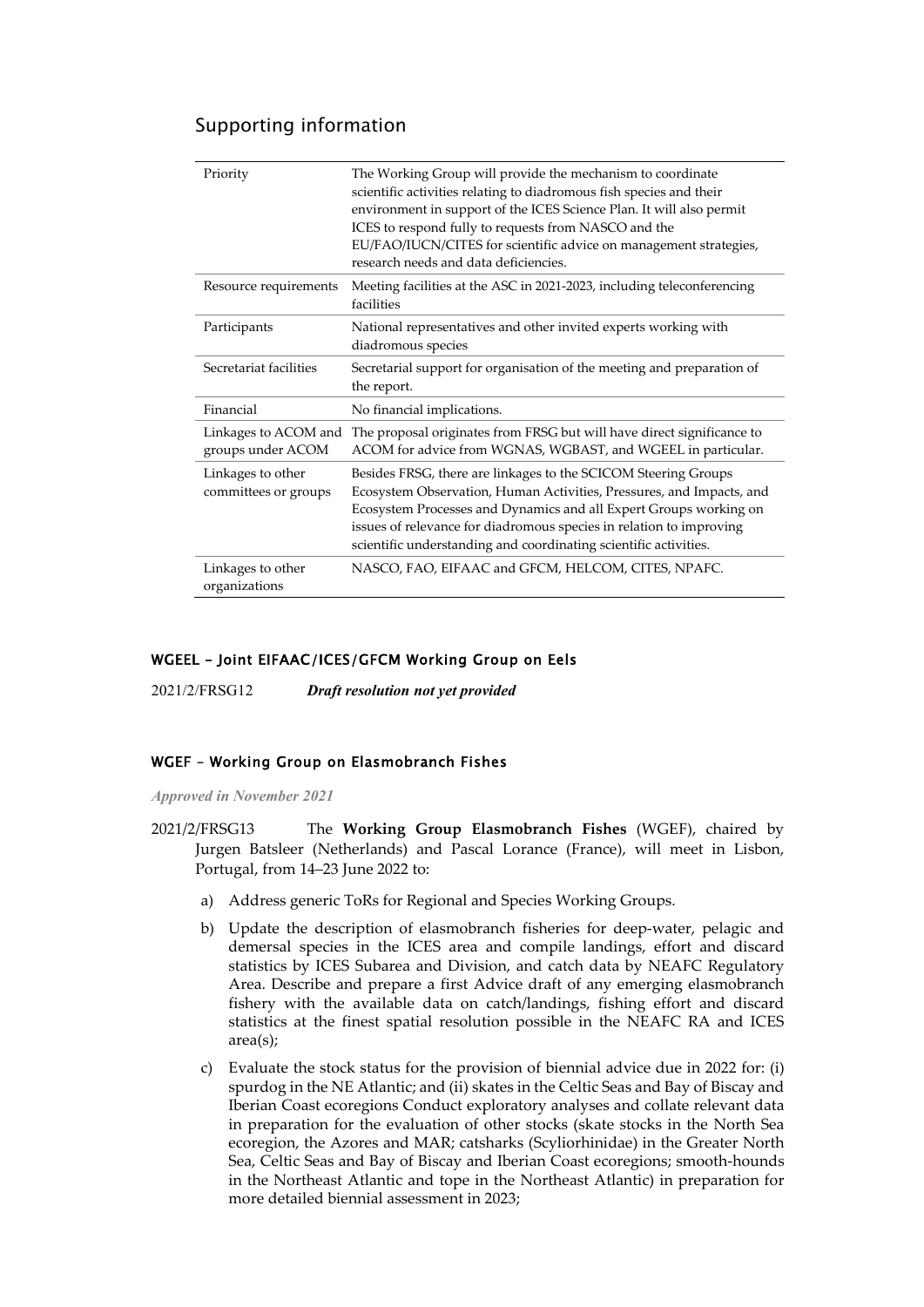- d) Collate landings and discard data from countries and fleets according to the ICES data call to follow recommendations from WKSHARK5 to: (i) address the following issues: data quality and onboard coverage; raising factors; discard retention patterns between fleets and countries; discard survival; (ii) advise on how to include discard information in the advisory process; and (iii) develop a coherent data-base for landings/discard information used in the assessments.
- e) Follow the outcomes of WKSKATE and to make the best use of survey indices in the assessments where appropriate.
- f) Further develop MSY proxy reference points relevant for elasmobranchs and explore/apply in MSY Proxies analyses for selected stocks;
- g) Further develop the ToR for the proposed joint ICCAT-ICES meeting in 20XX to (i) assess porbeagle shark and (ii) collate available biological and fishery data on thresher sharks in the Atlantic;
- h) Work intersessionally to draft/update stock annexes and then develop a procedure and schedule for subsequent reviews.

The assessments will be carried out on the basis of the stock annex in National Laboratories, prior to the meeting. The assessments must be available for audit on the first day of the meeting.

Material and data relevant for the meeting as specified in the 2022 ICES data call must be available to the group no later than 14 days prior to the starting date.

WGEF will report by 12 August 2022 for the attention of ACOM.

*Only experts appointed by national Delegates or appointed in consultation with the national Delegates of the expert's country can attend this Expert Group*

#### <span id="page-15-0"></span>WGHANSA – Working Group on Southern Horse Mackerel Anchovy and Sardine

- 2021/2/FRSG14 The Working Group on Southern Horse Mackerel Anchovy and Sardine (WGHANSA), chaired by Leire Ibaibarriaga, Spain, will meet by correspondence 23–27 May 2022 (WGHANSA1) and in a venue tbd., on 21–25 November 2022 (WGHANSA2) to:
	- a) Address generic ToRs for Regional and Species Working Groups for relevant stocks (hom.27.9a and ane.27.9a in WGHANSA1 and pil.27.7, pil.27.8abd, pil.27.8c9a, ane.27.8 and jaa.27.10a2 in WGHANSA2);

The assessments will be carried out on the basis of the Stock Annexes. The assessments must be available for audit on the first day of the meeting.

Material and data relevant for the meeting must be available to the group on the dates specified in the 2022 ICES data call.

WGHANSA1 will report by 30 May 2022 and WGHANSA2 will report by xx December 2022 for the attention of ACOM.

#### <span id="page-15-1"></span>WGHARP – Joint ICES/NAFO/NAMMCO Working Group on Harp and Hooded Seals

2021/2/FRSG15 *WGHARP has decided to cancel its 2021 meeting for the following reasons: There are no specific request for advice on harp and hooded seals this year and new seal abundance surveys will only take place in 2022; Experts are preparing a full benchmark meeting in 2022 and will be focusing in model development during 2021.* 

*A new resolution will be submitted once meeting dates, location, and ToRs for 2022-2023 are agreed.*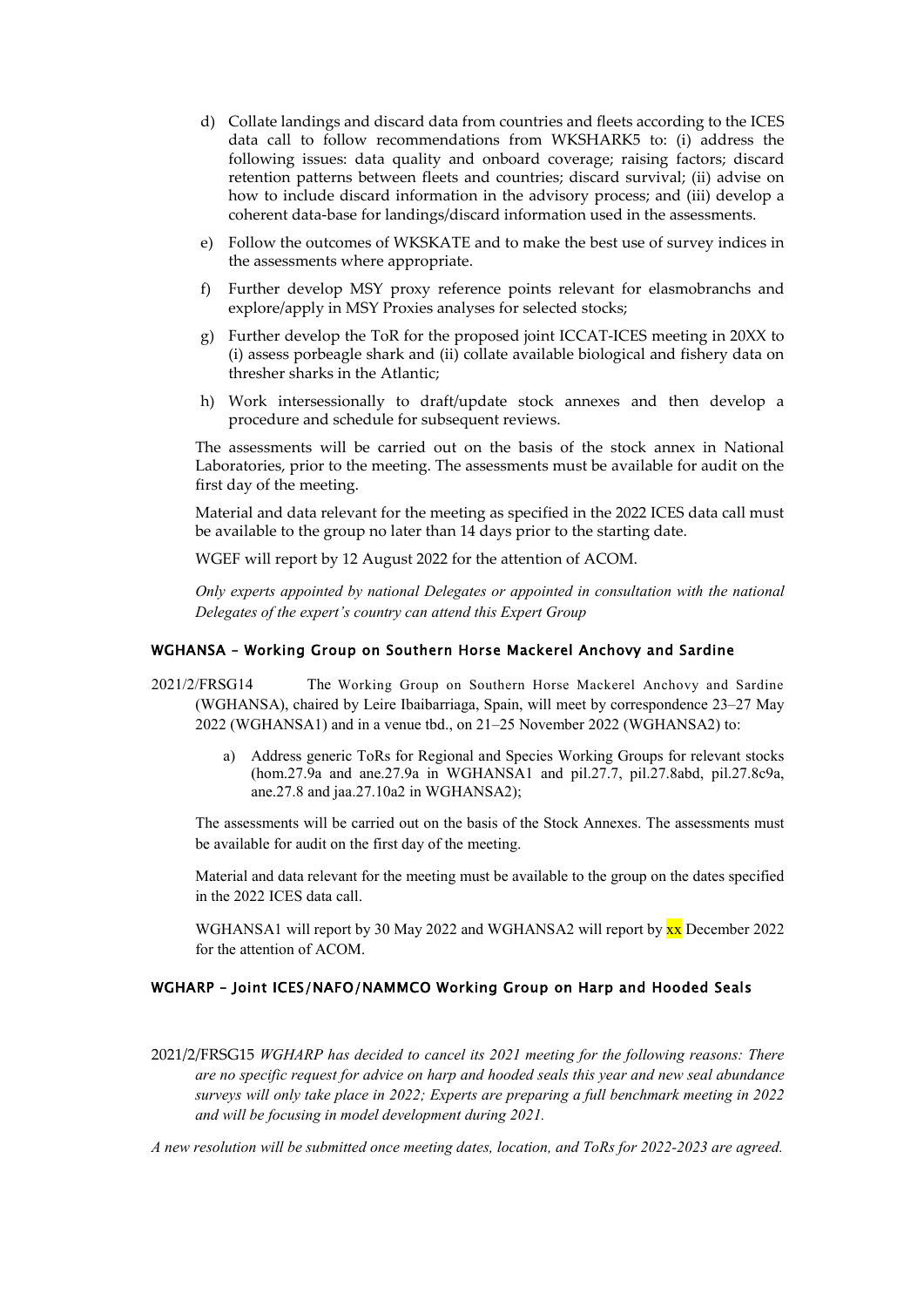### <span id="page-16-0"></span>WGMIXFISH-ADVICE – Working Group on Mixed Fisheries Advice

2021/2/FRSG16 *Draft resolution not yet provided*

### <span id="page-16-1"></span>WGMIXFISH-METHODS - Working Group on Mixed Fisheries Advice Methodology

2021/2/FRSG17 The Working Group on Mixed Fisheries Advice Methodology (WGMIXFISH-METHODS), chaired by Marc Taylor\*, Germany, and Harriet Cole\*, UK, will hold an hybrid meeting in Nantes, 20–24 June 2022, to:

- a) Continue the improvement of WGMIXFISH-ADVICE data call, data processing, workflow, auditing, updating associated documentation and increasing transparency;
- b) Respond to the outcomes of the Mixed Fisheries Scoping Meeting;
- c) Exploration of developments in methodology and advice;
- d) Respond to the outcomes and issues encountered during WGMIXFISH-Advice;
- e) Develop mixed fisheries models for sea regions not currently covered in the mixed fisheries advice;

WGMIXFISH-METHODS will report by 30 July 2022 for the attention of ACOM.

*Only experts appointed by national Delegates or appointed in consultation with the national Delegates of the expert's country can attend this Expert Group.*

## Supporting information

| Priority:                                                   | The work is essential to ICES to progress in the development of its<br>capacity to provide advice on multispecies fisheries. Such advice is<br>necessary to fulfil the requirements stipulated in the MoUs between<br>ICES and its client commissions.                                                                                                                                                              |
|-------------------------------------------------------------|---------------------------------------------------------------------------------------------------------------------------------------------------------------------------------------------------------------------------------------------------------------------------------------------------------------------------------------------------------------------------------------------------------------------|
| Scientific justification<br>and relation to action<br>plan: | The issue of providing advice for mixed fisheries remains an important<br>one for ICES. The Aframe project, which started on 1 April 2007 and<br>finished on 31 march 2009 developed further methodologies for mixed<br>fisheries forecasts. The work under this project included the<br>development and testing of the FCube approach to modelling and<br>forecasts.                                               |
|                                                             | In 2008, SGMIXMAN produced an outline of a possible advisory format<br>that included mixed fisheries forecasts. Subsequently, WKMIXFISH<br>was tasked with investigating the application of this to North Sea advice<br>for 2010. AGMIXNS further developed the approach when it met in<br>November 2009 and produced a draft template for mixed fisheries<br>advice. WGMIXFISH has continued this work since 2010. |
| Resource requirements:                                      | No specific resource requirements, beyond the need for members to<br>prepare for and participate in the meeting.                                                                                                                                                                                                                                                                                                    |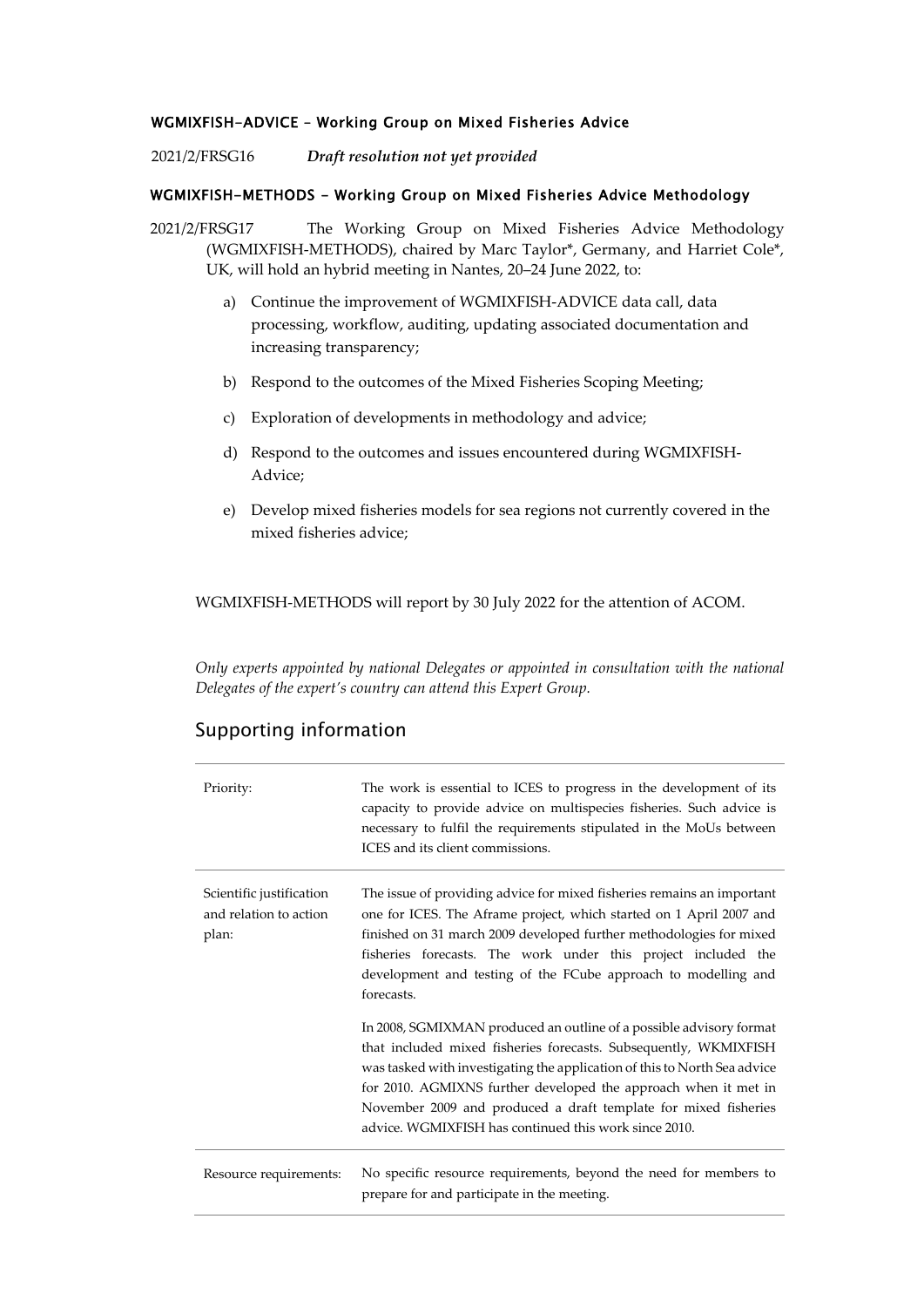| Participants:                              | Experts with qualifications regarding mixed fisheries aspects, fisheries<br>management and modelling based on limited and uncertain data.               |
|--------------------------------------------|---------------------------------------------------------------------------------------------------------------------------------------------------------|
| Secretariat facilities:                    | Meeting facilities, production of report.                                                                                                               |
| Financial:                                 | None                                                                                                                                                    |
| Linkages to advisory<br>committee:         | <b>ACOM</b>                                                                                                                                             |
| Linkages to other<br>committees or groups: | SCICOM through the WGMG. Strong link to STECF.                                                                                                          |
| Linkages to other<br>organizations:        | This work serves as a mechanism in fulfilment of the MoU with EC and<br>fisheries commissions. It is also linked with STECF work on mixed<br>fisheries. |

### <span id="page-17-0"></span>WGNAM - Working Group on Northwest Atlantic Mackerel Ecology and Assessment

*This resolution was approved on the Resolution Forum in October 2019*

2019/2/FRSG33 A **Working Group on Northwest Atlantic Mackerel Ecology and Assessment** (WGNAM), chaired by Kiersten Curti, USA and Stephane Plourde, Canada, will work on ToRs and generate deliverables as listed in the Table below.

|                  | <b>MEETING</b><br><b>DATES</b> | <b>VENUE</b> | <b>REPORTING DETAILS</b>                                                    | <b>COMMENTS (CHANGE IN</b><br>CHAIR, ETC.) |
|------------------|--------------------------------|--------------|-----------------------------------------------------------------------------|--------------------------------------------|
| Year 2020        | Thd                            | tbd          | Interim report by 30 Jun to<br><b>Fisheries Resources Steering</b><br>Group | First meeting postponed to<br>2022         |
| <b>Year 2022</b> | <b>TBD</b>                     | <b>USA</b>   | Interim report by to<br><b>Fisheries Resources Steering</b><br>Group        |                                            |
| <b>Year 2023</b> | <b>TBD</b>                     | Canada       | Interim report by to<br><b>Fisheries Resources Steering</b><br>Group        |                                            |
| <b>Year 2024</b> |                                |              | <b>Final report by to Fisheries</b><br><b>Resources Steering Group</b>      |                                            |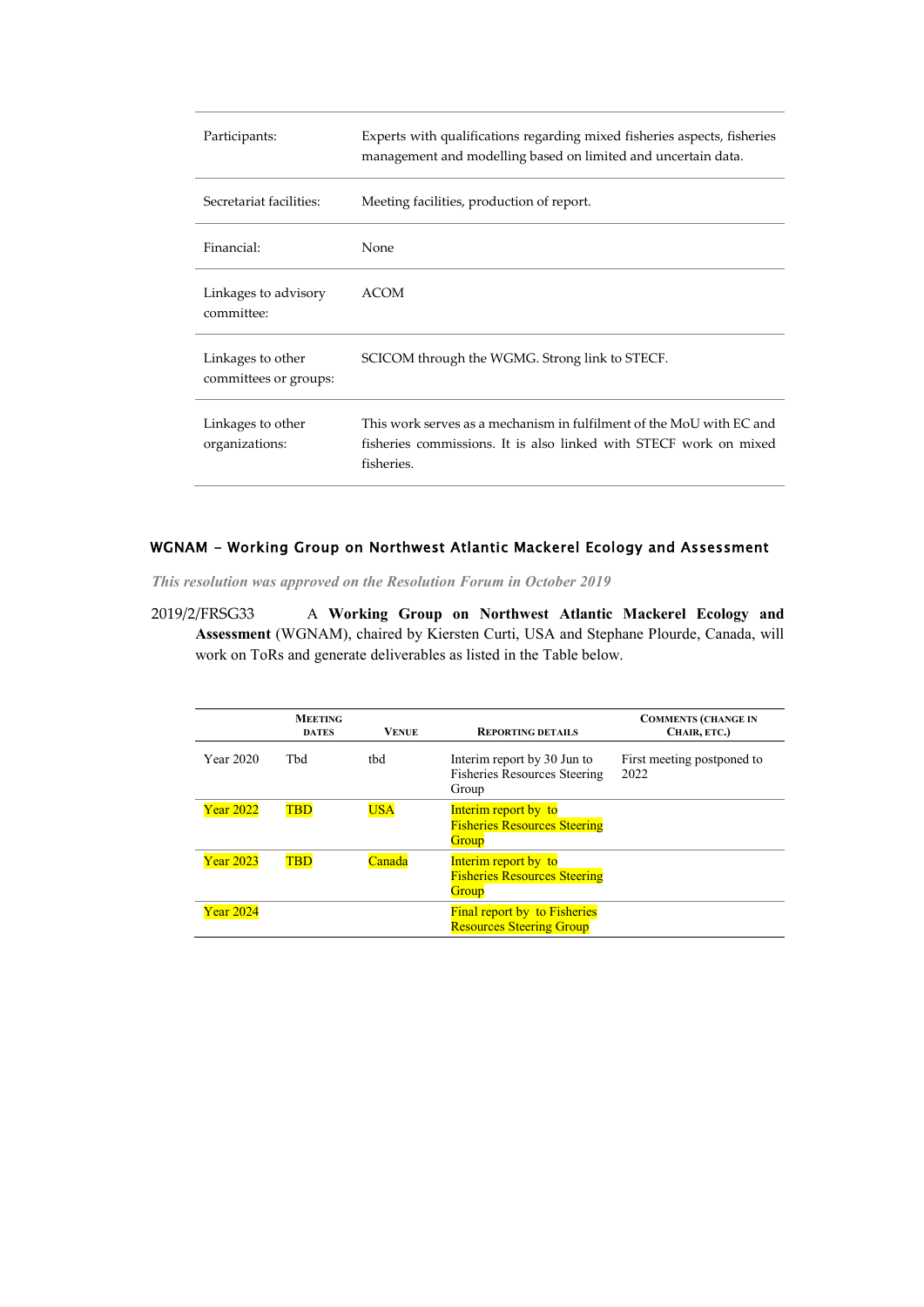# ToR descriptors

| TOR | <b>DESCRIPTION</b>                                                                                                                                                             | <b>BACKGROUND</b>                                                                                                                                                                                                                                                                                                                                                                                                                                                                                                                                                                                                                                                  | <b>SCIECNE PLAN</b><br><b>CODES</b> | <b>DURATION</b> | <b>EXPECTED</b><br><b>DELIVERABLES</b> |
|-----|--------------------------------------------------------------------------------------------------------------------------------------------------------------------------------|--------------------------------------------------------------------------------------------------------------------------------------------------------------------------------------------------------------------------------------------------------------------------------------------------------------------------------------------------------------------------------------------------------------------------------------------------------------------------------------------------------------------------------------------------------------------------------------------------------------------------------------------------------------------|-------------------------------------|-----------------|----------------------------------------|
| a   | Develop and evaluate The biomass of the<br>hypotheses for<br>decline in recruitment Mackerel stock is<br>of Atlantic mackerel<br>approaches to<br>evaluate these<br>hypotheses | Northwest Atlantic<br>low. One of the<br>and identify research contributing factors is<br>decreased<br>recruitment.<br>Hypotheses have<br>been developed for<br>the northern<br>contigent, but these<br>hypotheses have not<br>been evaluated for<br>the southern<br>contigent. Further,<br>the role of physical<br>changes in the<br>system, changes in<br>movement patterns,<br>changes in age-<br>structure, and<br>changes in<br>reproductive<br>dynamics have not<br>been evaluated This<br>effort will take a<br>holistic approach and<br>consider evidence for<br>a variety of<br>recruitment<br>hypothesies and then<br>identify research<br>approaches to | 1.8, 6.6                            | 3 years         | Review paper                           |
|     |                                                                                                                                                                                | evalaute the most<br>promising ones.                                                                                                                                                                                                                                                                                                                                                                                                                                                                                                                                                                                                                               |                                     |                 |                                        |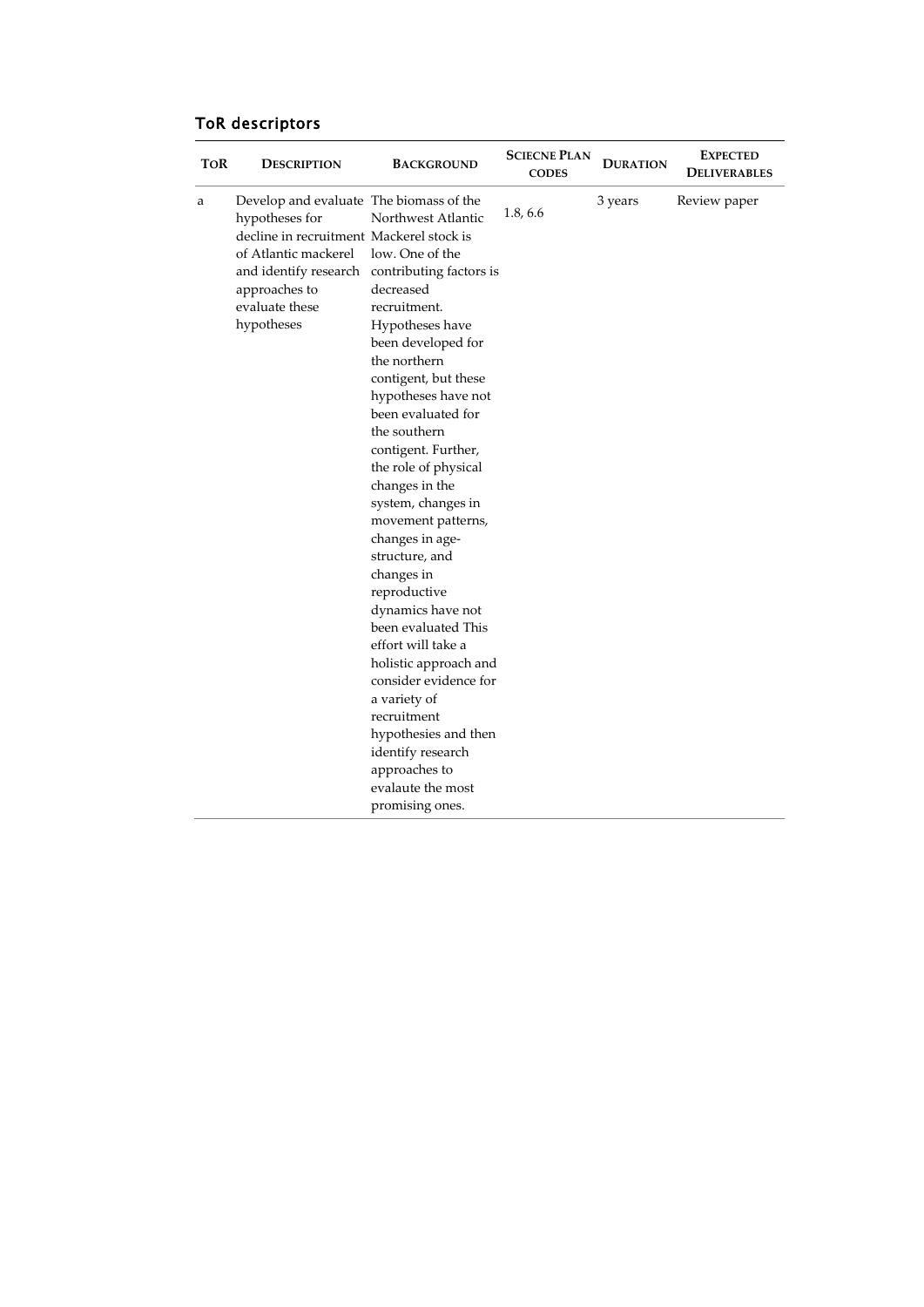| b            | Evaluate population<br>structure of Atlantic<br>mackerel and<br>consider the impact of been divided into a<br>spatial structure on<br>the population<br>dynamics in the<br>region.                                                     | Atlantic mackerel in<br>the Northwest<br>Atlantic have long<br>northern and<br>southern contigenets<br>- definintions based<br>on spawning areas<br>and migratory<br>patterns. The<br>biological<br>relationship between<br>these two contingents<br>is unclear. Population<br>structure in small<br>scombrids (including<br>Northeastern Atlantic<br>Atlantic mackerel)<br>will be reviewed and<br>new approaches<br>identified to better<br>understand<br>population structure<br>and migratory<br>patterns in<br>Northwestern<br>Atlantic Atlantic<br>mackerel.                    | 5.2 | 3 years | Report to ICES on<br>research to better<br>define population<br>structure. |
|--------------|----------------------------------------------------------------------------------------------------------------------------------------------------------------------------------------------------------------------------------------|---------------------------------------------------------------------------------------------------------------------------------------------------------------------------------------------------------------------------------------------------------------------------------------------------------------------------------------------------------------------------------------------------------------------------------------------------------------------------------------------------------------------------------------------------------------------------------------|-----|---------|----------------------------------------------------------------------------|
| $\mathsf{C}$ | Compare and contrast The Atlantic<br>data collection<br>programs and<br>modeling used for<br>Atlantic Mackerel in<br>the Northwest<br>Atlantic and identify<br>data needs and<br>research topics that<br>could improve<br>assessments. | Mackerel stock is<br>assessed separately<br>by both the U.S. and<br>Canada. In recent<br>years, there has been<br>increased<br>collaboration in<br>developing<br>assessments. Science<br>supporting the two<br>assessmenst will be<br>compared including<br>data and models.<br>Data reviewed<br>should include but<br>not be restricted to<br>fishery independnet<br>and dependernt<br>surveys, acoustics,<br>reproductive, aging,<br>and habitat. From<br>this comparison, data<br>needs and research<br>questions will be<br>identified to improve<br>assessments in the<br>future | 5.1 | 3 years | Review paper                                                               |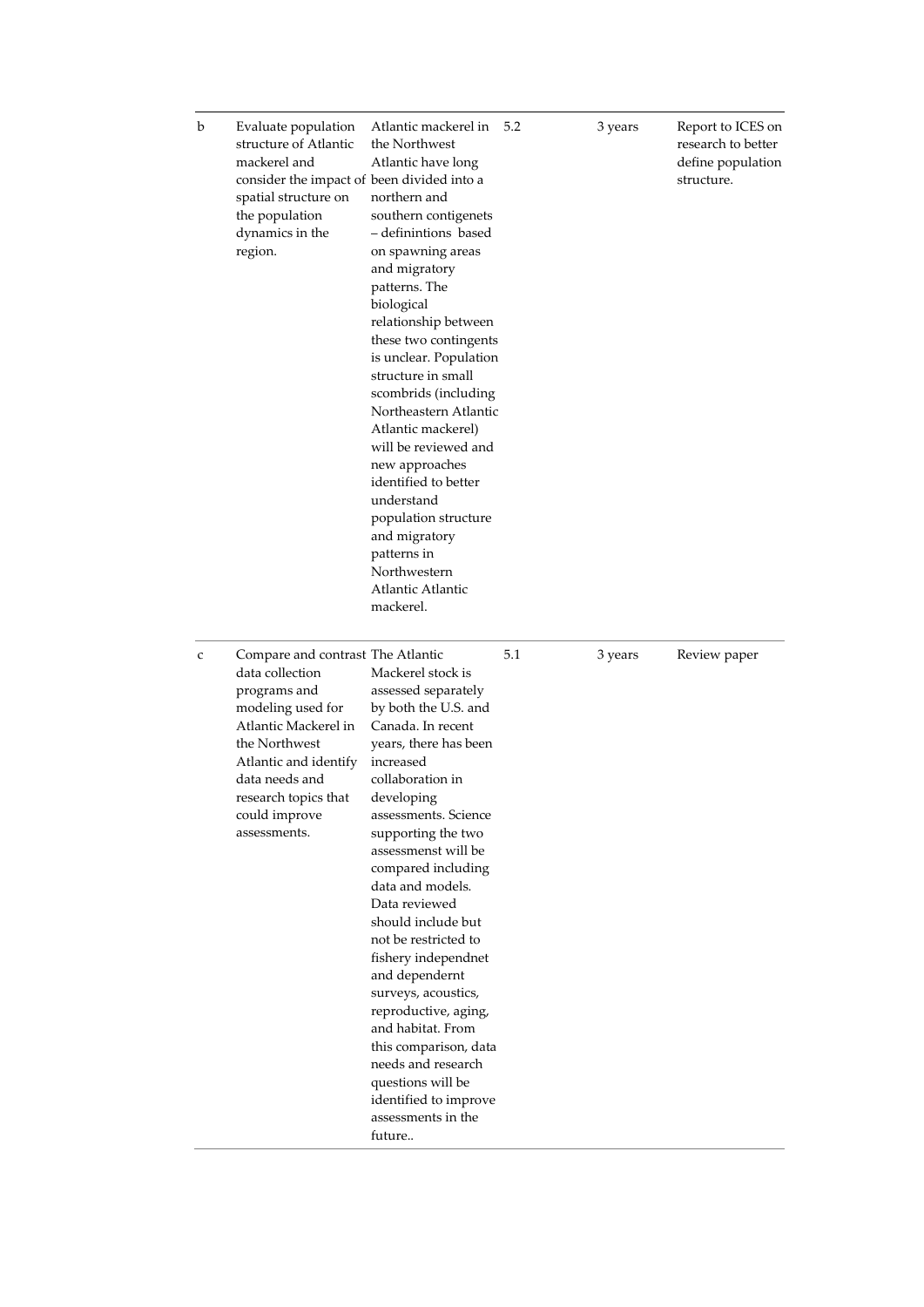### Summary of the Work Plan

| Year 1 | THE WG WILL MEET AND ADDRESS EACH TOR.                                                                       |
|--------|--------------------------------------------------------------------------------------------------------------|
| Year 2 | The WG will review drafts of papers developed following the year 1 meeting                                   |
| Year 3 | The WG will complete the review papers and submit for publication. A final report will<br>also be completed. |

### Supporting information

| Priority                                  | To be completed.                                                                                                                                                                                                                                         |
|-------------------------------------------|----------------------------------------------------------------------------------------------------------------------------------------------------------------------------------------------------------------------------------------------------------|
| Resource requirements                     | The research programmes which provide the main input to this group<br>are already underway, and resources are already committed. The<br>additional resource required to undertake additional activities in the<br>framework of this group is negligible. |
| Participants                              | The Group will be attended by some 5-10 members and guests                                                                                                                                                                                               |
| Secretariat facilities                    | WebEx coordination may be requested.                                                                                                                                                                                                                     |
| Financial                                 | No financial implications.                                                                                                                                                                                                                               |
| groups under ACOM                         | Linkages to ACOM and There are no obvious direct linkages but developing the expertise could<br>link to ACOM in the future.                                                                                                                              |
| Linkages to other<br>committees or groups | Interactions will be sought with WGMEGS and WGWIDE.                                                                                                                                                                                                      |
| Linkages to other<br>organizations        | There are linkages to a number of organizations and institutions<br>throughout North America                                                                                                                                                             |

### <span id="page-20-0"></span>WGNAS – Working Group on North Atlantic Salmon

*Approved in November 2021*

- 2021/2/FRSG18 The **Working Group on North Atlantic Salmon** (WGNAS), chaired by Dennis Ensing, UK, will meet at ICES HQ (*dates tbc)* to:
	- a) Address relevant points in the Generic ToRs for Regional and Species Working Groups for each salmon stock complex;
	- b) Address questions posed by NASCO:

### **1. With respect to Atlantic salmon in the North Atlantic area:**

- 1.1 provide an overview of salmon catches and landings by country, including unreported catches and catch and release, and production of farmed and ranched Atlantic salmon in 20211;
- 1.2 report on significant new or emerging threats to, or opportunities for, salmon conservation and management<sup>2</sup>;
- 1.3 provide an update on the distribution and abundance of pink salmon across the North Atlantic and advise on potential threats to wild Atlantic salmon;
- 1.4 provide an overview of the East Greenland stock complex in terms of migration, stock composition, biological characteristics, historical landings, effort etc.;
- 1.5 provide a compilation of tag releases by country in 2021; and
- 1.6 identify relevant data deficiencies, monitoring needs and research requirements;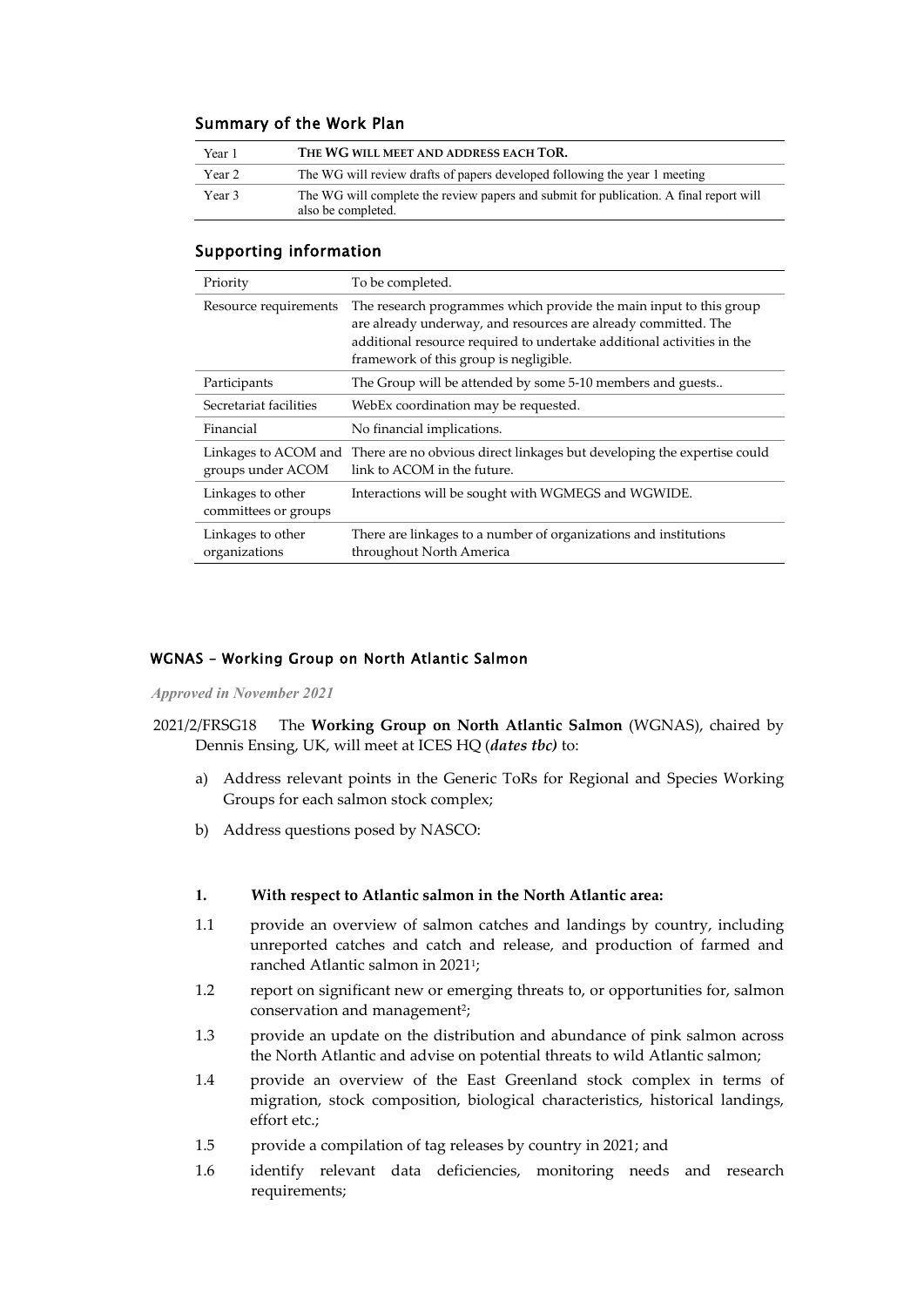### **2. With respect to Atlantic salmon in the North-East Atlantic Commission area:**

- 2.1 describe the key events of the 2021 fisheries<sup>3</sup>;
- 2.2 review and report on the development of age-specific stock conservation limits, including updating the time-series of the number of river stocks with established CLs by jurisdiction;
- 2.3 describe the status of the stocks, including updating the time-series of trends in the number of river stocks meeting CLs by jurisdiction;
- 2.4 provide catch options or alternative management advice for the 2022/2023 2024/2025 fishing seasons, with an assessment of risks relative to the objective of exceeding stock conservation limits, or pre-defined NASCO Management Objectives, and advise on the implications of these options for stock rebuilding4; and
- 2.5 update the Framework of Indicators used to identify any significant change in the previously provided multi-annual management advice.

### **3. With respect to Atlantic salmon in the North American Commission area:**

- 3.1 describe the key events of the 2021 fisheries (including the fishery at St Pierre and Miquelon)<sup>3</sup>;
- 3.2 update age-specific stock conservation limits based on new information as available, including updating the time-series of the number of river stocks with established CLs by jurisdiction;
- 3.3 describe the status of the stocks, including updating the time-series of trends in the number of river stocks meeting CLs by jurisdiction;
- 3.4 provide catch options or alternative management advice for 2022-2025 with an assessment of risks relative to the objective of exceeding stock conservation limits, or pre-defined NASCO Management Objectives, and advise on the implications of these options for stock rebuilding4; and
- 3.5 update the Framework of Indicators used to identify any significant change in the previously provided multi-annual management advice.

### **4. With respect to Atlantic salmon in the West Greenland Commission area:**

- 4.1 describe the key events of the 2021 fisheries<sup>3</sup>;
- 4.2 describe the status of the stocks<sup>5</sup>;
- 4.3 provide catch options or alternative management advice for 2022-2024 with an assessment of risk relative to the objective of exceeding stock conservation limits, or pre-defined NASCO Management Objectives, and advise on the implications of these options for stock rebuilding<sup>4</sup>; and
- 4.4 update the Framework of Indicators used to identify any significant change in the previously provided multi-annual management advice.

### *Notes:*

- *1. With regard to question 1.1, for the estimates of unreported catch the information provided should, where possible, indicate the location of the unreported catch in the following categories: in-river; estuarine; and coastal. Numbers of salmon caught and released in recreational fisheries should be provided.*
- *2. With regard to question 1.2, ICES is requested to include reports on any significant advances in understanding of the biology of Atlantic salmon that is pertinent to NASCO.*
- *3. In the responses to questions 2.1, 3.1 and 4.1, ICES is asked to provide details of catch, gear, effort, composition and origin of the catch and rates of exploitation. For homewater fisheries, the information provided should indicate the location of the catch*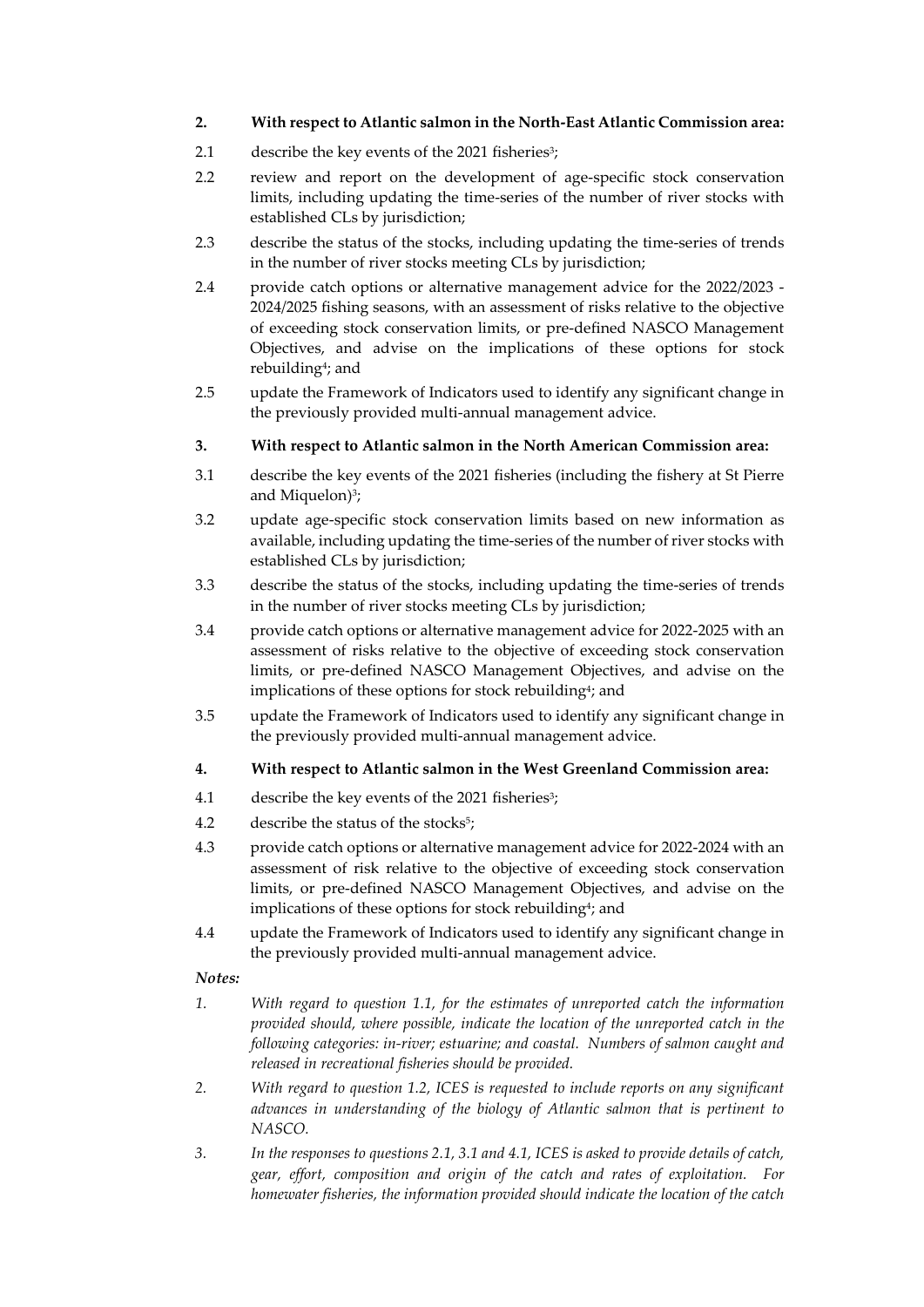*in the following categories: in-river; estuarine; and coastal. Information on any other sources of fishing mortality for salmon is also requested*. *For 4.1, if any new surveys are conducted and reported to ICES, ICES should review the results and advise on the appropriateness of incorporating resulting estimates into the assessment process.*

- *4. In response to questions 2.4, 3.4 and 4.3, provide a detailed explanation and critical examination of any changes to the models used to provide catch advice and report on any developments in relation to incorporating environmental variables in these models. Also provide a detailed explanation and critical examination of any concerns with salmon data collected in 2021 which may affect the catch advice considering the restrictions on data collection programmes and fisheries due to the COVID 19 pandemic.*
- *5. In response to question 4.2, ICES is requested to provide a brief summary of the status of North American and North-East Atlantic salmon stocks. The detailed information on the status of these stocks should be provided in response to questions 2.3 and 3.3.*

WGNAS will report by 12 April 2022 for the attention of ACOM.

*Only experts appointed by national Delegates or appointed in consultation with the national Delegates of the expert's country can attend this Expert Group.*

## <span id="page-22-0"></span>WGNSSK – Working Group on the Assessment of Demersal Stocks in the North Sea and Skagerrak

*Approved in November 2021*

2021/2/FRSG19 The **Working Group on the Assessment of Demersal Stocks in the North Sea and Skagerrak** (WGNSSK), chaired by Tanja Miethe, UK, and Raphaël Girardin, France, will meet in ICES HQ, Copenhagen, Denmark, 20–29 April 2022 and by correspondence in September 2022 to:

- a) Address generic ToRs for Regional and Species Working Groups.
- b) Assess Norway pout assessments by correspondence.
- c) Report on reopened advice as appropriate;

The assessments will be carried out on the basis of the stock annex. The assessments must be available for audit on the first day of the meeting.

Material and data relevant for the meeting must be available to the group on the dates specified in the 2022 ICES data call.

WGNSSK will report by 13 May 2022, and by  $\overline{XX}$  September 2022 (Norway pout) for the attention of ACOM.

*Only experts appointed by national Delegates or appointed in consultation with the national Delegates of the expert's country can attend this Expert Group*

### <span id="page-22-1"></span>WGTAFGOV - Working Group on Transparent Assessment Framework Governance

*This resolution was approved 1 October 2019*

**2019/2/FRSG19** The **Working Group on Transparent Assessment Framework Governance** (WGTAFGOV), chaired by Nils Olav Handegard (Norway) will be established and will meet 4 times per year via WebEx and may meet physically once per year, to work on ToRs and generate deliverables as listed in the Table below.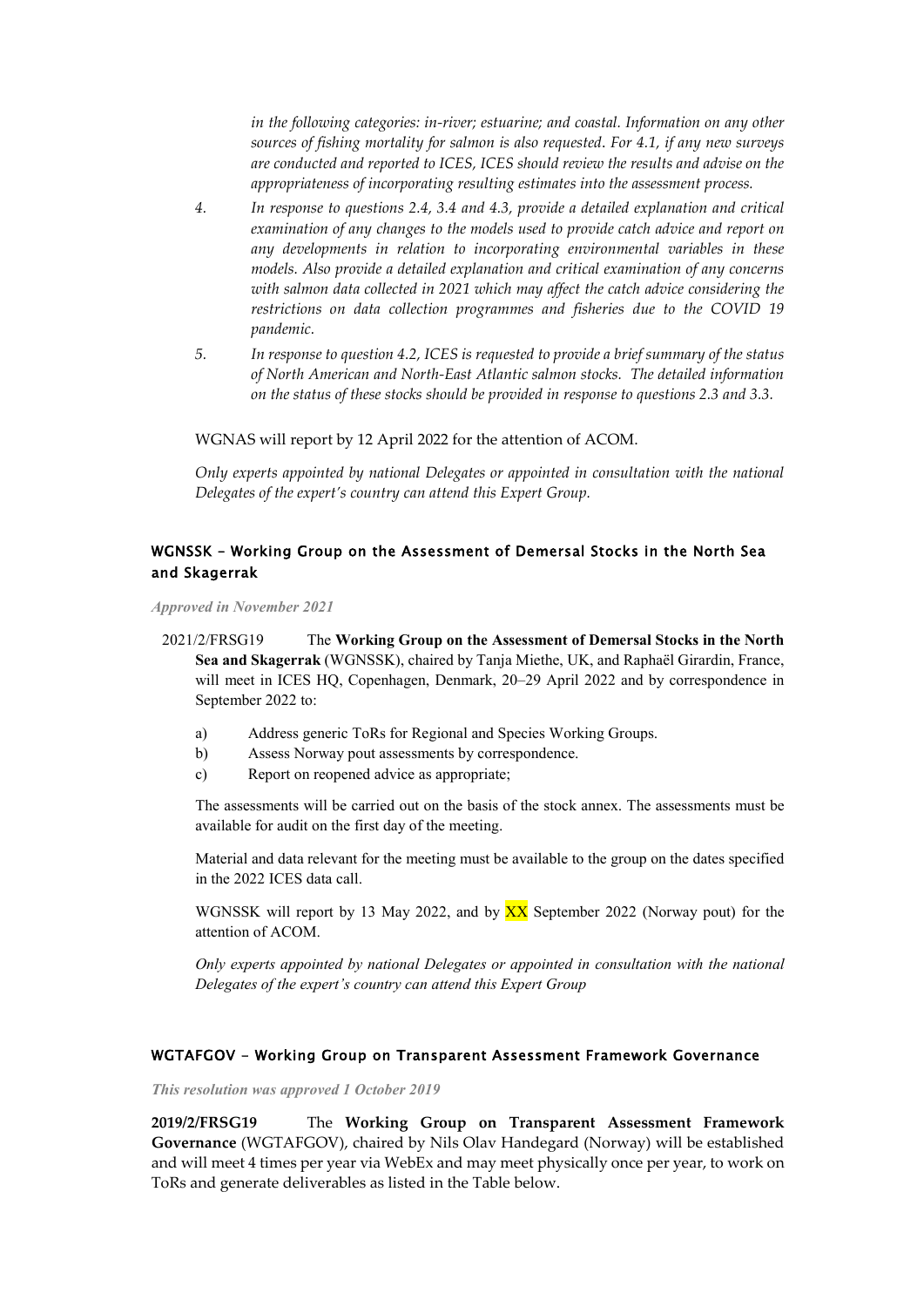|                  | <b>WEBEX Meeting</b><br>dates                                                           | Meeting<br>dates and<br>Venue         | <b>Reporting details</b>                                | Comments (change in<br>Chair, etc.) |
|------------------|-----------------------------------------------------------------------------------------|---------------------------------------|---------------------------------------------------------|-------------------------------------|
| <b>Year 2020</b> | 1) 13 Feb<br>2) 14 May<br>3) 13 Aug<br>4) 12 Nov                                        | 31 January,<br>ICES HQ,<br>Copenhagen | Interim business<br>report by 26<br>November to<br>FRSG |                                     |
| <b>Year 2021</b> | 1) 8 March<br>2) XX May (didn't<br>happen)<br>3) XX Aug (didn't<br>happen)<br>4) 24 Nov | Online                                | Interim business<br>report by TBD to<br><b>FRSG</b>     |                                     |
| <b>Year 2022</b> | 1) 28 Jan<br>2) 12 May<br>3) 11 Aug<br>4) 10 Nov                                        | Online                                | Final business<br>report by 24 Nov<br>to FRSG           |                                     |

WGTAFGOV will report on its activities by 26 November to ACOM, SCICOM, FRSG and DIG.

# **ToR descriptors**

| ToR | Description                                                                                                                                                                                                                                                                                       | Background                                                                                                                                                                                                                                                                                | Science<br>Plan codes | Duration                         | Expected<br><b>Deliverables</b>                                                                                                                                                                                                                                              |
|-----|---------------------------------------------------------------------------------------------------------------------------------------------------------------------------------------------------------------------------------------------------------------------------------------------------|-------------------------------------------------------------------------------------------------------------------------------------------------------------------------------------------------------------------------------------------------------------------------------------------|-----------------------|----------------------------------|------------------------------------------------------------------------------------------------------------------------------------------------------------------------------------------------------------------------------------------------------------------------------|
| a   | Develop a<br>governance<br>framework<br>setting out a<br>forward looking<br>plan, including<br>future and<br>existing objectives<br>of TAF,<br>responsibilities,<br>processes and<br>resources.                                                                                                   | In order to<br>successfully<br>develop and<br>maintain a<br>workplan for<br>TAF it is<br>necessary to first<br>establish a vision<br>for the future of<br>TAF, supported<br>by guidance on<br>handling of<br>feedback, task<br>prioritisation and<br>expected resource<br>availability.   |                       | 3 years/<br>Generic ToR          | The WGTAFGOV<br>manifesto: a<br>mission<br>statement on the<br>direction of TAF<br>development and<br>overarching short<br>to medium term<br>goals.<br>Guidelines on<br>how to prioritise.<br>Definition of<br>resources<br>available.<br>Definition of<br>responsibilities. |
| b   | Based on the<br>guidance<br>established in ToR<br>A: Provide a<br>channel for user<br>feedback to the<br>Transparent<br>Assessment<br>Framework.<br>Feedback will be<br>compiled by<br>WGTAFGOV and<br>appropriate<br>actions to be<br>taken with<br>assigned<br>responsibilities<br>and resource | TAF should<br>develop to meet<br>the requirements<br>of a broad range<br>of users and thus<br>needs to be<br>responsive to<br>user feedback,.<br>Feedback will be<br>collected and<br>organised using<br>GitHub and the<br>traditional<br>recommendations<br>system from ICES<br>reports. |                       | 3<br>years/Generic<br><b>ToR</b> | A GitHub site<br>allowing users to<br>submit feedback<br>and requests.<br>Provide an<br>annual workplan,<br>with an agreed<br>and prioritised<br>list of TAF<br>related EG<br>recommendations<br>along with<br>suggested<br>resource<br>allocations,<br>budget estimates     |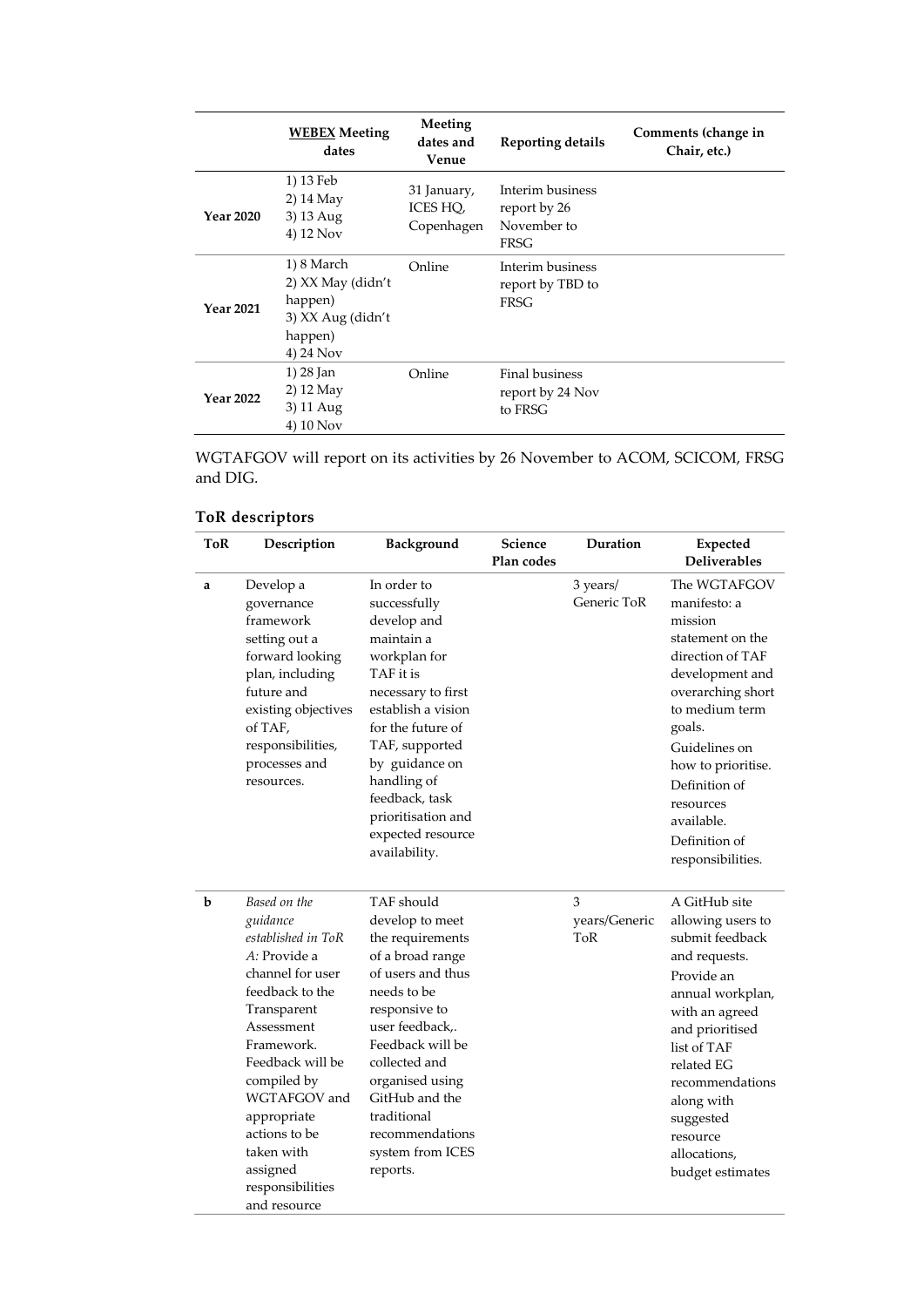|   | requirements will<br>be listed and<br>prioritised.                                                                                                                                                                                                                | To achieve a<br>long-term<br>stability,<br>availability and<br>quality, TAF<br>development<br>requires a<br>workplan with<br>clear objectives<br>and milestones.<br>This can only be<br>sucessfully<br>implemented<br>when resource<br>requirements<br>have been<br>estimated and the<br>availability of<br>resources is<br>known.                                       |                         | and feasibility<br>estimates.                                                                                                                                                                                                                                         |
|---|-------------------------------------------------------------------------------------------------------------------------------------------------------------------------------------------------------------------------------------------------------------------|--------------------------------------------------------------------------------------------------------------------------------------------------------------------------------------------------------------------------------------------------------------------------------------------------------------------------------------------------------------------------|-------------------------|-----------------------------------------------------------------------------------------------------------------------------------------------------------------------------------------------------------------------------------------------------------------------|
| c | Using the guidance<br>established in ToR<br>A and the feedback<br>captured in ToR B:<br>Oversee and<br>advise on the<br>interpretation and<br>prioritisation of<br>recommendations<br>and requests<br>addressed to the<br>Transparent<br>Assessment<br>Framework. | The project<br>planning cycle<br>needs to be<br>responsive (more<br>than one meeting<br>a year) in order to<br>manage the TAF<br>development<br>effectively.<br>Although there is<br>an annual plan,<br>short term<br>priorities must be<br>evaluated against<br>resource<br>availability and<br>needs of the ICES<br>advice processes<br>that vary through<br>the year. | 3 years/<br>Generic ToR | Establish and<br>maintain a<br>project board on<br>GitHub to<br>manage tasks.<br>Review project<br>plan and agree on<br>tasks to be<br>completed.<br>Review new tasks<br>for addition to<br>the workplan, or<br>for consideration<br>for the next<br>annual workplan. |
| d | Oversee<br>development of<br>user guidance<br>and training for<br>the Transparent<br>Assessment<br>Framework.                                                                                                                                                     | As TAF develops<br>over time a range<br>of users will<br>require various<br>levels of training<br>including step by<br>step user<br>manuals,<br>tutorials and<br>workshops.<br>Documentation<br>of guidelines and<br>procedures will<br>also be necessary.<br>Outreach<br>activities will be<br>required.                                                                | 3 years/<br>Generic ToR | Annually<br>updated training<br>documentation.<br>Workshops with<br>specific goals<br>proposed and<br>planned where<br>necessary.<br>Relevant fora for<br>dissemination<br>investigated and<br>outreach<br>activities<br>planned.                                     |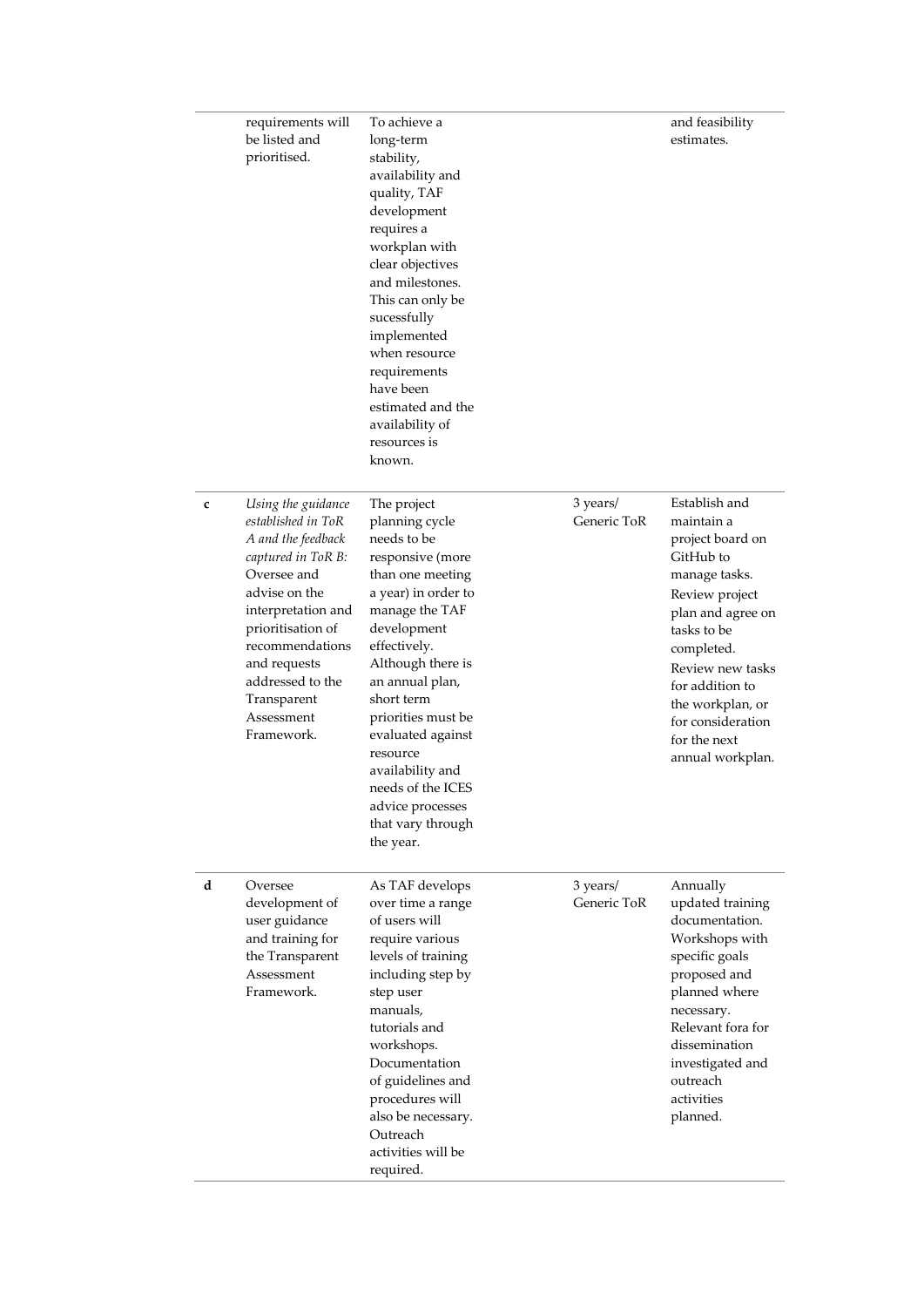#### **Summary of the Work Plan**.

| Year 1            | First meeting to establish ToRs a) and b) will be a physical meeting to<br>be followed by quarterly WebEx meetings dealing with ToR c) and d).<br>DIG will aid in review of ToR a). |
|-------------------|-------------------------------------------------------------------------------------------------------------------------------------------------------------------------------------|
| Year 2            | ToRs c) and d) will be addressed in quarterly WebEx meetings, with the<br>potential annual meetings for prioritising ToRs a and b).                                                 |
| Year <sub>3</sub> | ToRs c) and d) will be addressed in quarterly WebEx meetings, with the<br>potential annual meetings for prioritising ToRs a and b).                                                 |

### **Supporting information**

| Priority                                  | High priority.                                                                                                                                                                                                                                     |
|-------------------------------------------|----------------------------------------------------------------------------------------------------------------------------------------------------------------------------------------------------------------------------------------------------|
|                                           | <b>Resource requirements</b> A commitment of time from the members of the group consistent with<br>progressing actions identified in the quarterly meetings.                                                                                       |
| Participants                              | ACOM Leadership and FRSG representative, one member each<br>representing survey data, commercial data and stock assessments.<br>Members with an overview of stock assessment results. ICES<br>Secretariat and other related EG members as need be. |
| Secretariat facilities                    | Community Sharepoint site, remote meeting facilities.                                                                                                                                                                                              |
| Financial                                 | No financial implications.                                                                                                                                                                                                                         |
| groups under ACOM                         | Linkages to ACOM and This is an integral component to the overall Quality Assurance<br>Framework (of Advice) that ACOM together with the Coordination<br>group are describing.                                                                     |
| Linkages to other<br>committees or groups | There is a strong linkage to DIG as the main umbrella for data/software<br>governance structures.                                                                                                                                                  |
| Linkages to other<br>organizations        | DFO and NOAA have expressed interest in the system.                                                                                                                                                                                                |

## <span id="page-25-0"></span>WGTRUTTA - Working Group with the Aim to Develop Assessment Models and Establish Biological Reference Points for Sea Trout (Anadromous Salmo trutta) Populations

*This resolution was approved on the Resolution Forum in June 2020*

**2019/2/FRSG20** The **Working Group to develop and test assessment methods for Sea trout populations (anadromous** *Salmo trutta***) (WGTRUTTA)**, chaired by Johan Höjesjö, Sweden, and Alan Walker, UK, will work on ToRs and generate deliverables as listed in the Table below.

The WG's 3-year term will run from June 2020 to May 2023.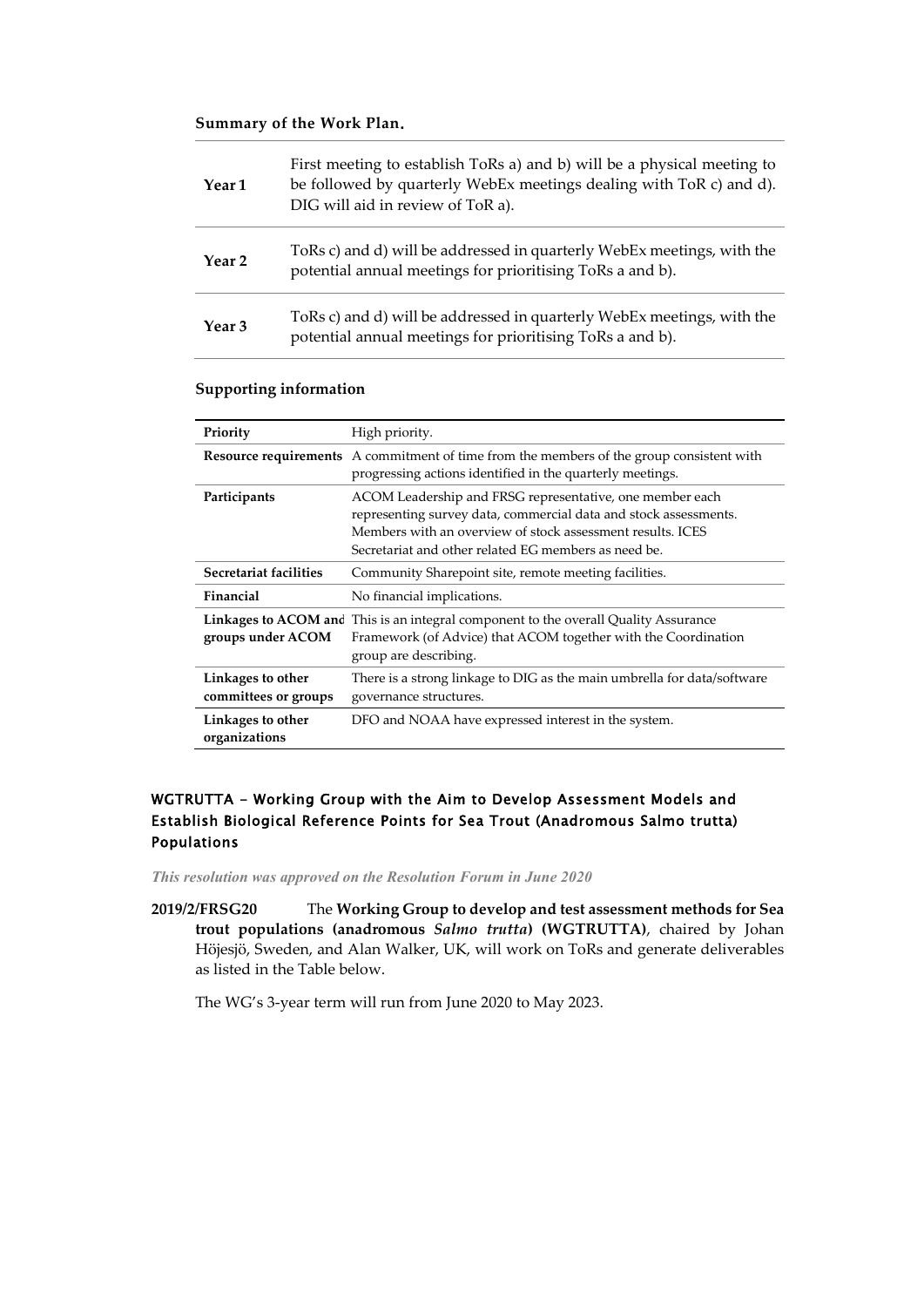|           | <b>MEETING</b><br><b>DATES</b> | <b>VENUE</b>               | <b>REPORTING DETAILS</b>       | <b>COMMENTS (CHANGE IN</b><br>CHAIR, ETC.)                                                                                                            |
|-----------|--------------------------------|----------------------------|--------------------------------|-------------------------------------------------------------------------------------------------------------------------------------------------------|
| Year 2020 | $15 - 18$<br>June              | online meeting             |                                | Start-up meeting,<br>learning lessons from<br>WG1, preparing detailed<br>workplan with roles &<br>responsibilities,<br>milestones $&$<br>deliverables |
| Year 2021 | 19-21<br>January               | Online meeting             |                                | Mid-year progress<br>review and workshop                                                                                                              |
|           | $29$ June $-$<br>1 July        | Online meeting             | Interim report by 1<br>October | Review progress in year<br>1 and plans for years 2 &<br>3                                                                                             |
| Year 2022 | <b>DATE</b><br>February        | Dublin/Newport,<br>Ireland |                                | Mid-year progress<br>review and workshop                                                                                                              |
|           | <b>DATE</b><br>July            | online meeting             | Interim report by 1<br>October | Review progress in Year<br>2 and plans for year 3                                                                                                     |
|           | <b>DATE</b><br>December        | Rennes, France             |                                | Mid-year progress<br>review and workshop                                                                                                              |
| Year 2023 | <b>DATE</b><br>May             | online meeting             |                                | Draft the Final Report<br>and consider a further<br>term                                                                                              |
|           | <b>DATE</b><br>October         | Lisbon, Portugal           | Final report by 1<br>October   | Submit the Final Report                                                                                                                               |

# **ToR descriptors**

| <b>TOR</b> | <b>DESCRIPTION</b>                                                                                          | <b>BACKGROUND</b>                                                                                                                                                                                                                                                                                                                                                           | <b>SCIENCE</b><br><b>PLAN</b><br><b>CODES</b> | <b>DURATION</b> | <b>EXPECTED</b><br><b>DELIVERABLES</b>                                                                                                                                                                                                                                                                                                                                                                                                                                                       |
|------------|-------------------------------------------------------------------------------------------------------------|-----------------------------------------------------------------------------------------------------------------------------------------------------------------------------------------------------------------------------------------------------------------------------------------------------------------------------------------------------------------------------|-----------------------------------------------|-----------------|----------------------------------------------------------------------------------------------------------------------------------------------------------------------------------------------------------------------------------------------------------------------------------------------------------------------------------------------------------------------------------------------------------------------------------------------------------------------------------------------|
| A          | Describe the life<br>history drivers<br>sympatric sea and and management<br>freshwater trout<br>populations | The trout life cycle is highly<br>variable over space and time,<br>and distribution of which renders assessment<br>challenging. Our<br>understanding of ecological<br>patterns in trout phenology,<br>life history and distribution<br>across large scale<br>environmental gradients is<br>far from complete but is a<br>prerequisite to improving sea<br>trout management. | 5.2                                           | 3 years         | Fully establish<br>A1.<br>the<br>trout<br>sea<br>database,<br>its<br>population with data<br>from all<br>involved<br>countries,<br>and<br>its<br>for<br>preparation<br>inclusion as one of<br>official<br><b>ICES</b><br>the<br>databases.<br>A2. Define a sub-set<br>of variables for trout<br>life<br>history<br>and<br>habitat<br>characteristics<br>accounting for<br>the<br>between-stocks<br>for<br>variances,<br>identifying key index<br>for<br>rivers<br>and<br>targeting<br>stock- |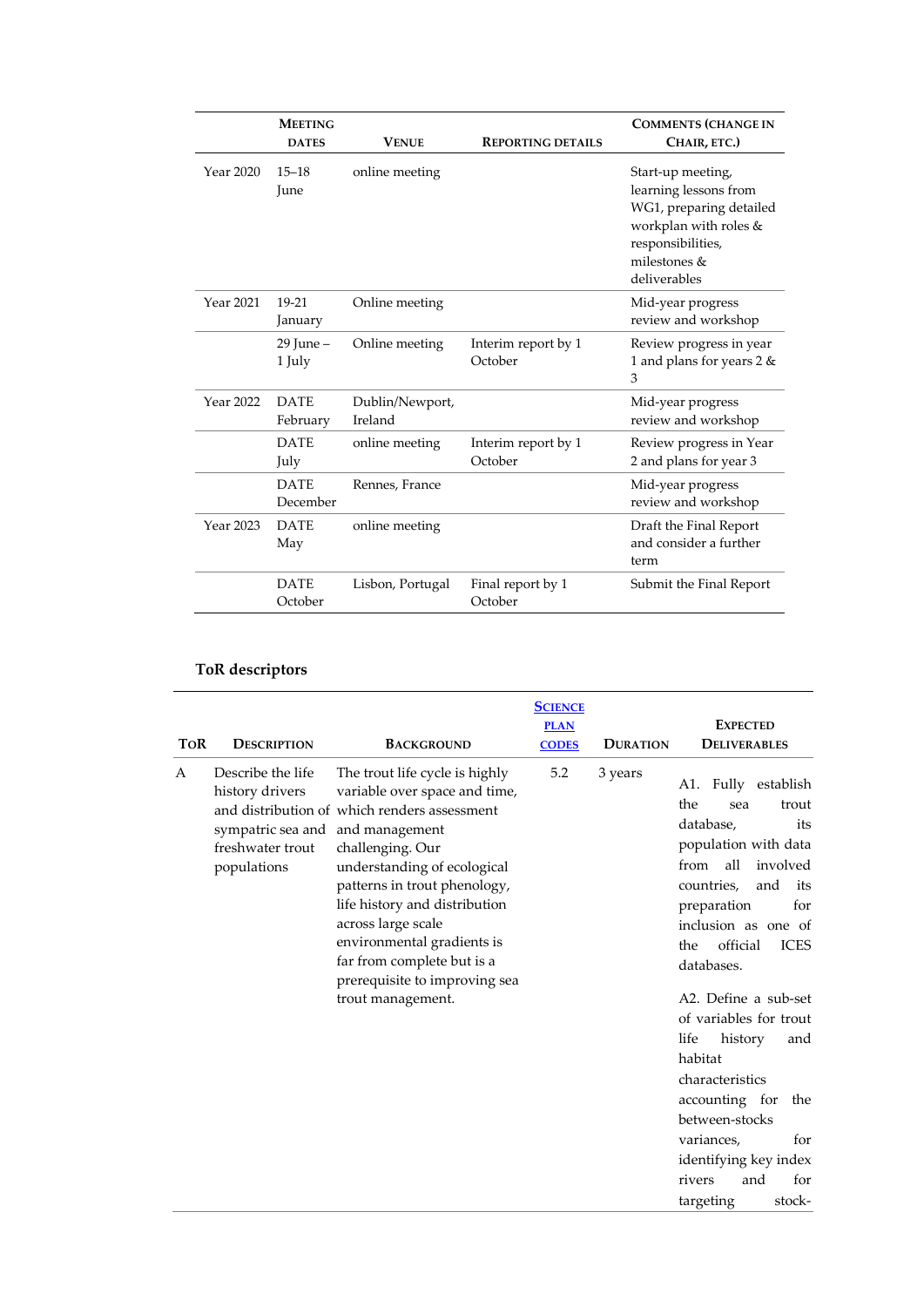|              |                                                                                                                                                                                                                                   |                                                                                                                                                                                                                                                                                                                                                                                                                                                                         | recruitment and state<br>models.                                                                                                                                                                                                                                                                                                                                                                                                                                                                                      |
|--------------|-----------------------------------------------------------------------------------------------------------------------------------------------------------------------------------------------------------------------------------|-------------------------------------------------------------------------------------------------------------------------------------------------------------------------------------------------------------------------------------------------------------------------------------------------------------------------------------------------------------------------------------------------------------------------------------------------------------------------|-----------------------------------------------------------------------------------------------------------------------------------------------------------------------------------------------------------------------------------------------------------------------------------------------------------------------------------------------------------------------------------------------------------------------------------------------------------------------------------------------------------------------|
|              |                                                                                                                                                                                                                                   |                                                                                                                                                                                                                                                                                                                                                                                                                                                                         | A3. Investigate trout<br>distribution<br>within<br>rivers as a function of<br>abiotic<br>and biotic<br>habitat<br>characteristics.                                                                                                                                                                                                                                                                                                                                                                                    |
|              |                                                                                                                                                                                                                                   |                                                                                                                                                                                                                                                                                                                                                                                                                                                                         | Quantify<br>A4.<br>the<br>importance<br>οf<br>anadromy for trout<br>populations.                                                                                                                                                                                                                                                                                                                                                                                                                                      |
| B            | Quantify the<br>external pressures<br>on trout<br>populations in<br>formats necessary<br>to understand the<br>state of local<br>populations                                                                                       | Knowledge of the ecology of 2.1, 2.5, 5.6 3 years<br>trout is limiting our ability to<br>understand the consequences<br>for trout populations of the<br>rapidly increasing natural,<br>anthropogenic, additive and<br>cumulative impacts on<br>aquatic environments.                                                                                                                                                                                                    | B1. Describe the<br>current and potential<br>future impacts of<br>natural and<br>anthropogenic<br>impacts on trout<br>populations.<br>B2. Make<br>recommendations for<br>unified and<br>standardized<br>protocols for<br>sampling trout,<br>characterizing<br>habitats and<br>calibrating for<br>extrapolations across<br>the natural range.<br>B <sub>3</sub> . Describe<br>situations outside the<br>Baltic where sea<br>trout stocks may be<br>exploited or<br>otherwise impacted<br>at an international<br>scale. |
| $\mathsf{C}$ | Develop a toolbox<br>of methods to<br>assess stock and<br>population state,<br>based on a suite of populations,<br>options, and<br>suitable for a<br>range of scenarios<br>found across the<br>natural range of<br>the sea trout. | 3.2, 3.3, 6.1. 3 years<br>$(2017 - 2019)$<br>WG<br>The<br>developed<br>approaches for<br>assessing the state of trout<br>including<br>(i)<br>stock-recruitment<br>models<br>using metrics from various<br>life stages by applying several<br>curve fitting approaches to<br>'data rich' stocks with data<br>from counts, returning stock<br>catches,<br>estimates,<br>and<br>juvenile abundance surveys,<br>length-based<br>and<br>(ii)<br>indicators<br>index<br>using | C1. Examine the S/R<br>models from WG<br>(2017-2019) in terms<br>of transfer functions,<br>types and amounts<br>of data required for<br>setting BRPs,<br>additional data and<br>better and<br>standardized<br>reporting of catches.<br>C <sub>2</sub> . Examination of<br>the opportunities to<br>develop regional<br>versions of the Trout<br>Habitat Score (THS)                                                                                                                                                    |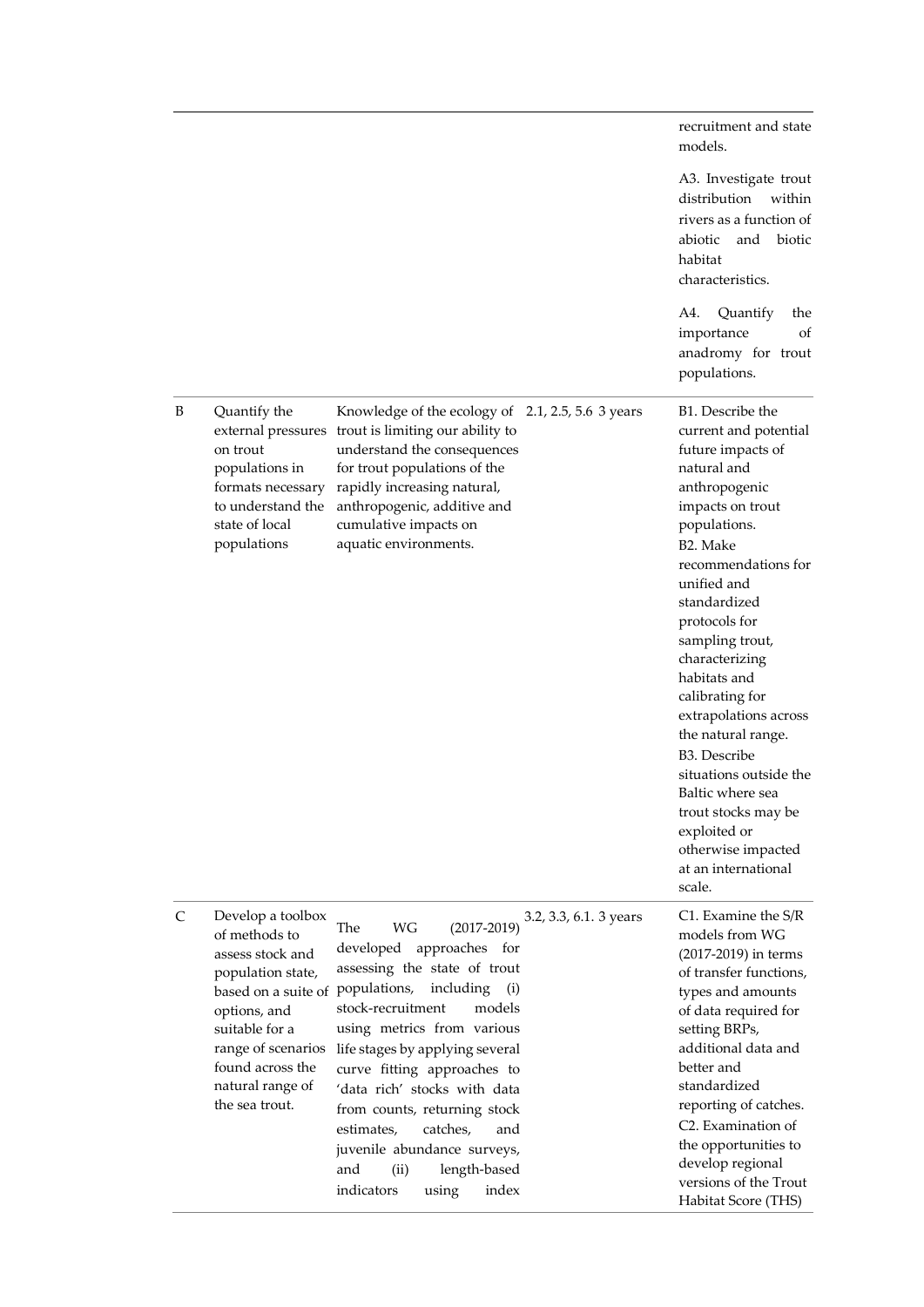|   |                                                                                 | catchments, to demonstrate<br>state and identify where<br>pressures may have had an<br>impact; (iii) extended the<br>application of the<br>Trout<br>Habitat Scores (THS); and<br>collaborated on development<br>of a theoretical Bayesian<br>Population Dynamics Model<br>for Baltic sea trout. These all<br>require further development<br>and testing with novel data<br>and situations in order to<br>advance them to a toolbox for<br>and<br>other<br>managers<br>stakeholders.                                                                                                                                                                                                                                                                                                                                                                                                                                                   |                       | process across the<br>native range of sea<br>trout.<br>C3. Develop the<br>Bayesian model of<br>sea trout<br>C4. Develop and<br>propose a data<br>collection framework<br>to support LBI type<br>analysis of pressures<br>on stocks, liaising<br>with EU Regional<br>Coordination<br>Groups.<br>C5. Define the<br>methods for the<br>forecast of catches<br>that would be<br>consistent with the<br>ICES application of<br>the precautionary<br>approach and, in<br>case it is desired,<br>MSY,                                                                                                                                   |
|---|---------------------------------------------------------------------------------|---------------------------------------------------------------------------------------------------------------------------------------------------------------------------------------------------------------------------------------------------------------------------------------------------------------------------------------------------------------------------------------------------------------------------------------------------------------------------------------------------------------------------------------------------------------------------------------------------------------------------------------------------------------------------------------------------------------------------------------------------------------------------------------------------------------------------------------------------------------------------------------------------------------------------------------|-----------------------|----------------------------------------------------------------------------------------------------------------------------------------------------------------------------------------------------------------------------------------------------------------------------------------------------------------------------------------------------------------------------------------------------------------------------------------------------------------------------------------------------------------------------------------------------------------------------------------------------------------------------------|
| D | Develop solutions<br>to achieve<br>sustainable<br>governance of<br>trout stocks | Sustainable<br>and<br>use<br>of<br>the<br>management<br>anadromous<br>trout is<br>sea<br>challenging for many reasons<br>including because the fish use<br>multiple environments and<br>are subject to a variety of<br>impacts<br>and<br>stressors,<br>different<br>migrating<br>across<br>ecological and legislative<br>borders. In many European<br>countries, sea trout fishers are<br>not registered or licenced,<br>and knowledge of effort and<br>is<br>insufficient<br>catch<br><b>or</b><br>lacking. Knowledge of non-<br>fishery impacts is even more<br>data-poor.<br>To effectively conserve the<br>varied<br>and<br>multiple<br>contributions from sea trout<br>to society, social scientific<br>knowledge must complement<br>ecology. Economic valuation<br>studies can clarify how the<br>public, including participants<br>and non-participants of sea<br>trout fishing, benefit from<br>and value sea trout. This may | 7.1, 7.4, 7.7 3 years | D1. Describe the key<br>ecological, social and<br>economic<br>management<br>objectives for sea<br>trout fisheries across<br>the natural range, to<br>identify the target<br>audience<br>requirements.<br>D2. Define<br>conservation<br>reference points to<br>ensure stock<br>sustainability<br>consistent with the<br>precautionary<br>approach.<br>D3. Establish what<br>level of socio-<br>economic risk<br>(uncertainty) is<br>acceptable to<br>fisheries managers in<br>setting management<br>reference points.<br>D4. Explore and<br>evaluate<br>management<br>strategies conducive<br>to meeting socio-<br>economic goals |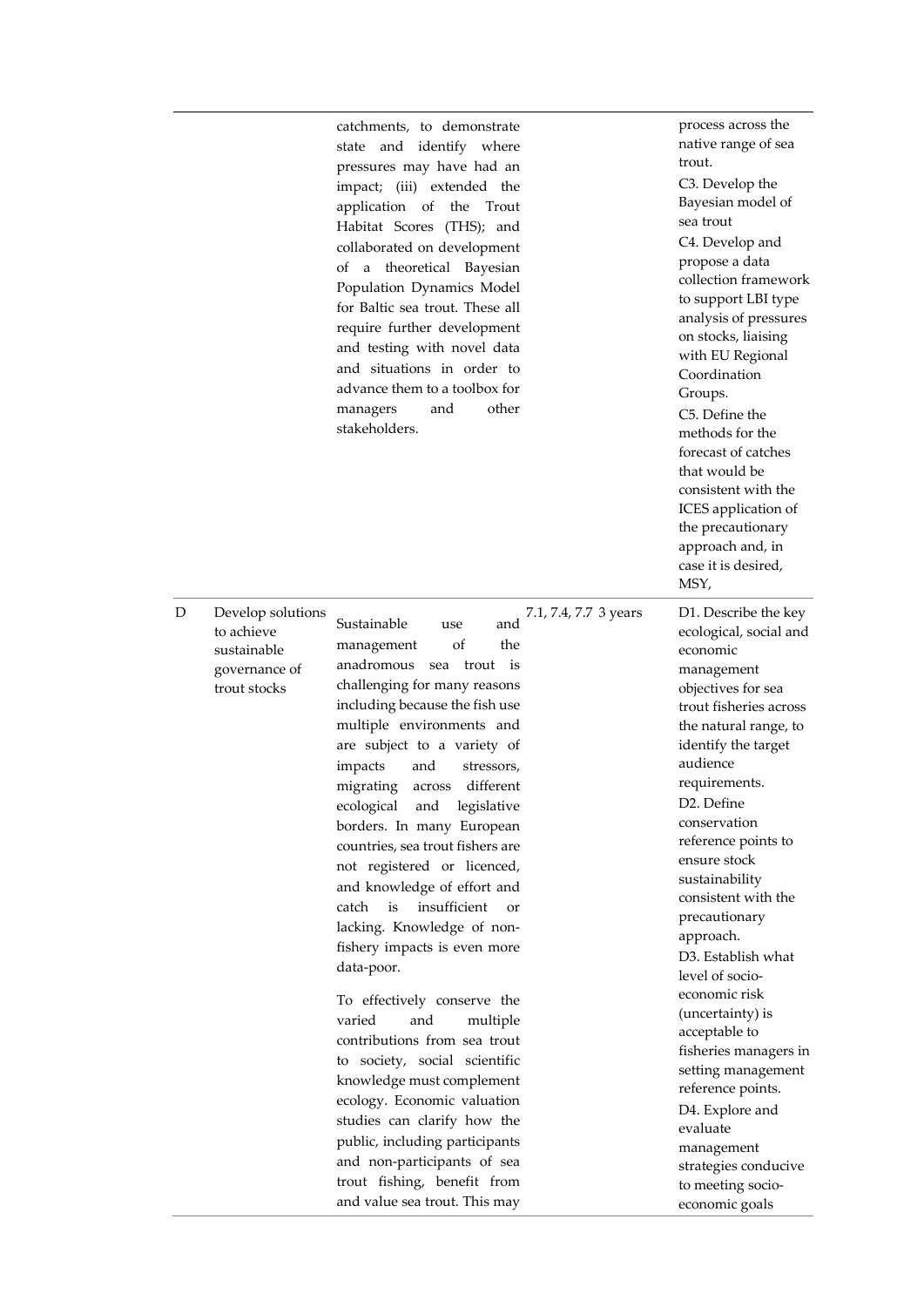vary spatially between fisheries (e.g. between countries) and, moreover, is likely affected by different regulation regimes between regions. Comparative studies of governance across countries and levels can identify "best practice" and learning across jurisdictions.

while ensuring the biological sustainability of the stocks.

### **Summary of the Work Plan**

Over the 3-year period, there will be 8 meetings, though some will be face-to-face whereas others will be by webex – the WG will only meet by webex in 2020, and will use webex as much as possible to minimise travel.

Meetings will address: a start-up meeting to agree the work plan with roles and responsibilities; annual review and planning meetings at the end of years 1 and 2; interim workshops in years 1, 2 and 3 focussing on specific tasks; a meeting to specifically draft the final report and a final meeting to submit the Final Report.

Subgroups will work on the ToRs between these meetings with regular contact through email and/or webinars. Most of the work regarding deliverables for the different ToRs will be planned and performed in parallel.

All four ToR will be launched at the onset of the working group and be delivered in parallel throughout the three-year term. However, given that ToR D requires expertise on socioeconomics that is not within the existing membership but is available through other ICES working groups, we propose to carry out this ToR as a separate workshop under its own resolution in 2021/22.

| Priority                 | The inclusion of sea trout and other diadromous fish in EU policy areas<br>including the CFP and Marine Strategy Framework Directive means that<br>it is important to improve the methods currently available to managers<br>to assess the status of stocks and investigate the effects of management<br>actions. The final report and recommendations will guide both<br>individual countries in making progress on sea trout assessment and<br>management and will steer ICES on the best next steps for sea trout<br>science, assessment and advice.                                |
|--------------------------|----------------------------------------------------------------------------------------------------------------------------------------------------------------------------------------------------------------------------------------------------------------------------------------------------------------------------------------------------------------------------------------------------------------------------------------------------------------------------------------------------------------------------------------------------------------------------------------|
| Resource<br>requirements | The research programmes which provide the main inputs to this group<br>are already underway, and resources are already committed. The<br>additional resource from ICES required to undertake additional<br>activities in the framework of this group is only Secretarial support (see<br>below).<br>A proposal has been submitted for an International Training Network<br>(ITN) of PhDs on subjects contributing to the general aims of the<br>WGTRUTTA and, if successful, this will significantly enhance<br>resourcing of delivery. However, core delivery does not depend on this |
|                          | ITN support.                                                                                                                                                                                                                                                                                                                                                                                                                                                                                                                                                                           |
| Participants             | The Group is normally attended by some 15-20 members and guests.                                                                                                                                                                                                                                                                                                                                                                                                                                                                                                                       |
| Secretariat facilities   | Standard support to EG.                                                                                                                                                                                                                                                                                                                                                                                                                                                                                                                                                                |

### Supporting information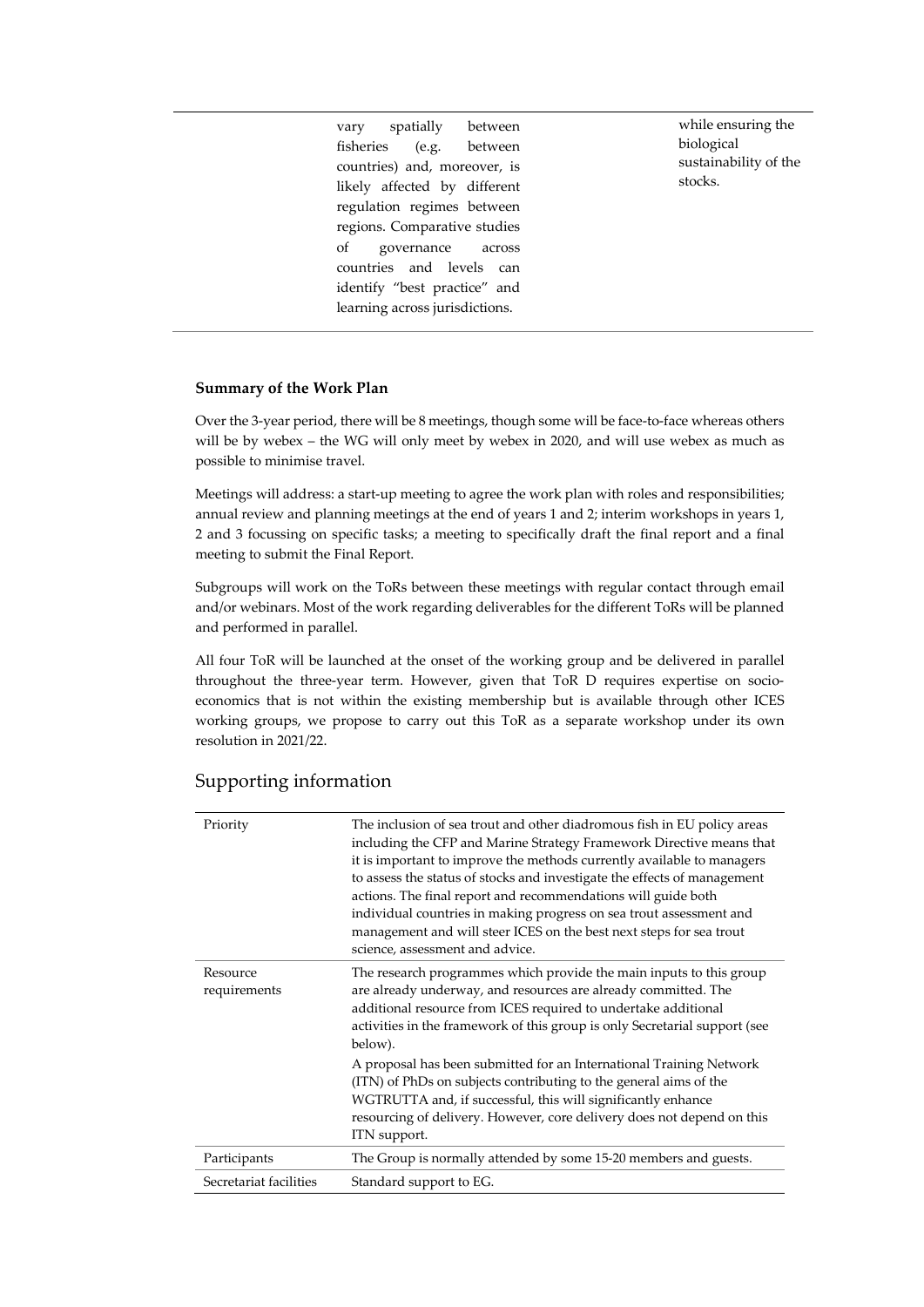| Financial                                    | No financial implications.                                                                                                                                                                                                                                                                                                                                                                                                                                                                                                                                                                                          |
|----------------------------------------------|---------------------------------------------------------------------------------------------------------------------------------------------------------------------------------------------------------------------------------------------------------------------------------------------------------------------------------------------------------------------------------------------------------------------------------------------------------------------------------------------------------------------------------------------------------------------------------------------------------------------|
| Linkages to ACOM<br>and groups under<br>ACOM | Links to ACOM, FRSG, WGBAST who provide advice on Baltic sea<br>trout, and WGDIAD regarding diadromous fish stocks, life histories,<br>threats and sustainable use of the resource.                                                                                                                                                                                                                                                                                                                                                                                                                                 |
| Linkages to other<br>committees groups       | The activities of this group will take forward the developmental work of<br>WGTRUTTA, testing the imlementation of assessment methods, and<br>addressing key knowledge gaps. Links will be fostered with the The<br>Working Group on Cumulative Effects Assessments in Management<br>(WGCEAM). This work will be losely associated with the ICES<br>Ecosystem Observation Steering Group (EOSG) and by incorporating<br>ToR D we will also link with the ICES Human Activities, Pressures and<br>Impacts Steering Group (HAPISG) and any future work of the IEASG-<br>WGSOCIAL. Working Group on Social Indicators. |
| Linkages to other<br>organizations           | Links to the EU Commission and the Data Collection Framework /<br>EU_Multi-annual Plan (MAP), and to the associated InterSessional Sub-<br>Group (ISSG) on Diadromous Species. Links to the EU-funded research<br>projects of SAMARCH (Interreg: France, England); RETROUT<br>(European Regional Developmental Fund); MARGEN II (Interreg:<br>Sweden, Denmark, Norway).                                                                                                                                                                                                                                             |

### <span id="page-30-0"></span>WGWIDE– Working Group on Widely Distributed Stocks

*Approved in November 2021*

2021/2/FRSG20 The **Working Group on Widely Distributed Stocks** (WGWIDE), chaired by Andrew Campbell, Ireland, will meet 24–30 August 2022 in ICES HQ in Copenhagen to:

a ) Address generic ToRs for Regional and Species Working Groups.

The assessments will be carried out on the basis of the stock annex. The assessments must be available for audit on the first day of the meeting.

Material and data relevant for the meeting must be available to the group no later than 14 days prior to the starting date.

WGWIDE will report by 2 September 2022 for the attention of ACOM.

*Only experts appointed by national Delegates or appointed in consultation with the national Delegates of the expert's country can attend this Expert Group*

### <span id="page-30-1"></span>WKEVUT - Workshop to Evaluate the Utility of Industry-derived data for enhancing scientific knowledge and providing data for stock assessments

*This resolution was approved on the Resolutions Forum in October 2021* 

- 2021/2/FRSG21 The **Workshop to Evaluate the Utility of Industry-derived data for enhancing scientific knowledge and providing data for stock assessments (WKEVUT)**, cochaired by Martin Pastoors (PFA, Netherlands) and Els Torreele (ILVO, Belgium), will be established and will meet online 4-6 April 2022, to:
	- a ) Compile an overview of previous, current and planned industry self-sampling initiatives within the ICES regions and describe those initiatives in terms of aim,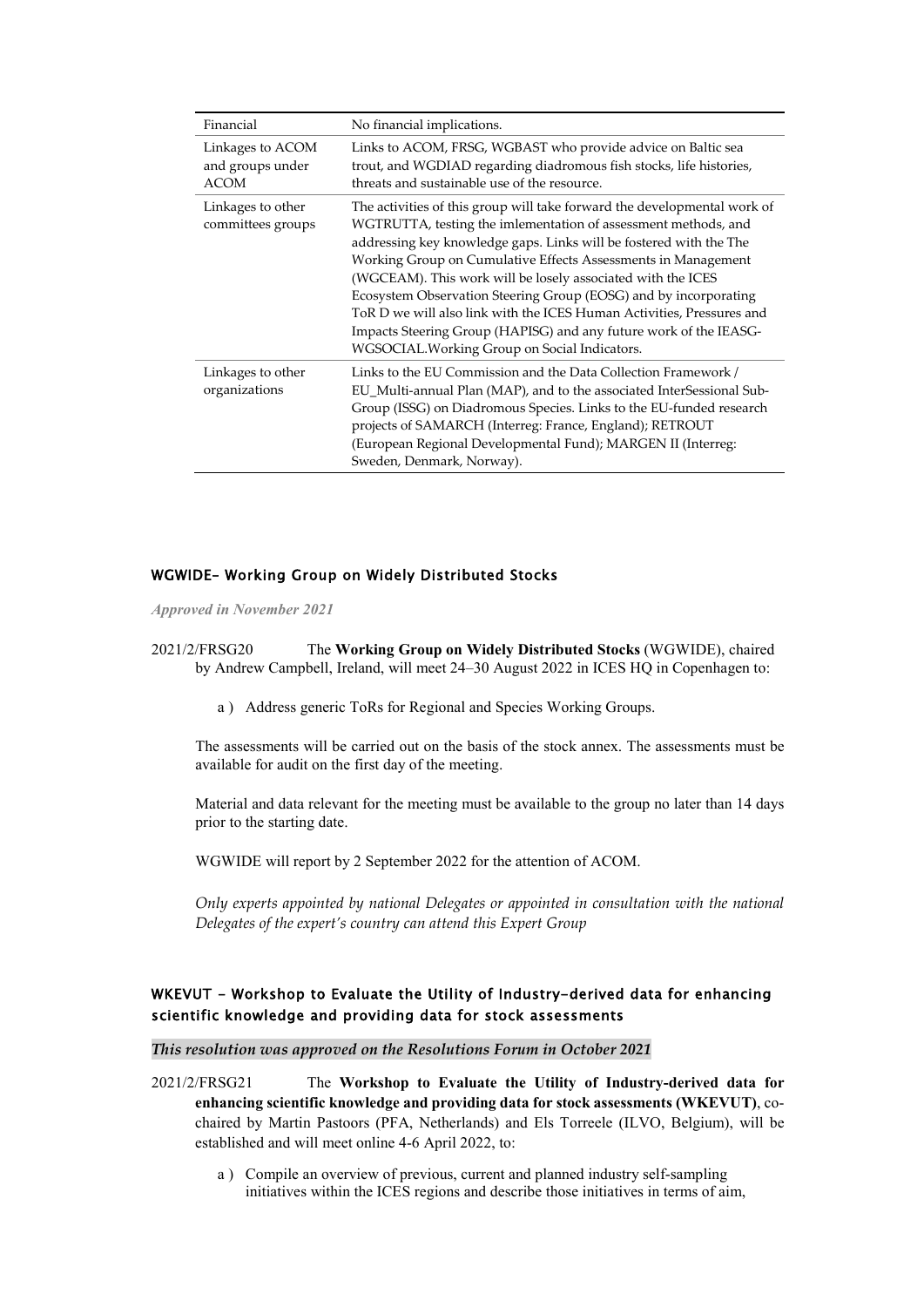scope, sampling approach, guidelines, quality check, data reporting and data utilization for science and advice.

- b ) Using specific case examples (e.g. herring, mackerel, demersal species and nephrops), to compare industry self-sampling data with data collected from National Data Collection Programmes for the purpose of understanding the added value in terms of quality, ecological understanding and utility for stock assessment and research.
- c ) Mapping and assessing potential benefits and/or drawbacks of different methodologies in self-sampling data, e.g. sensor data, scanner data, camera data, catch sampling data, bycatch data, biological data, environmental data, for utilization in ICES i.e. where additional self-sampling for certain stocks is valuable (end-user need based). The output from the RCGs (i.e. ISSG on Regional overviews of fisheries and sampling) will be used to support this.
- d ) Write a scientific publication based on the analyses and output from this WK.

WKEVUT will report by 4 May 2022 for the attention of the ACOM and SCICOM Committees.

## Supporting information

| Priority                       | This workshop arises as a recommendation from the Workshop on Industry-<br>Science Initiatives (ICES 2019). The purpose is to test the quality and utility<br>of new data derived from industry-science data collection or sole industry<br>initiatives by comparing it with existing data collected under national data<br>collection programs and routinely used by ICES in stock assessment or for<br>other research and advisory purposes. It is a high priority for ICES to be able<br>understand the value of new streams and what it implies for the processes to<br>incorporate and apply them in future work.                                                                                                                                                                                                                                                                                                                                                                                                                               |
|--------------------------------|------------------------------------------------------------------------------------------------------------------------------------------------------------------------------------------------------------------------------------------------------------------------------------------------------------------------------------------------------------------------------------------------------------------------------------------------------------------------------------------------------------------------------------------------------------------------------------------------------------------------------------------------------------------------------------------------------------------------------------------------------------------------------------------------------------------------------------------------------------------------------------------------------------------------------------------------------------------------------------------------------------------------------------------------------|
| Scientific justification ToR a | Data comparisons are an important method for validation and checking the<br>quality of information, and also for revealing new scientific insights. New<br>data streams from industry data collection initiatives are yet to be tested in<br>terms of the quality and their utility for applications in stock assessment and<br>research. Under ToR a, a broad overview will be compiled of previous,<br>current and planned industry self-sampling initiatives within the within the<br>ICES regions, including their ambitions, setup, quality control procedures and<br>applications for science and advice. An output of this exercise will also be a<br>list of stocks for which standard data collection is available, which have self-<br>sampling data available and what quality checks are performed. There will be<br>looked if these data are useable for scientific applications, do they have an<br>added value to the stock assessment and if no, what need to be improved or<br>changed to the self-sampling to achieve usable data. |
|                                | ToR b<br>This workshop will use specific case examples from pelagic and demersal<br>fisheries to compare industry-derived data with existing data collected under<br>routine national data collection programmes. The choice on examples used<br>will be based on the data available and the corporation that already exists<br>between the science and the industry for the specific data collection (ex. silver<br>smelt, sole 7a, ). It is anticipated that comparisons will help contribute to<br>transparency, traceability and the quality assurance process for new data<br>sources intended for use in ICES. It should also at the same time reveal some<br>new scientific understanding of the biological diversity in stocks and how it<br>changes over time.                                                                                                                                                                                                                                                                              |
|                                | ToR c<br>Building on the results of ToR a and b, and taking into account the findings<br>of the Workshop on Data Guidelines and Standards 2020, an evaluation of<br>potential benefits and/or drawbacks of different types of self-sampling data<br>will be carried out. Additionally, in corporation with the Regional<br>Coordination Groups, the workshop will look what information and scripts<br>from the ISSG on Regional overviews of fisheries and sampling can give                                                                                                                                                                                                                                                                                                                                                                                                                                                                                                                                                                        |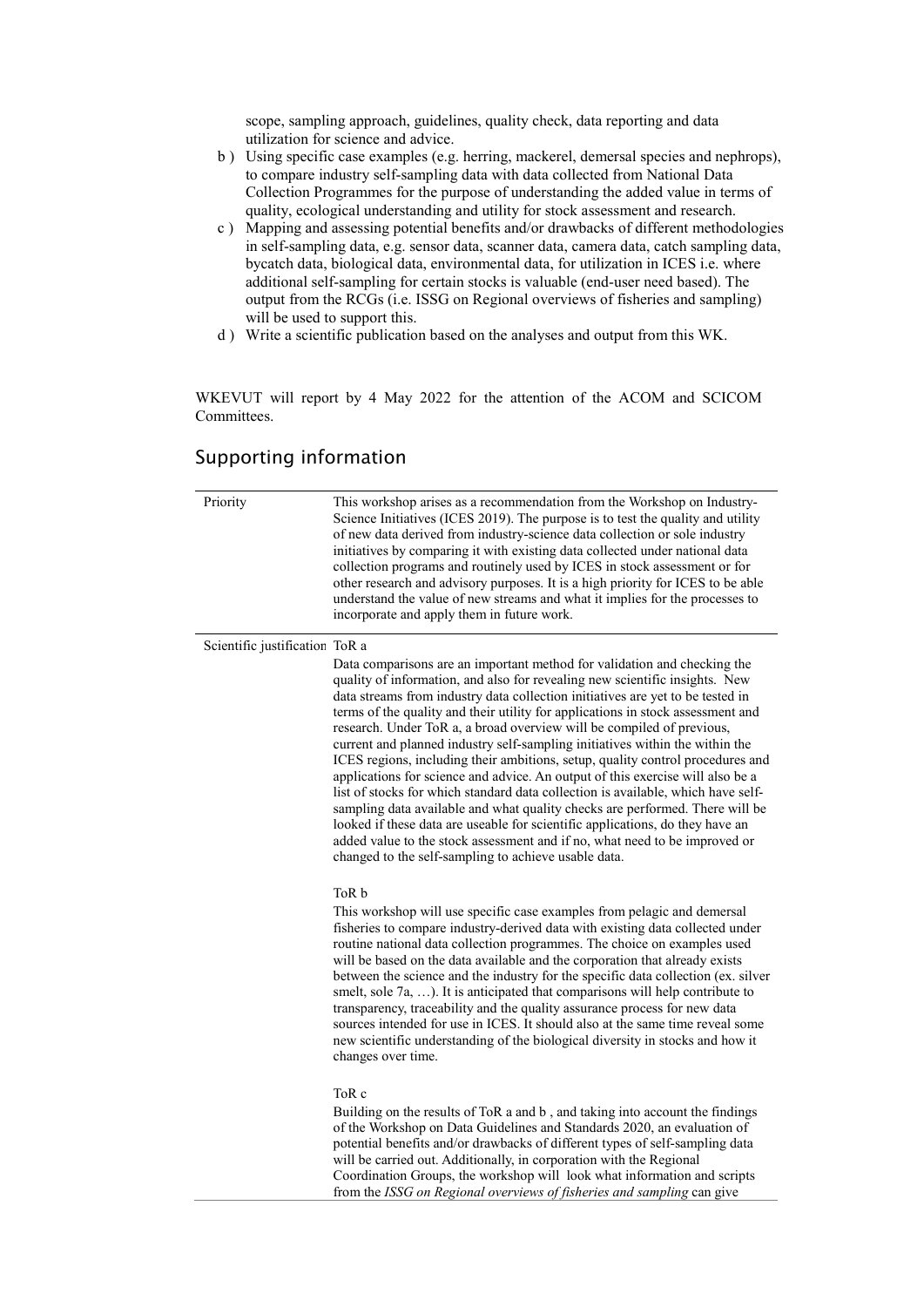|                                           | input and guidance where self-sampling for certain stocks is valuable to<br>introduce or to expand in certain regions.                                                                                                                                                                                                                                                                                                                                                                      |
|-------------------------------------------|---------------------------------------------------------------------------------------------------------------------------------------------------------------------------------------------------------------------------------------------------------------------------------------------------------------------------------------------------------------------------------------------------------------------------------------------------------------------------------------------|
|                                           | ToR d<br>Results from the work will be prepared for scientific publication.                                                                                                                                                                                                                                                                                                                                                                                                                 |
|                                           | Resource requirement The workshop requires an appropriate venue that is conveniently suited to the<br>participants. The workshop is preferably held with on premise participation,<br>but could, if needed, also be carried as a hybrid meeting (physical and online<br>attendance).                                                                                                                                                                                                        |
|                                           | The meeting could potentially be held in Copenhagen, Denmark                                                                                                                                                                                                                                                                                                                                                                                                                                |
| Participants                              | 15-30 participants are expected. Data analysts involved in design of data<br>collection programs, quality assurance, submission and use of data in stock<br>assessments. Include the stock coordinators/ assessors for each for each of the<br>case examples                                                                                                                                                                                                                                |
| Secretariat facilities                    | <b>ICES HQ support</b>                                                                                                                                                                                                                                                                                                                                                                                                                                                                      |
| Financial                                 | No financial implications.                                                                                                                                                                                                                                                                                                                                                                                                                                                                  |
| Linkages to advisory<br>committees        | ACOM supports the recommendation from WKSCINDI to organise this<br>workshop, which is closely aligned with recommendation 7 from WKRRMAC.                                                                                                                                                                                                                                                                                                                                                   |
| Linkages to other<br>committees or groups | This work is a follow up from the Workshop on Data Standards and Guidelines<br>(WKDSG 2020). There is strong affiliation to stock assessment groups and in<br>particular the process of benchmark workshops. It is important to have relevant<br>experts for each of the case studies. In particular, HAWG, WGWIDE,<br>WGNSSK, WGCSE and others. It is also very relevant to WGQUALITY, DIG,<br>WGRDBESGOV, the Benchmark Oversight Group (BOG) and Regional<br>Coordination Groups (RCGs). |
| Linkages to other<br>organizations        |                                                                                                                                                                                                                                                                                                                                                                                                                                                                                             |

### <span id="page-32-0"></span>WKELASMO - Benchmark Workshop for selected elasmobranch stocks

*This resolution was approved on the Resolutions Forum in October 2021*

2021/2/FRSG22 A **Benchmark Workshop for selected elasmobranch stocks** (WKELASMO), chaired by External Chair Manuela Azevedo\*, Portugal, and ICES Chair Alain Biseau\*, France, and attended by two invited external experts Enric Cortés USA, and Jan Jaap Poos, Netherlands, will be established and will meet online 29 November - 3 December 2021 for a data evaluation meeting and in Nantes, France and online, for a Benchmark meeting 26–29 April and 5 May 2022 to:

- a) Evaluate the appropriateness of data and methods to determine stock status and investigate methods for short term outlook taking agreed or proposed management plans into account for the stocks listed in the text table below. The evaluation shall include consideration of:
	- i. Stock identity and migration issues;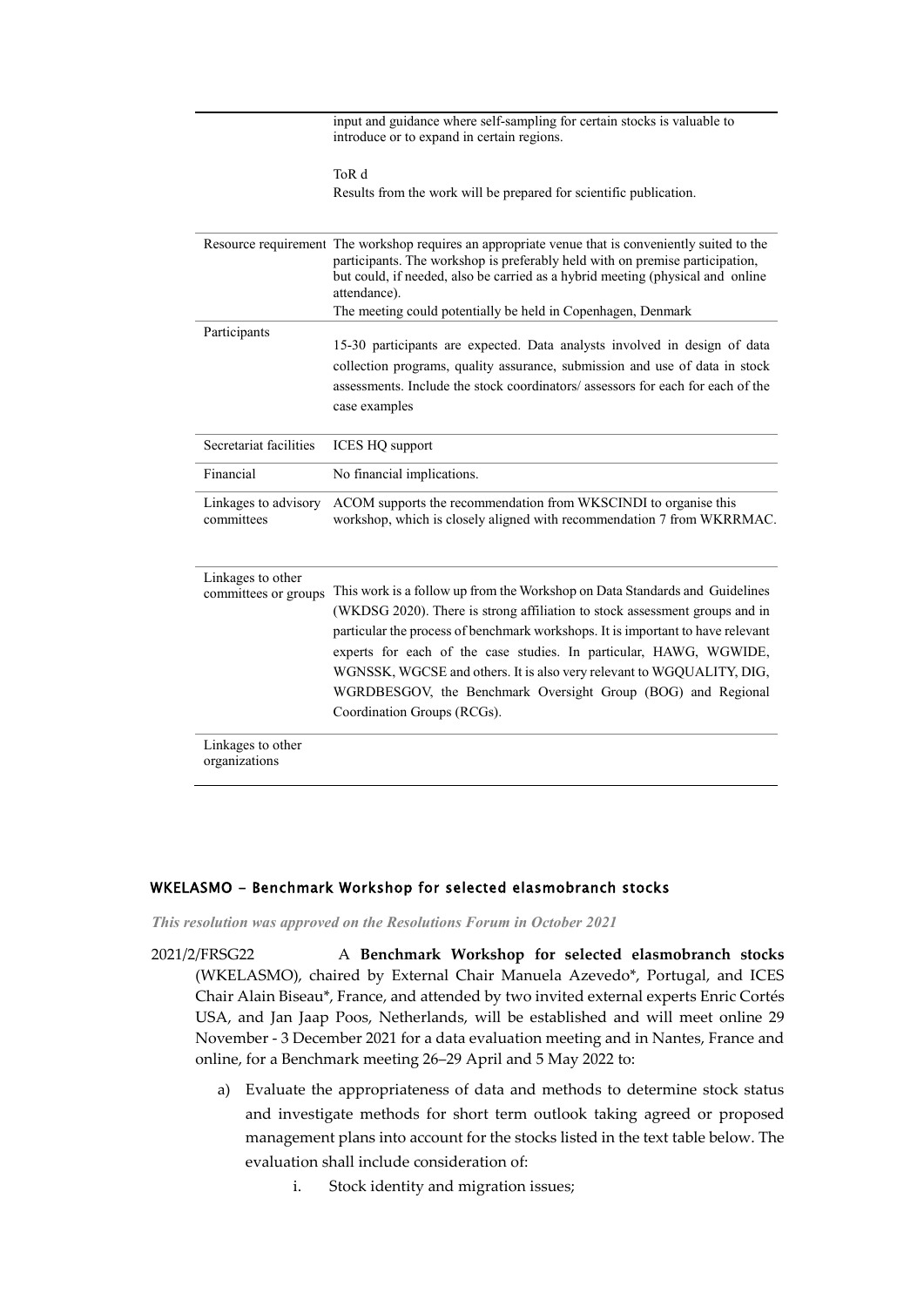- ii. Life-history data.
- iii. Review current sampling levels and adjust stratification levels for landings and discards accordingly;
- iv. Inclusion of recent scientific fishing surveys not yet considered in the assessment;
- v. Examine alternative assessment models to the current model;
- vi. Explore impact of all tuning fleets on assessment estimates;
- vii. Further considerations of environmental drivers, multi-species information, and ecosystem impacts for stock dynamics in the assessments and outlook;
- viii. Examine mixed fisheries interaction;
- b) Agree and document the most appropriate method for evaluating stock status and (where applicable) short term forecast and update the stock annex as appropriate. Knowledge about environmental drivers, including multispecies interactions, and ecosystem impacts should be integrated in the methodology where possible. If no analytical assessment method can be agreed, then an alternative method for providing advice (ideally one of the WKLIFE X [\(https://doi.org/10.17895/ices.pub.5985\)](https://doi.org/10.17895/ices.pub.5985) methods) should be put forward;
- c) Re-examine and update (if necessary) MSY and PA reference points according to ICES guidelines (see Technical document on reference points);
- d) Develop recommendations for future improvements of the assessment methodology and data collection;
- e) As part of the evaluation:
	- i) Conduct a 5-day data evaluation workshop. Stakeholders are invited to contribute data (including data from non-traditional sources) and to contribute to data preparation and evaluation of data quality. As part of the data compilation workshop, consider the quality of data including discard and estimates of misreporting of landings;
	- ii) Following the Data evaluation, produce working documents to be reviewed during the Benchmark meeting at least 7 days prior to the meeting.

WKELASMO will report by 19 May 2022 for the attention of ACOM.

| <b>Stocks</b> | <b>Stock leader</b> |
|---------------|---------------------|
| por.27.nea    | Gérard Biais        |
| ric.27.8      | Pascal Lorance      |
| rju.27.7de    | Loïc Baulier        |
| rjn.27.678abd | Pascal Lorance      |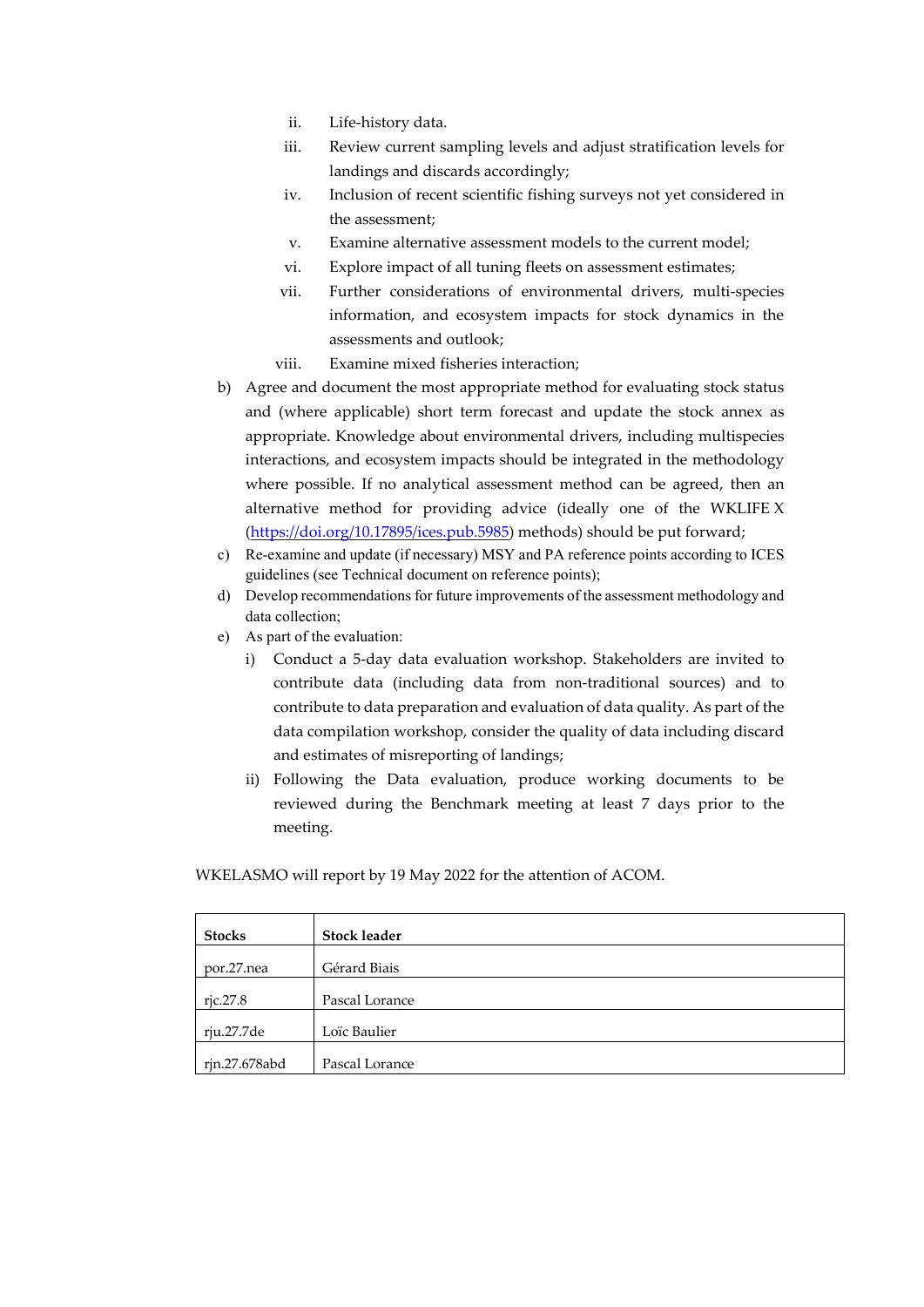### <span id="page-34-0"></span>WKMSEDEV – Workshop on MSE development

*This resolution was approved on the Resolution Forum in September 2019. The meeting was postponed from 2019 to 2020. UPDATE: Meeting postponed till 2022 to ensure a physical meeting can be held (dates tbd).*

2019/2/FRSG29 The **Workshop on MSE development** (WKMSEDEV), chaired by Daniel Howell\*, Norway, will be established and meet from xx-xx Month 2022 at ICES HQ, Copenhagen, Denmark to:

- a) Allow developers to compare the different MSE tools under development in different regions around the world
- b) Identify areas where collaboration between development teams could be beneficial.
- c) Produce a catalogue of different MSE tools available, with the different areas of emphasis described for each.

WKMSEDEV will report by  $xx$  Month 2022 for the attention of FRSG and ACOM.

# Supporting information

| Priority                 | The                                                                                                                                                                                                                                                                                                                                                                                                                                                                      |
|--------------------------|--------------------------------------------------------------------------------------------------------------------------------------------------------------------------------------------------------------------------------------------------------------------------------------------------------------------------------------------------------------------------------------------------------------------------------------------------------------------------|
| Scientific justification | Term of Reference a)                                                                                                                                                                                                                                                                                                                                                                                                                                                     |
|                          | Multiple tools for conducting Management Strategy Evaluations (MSEs) /<br>Harvest Control Evaluations are in use and under development around the<br>world. However, there is limited visibility of these tools outside their<br>spoecific geographic area of use. It is likely that this isolation is resulting ir<br>much duplication of effort and giving greater possibilities for errors than a<br>more collaborative approach would imply.<br>Term of Reference b) |
|                          | Different MSE tools have been developed with different aims in mind (dat<br>rich, data poor, socio-economic,), but there is limited visibility outside th<br>geographic area that these tools have been applied to. Such a catlogue<br>would both enable those contemplating running a MSE to be aware of<br>existing tools that migh aid them, and allow developers to identify and<br>contact researchers with experience in specific topics.<br>Term of Reference c)  |
|                          | By having the development teams of a range of MSE tools in one place, it<br>will be possible to compare the different tools, and identify the extent to<br>which collaboration is possible. Specifically, the meeting will aim to<br>produce guidelines about a common set of outputs, which would allow for<br>greater transparency between MSE exercises, as well as making reviews<br>easier.                                                                         |
|                          | Term of Reference d)                                                                                                                                                                                                                                                                                                                                                                                                                                                     |
|                          | Produce a short document with MSE design and debugging tips based on<br>the experiences of the MSE developers attending the meeting.                                                                                                                                                                                                                                                                                                                                     |
| Resource requirements    | The research programs developing these MSE tools are under way, the onl<br>requirement is to provide a forum to allow the developers to share<br>experiences                                                                                                                                                                                                                                                                                                             |
| Participants             | Those directly involved in developing MSEs.                                                                                                                                                                                                                                                                                                                                                                                                                              |
| Secretariat facilities   | None.                                                                                                                                                                                                                                                                                                                                                                                                                                                                    |
| Financial                | No financial implications.                                                                                                                                                                                                                                                                                                                                                                                                                                               |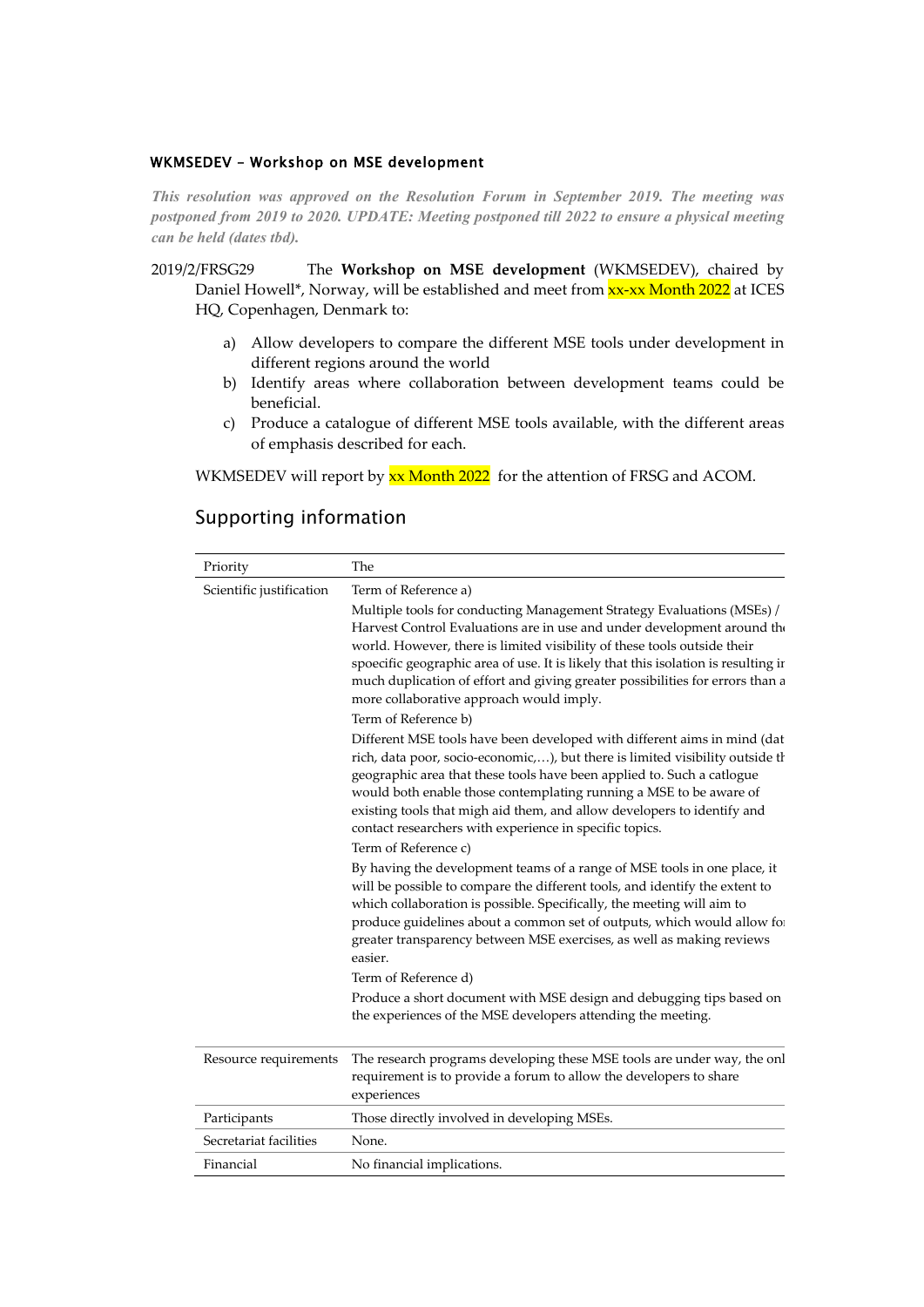| Linkages to advisory                      | This would have an indirect link to ACOM, but there are no obvious direct     |
|-------------------------------------------|-------------------------------------------------------------------------------|
| committees                                | linkages.                                                                     |
| Linkages to other<br>committees or groups | WKGMSE2, Fisheries Resources Steering Group                                   |
| Linkages to other                         | This would link to work going in other fisheries institutes and juristictions |
| organizations                             | (for example NOAA in the US, UBC in Canada, Maram in South Africa).           |

### <span id="page-35-0"></span>WKNSCS - Benchmark Workshop for fish stocks in the North Sea and Celtic Sea

*Approved in November 2021*

- 2020/2/FRSG23 A **Benchmark Workshop for fish stocks in the North Sea and Celtic Sea 2022** (WKNSCS), chaired by External Chair Daniel Duplisea (Canada)\* and ICES Chair Gudmundur Thordarson, (Iceland)\*, and attended by two invited external experts Kristiina Hommik (Estonia)\*, and Vanessa Trijoulet, (Denmark)\* will be established and will meet online 22-24 November 2021 for a data evaluation meeting and at ICES HQ, Copenhagen, Denmark and online, for a 5-day Benchmark meeting 7–11 February 2022 to:
	- a) Evaluate the appropriateness of data and methods to determine stock status and investigate methods for short term outlook taking agreed or proposed management plans into account for the stocks listed in the text table below. The evaluation shall include consideration of:
		- i) Stock identity and migration issues;
		- ii) Life-history data. For sole, fluctuations in mean weights at age will be explored;
		- iii) Review current sampling levels and adjust stratification levels for landings and discards accordingly;
		- iv) Examine alternative assessment models to the current model
		- v) Explore impact of all tuning fleets on assessment estimates;
		- vi) Further consideration of environmental drivers, multi-species information, and ecosystem impacts for stock dynamics in the assessments and outlook;
		- vii) Examine mixed fisheries interaction;
	- b) Agree and document the most appropriate method for evaluating stock status and (where applicable) short term forecast and update the stock annex as appropriate. Knowledge about environmental drivers, including multispecies interactions, and ecosystem impacts should be integrated in the methodology where possible. If no analytical assessment method can be agreed, then an alternative method for providing advice (the former method, or following the ICES data-limited stock approach; ideally one of the WKLIFE X methods [\(https://doi.org/10.17895/ices.pub.5985;](https://doi.org/10.17895/ices.pub.5985) Annex 3)) should be put forward;
	- c) Re-examine and update (if necessary) MSY and PA reference points according to ICES guidelines (see Technical document on reference points);
	- d) Develop recommendations for future improvements of the assessment methodology and data collection;
	- e) As part of the evaluation:
		- i) Conduct a 3-day data evaluation workshop. Stakeholders are invited to contribute data (including data from non-traditional sources) and to contribute to data preparation and evaluation of data quality. As part of the data compilation workshop consider the quality of data including discard and estimates of misreporting of landings;
		- ii) Following the Data evaluation, produce working documents to be reviewed during the Benchmark meeting at least 7 days prior to the meeting.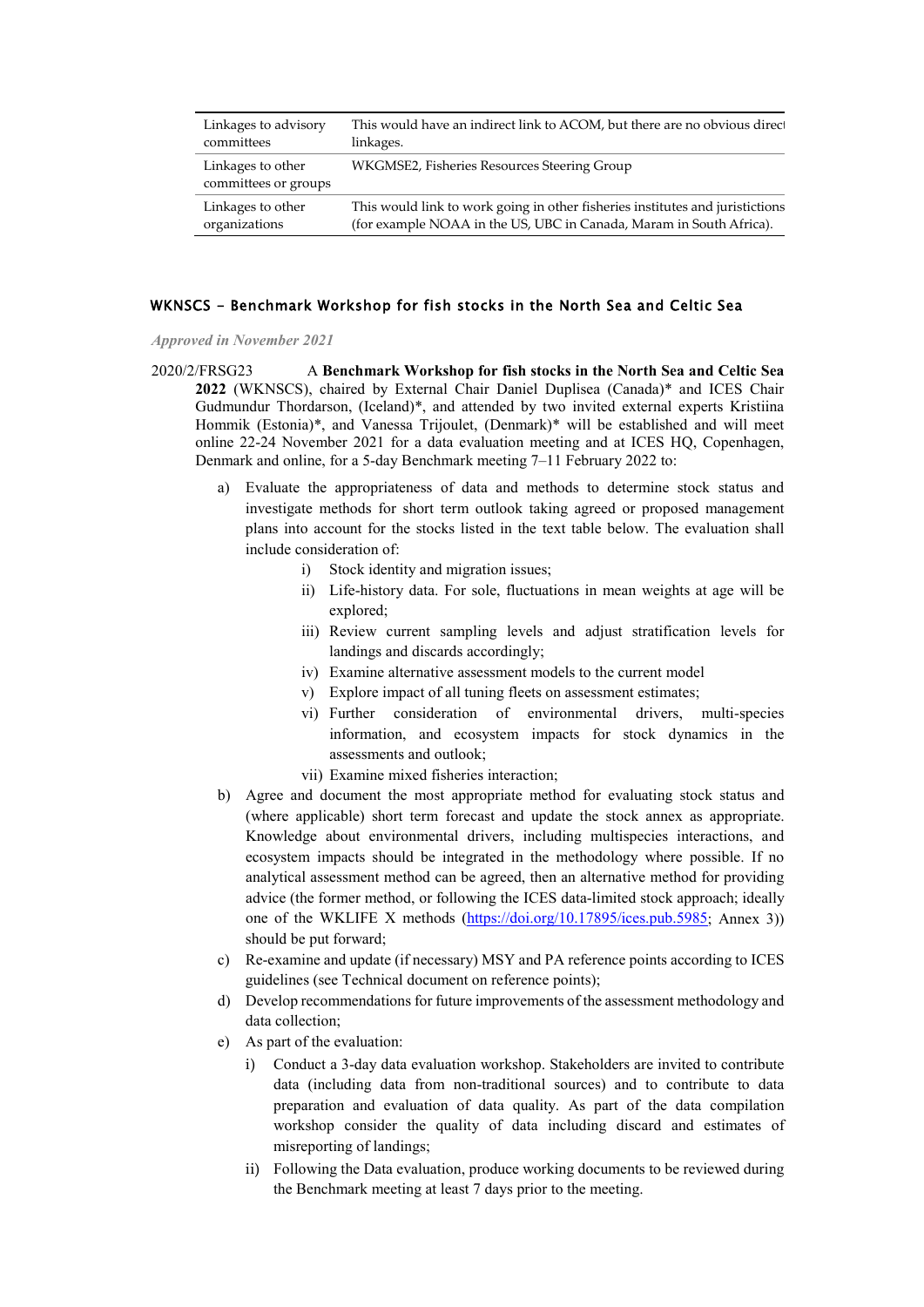WKNSCS will report by 7 March 2022 for the attention of ACOM.

| <b>Stocks</b> | <b>Stock leader</b>   |
|---------------|-----------------------|
| cod.27.7a     | Pia Schuchert         |
| ple.27.7fg    | Vladimir Laptikhovsky |
| had.27.46a20  | Harriet Cole          |
| ple.27.4      | Chun Chen             |
| her.27.6a7bc  | Afra Egan             |

### <span id="page-36-0"></span>WKPRAWN - Benchmark Workshop on Pandalus stocks

*This resolution was approved on the Resolutions Forum 15 October 2021*

- 2021/2/FRSG24 A **Benchmark workshop for pandalus stocks** (WKPRAWN), chaired by External Chair Colm Lordan, Ireland, and ICES Chair Johan Lövgren, Sweden, and attended by two invited external experts Ewen Bell,UK, and Coílín Minto, Ireland, will be established and will meet online for a five-day data evaluation workshop 18–22 October 2021 and a hybrid five-day benchmark workshop 24–28 January 2022 to:
	- a) Evaluate the appropriateness of data and methods to determine stock status and investigate methods for short term outlook taking agreed or proposed management plans into account for the stocks listed in the text table below. The evaluation shall include consideration of:
		- i. Life-history data;
		- ii. Fishery-dependent and fishery-independent data;
		- iii. Further consideration of environmental drivers, multispecies information, and ecosystem impacts for stock dynamics in the assessments and outlook
	- b) Agree and document the most appropriate method for evaluating stock status and (where applicable) short-term forecast and update the stock annex as appropriate. Knowledge about environmental drivers, including multispecies interactions, and ecosystem impacts should be integrated in the methodology. A full suite of diagnostics (regarding data, retrospective behaviour, model fit etc.) should be examined as a whole to evaluate the appropriateness of any model developed and proposed for use in generating advice.

If no analytical assessment method can be agreed, then an alternative method for providing advice (ideally one of the WKLIFE X [\(https://doi.org/10.17895/ices.pub.5985\)](https://doi.org/10.17895/ices.pub.5985) methods) should be put forward;

- c) Re-examine and update (if necessary) MSY and PA reference points according to ICES guidelines (see Technical document on reference points)).
- d) Draft Stocks annexes as part of the benchmark outcomes.
- e) Develop recommendations for future improvements of the assessment methodology and data collection;
- f) As part of the evaluation: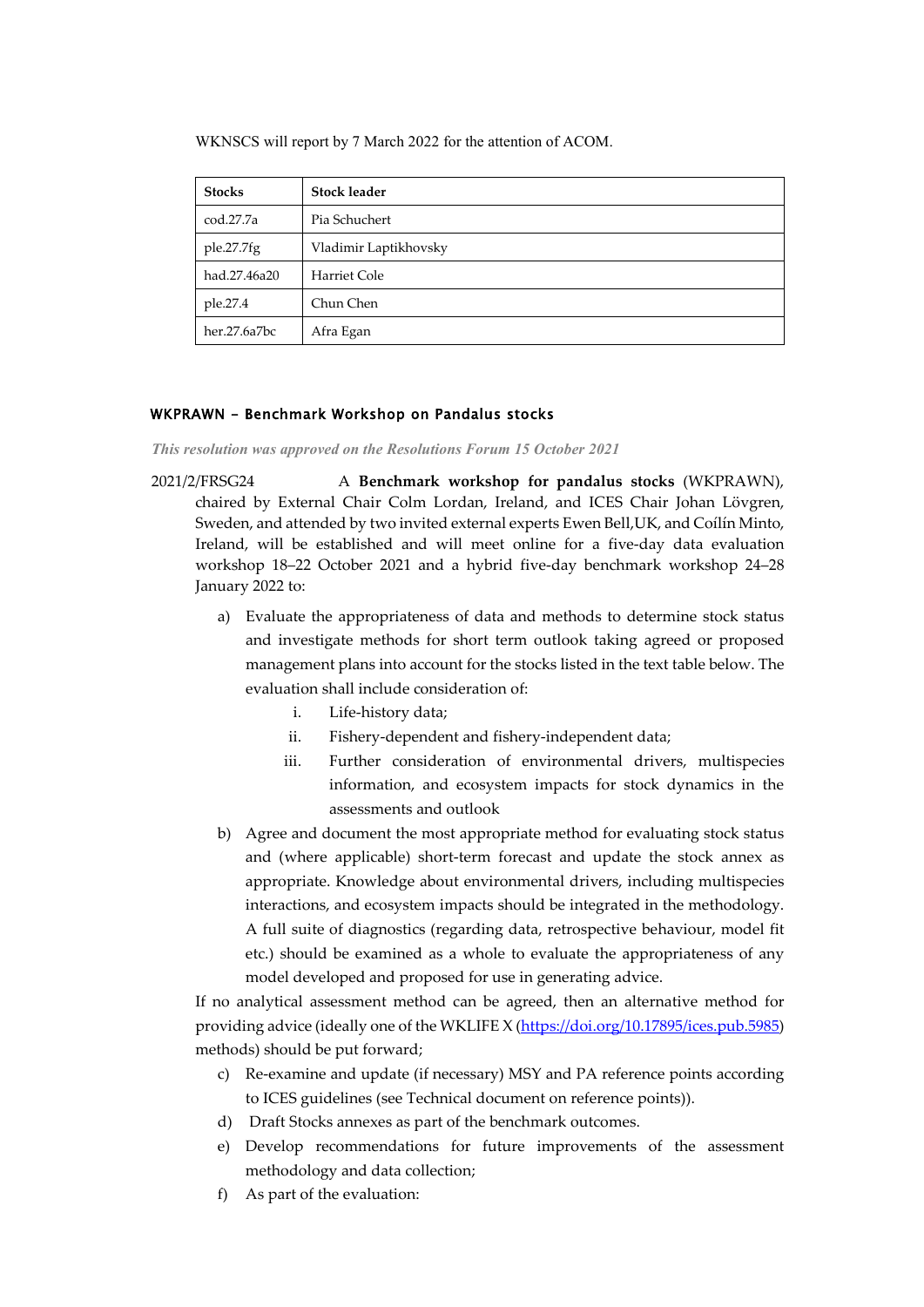- i) Conduct a 5 day data compilation workshop (DCWK). Stakeholders are invited to contribute data (including data from non-traditional sources) and to contribute to data preparation and evaluation of data quality. Data, particularly catch information, should be collated as far back in time as possible. As part of the data compilation workshop consider the quality of data including discard and estimates;
- ii) Following the DCWK, produce working documents to be reviewed during the Benchmark workshop at least 7 days prior to the workshop.

The Benchmark Workshop will report by 18 February 2022 for the attention of ACOM.

| Stock                                                                                                                                                                       | <b>Assessment Lead</b>               |
|-----------------------------------------------------------------------------------------------------------------------------------------------------------------------------|--------------------------------------|
| <b>pra.27.3a4a</b> – Northern shrimp ( <i>Pandalus borealis</i> ) in divisions 3.a and<br>4.a East (Skagerrak and Kattegat and northern North Sea in the<br>Norwegian Deep) | Mikaela Bergenius;<br>Max Cardinale  |
| <b>pra.27.1-2</b> – Northern shrimp ( <i>Pandalus borealis</i> ) in subareas 1 and 2<br>(Northeast Arctic)                                                                  | Carsten Hyingel;<br>Fabian Zimmerman |
| Northern shrimp ( <i>Pandalus borealis</i> ) on the Flemish Cap ( <b>NAFO Div.</b><br>3M)                                                                                   | José Miguel Casas                    |

### <span id="page-37-0"></span>WKREDCAP – Benchmark workshop on beaked redfish (Sebastes mentella) and capelin (Mallotus villosus)

**Accept in general but Defer for further discussion and post revision on Resolutions Forum for approval (to be addressed by SG Chair, EG Chair, ACOM or SCICOM chair and Secretariat) regarding harvest control rul.**

This benchmark workshop is currently on hold until further notice.

- 2021/2/FRSG25 A **Benchmark workshop on beaked redfish (***Sebastes mentella***) and capelin (***Mallotus villosus***)** (WKREDCAP), chaired by External Chair Hannah Murphy, Canada, and ICES Chair Daniel Howell, Norway, and attended by invited external experts Juan Gil, Spain and Natalia Yaragina, Russia, will be established and meet online on 30 November–2 December 2021 for a data evaluation meeting, in ICES HQ (Copenhagen) on 20–23 June 2022 for a 4-day Benchmark meeting and in ICES HQ (Copenhagen) on 23–25 August 2022 (tbd) for a Harvest Control Rule evaluation meeting. WKREDCAP will work to:
	- a) Evaluate the appropriateness of data and methods to determine stock status and investigate methods for short term outlook taking agreed or proposed management plans into account for the stocks listed in the text table below. The evaluation shall include consideration of:
		- i. Stock identity and migration issues;
		- ii. Life-history data;
		- iii. Fishery-dependent and fishery-independent data;
		- iv. Further inclusion of environmental drivers, multi-species information, and ecosystem impacts for stock dynamics in the assessments and outlook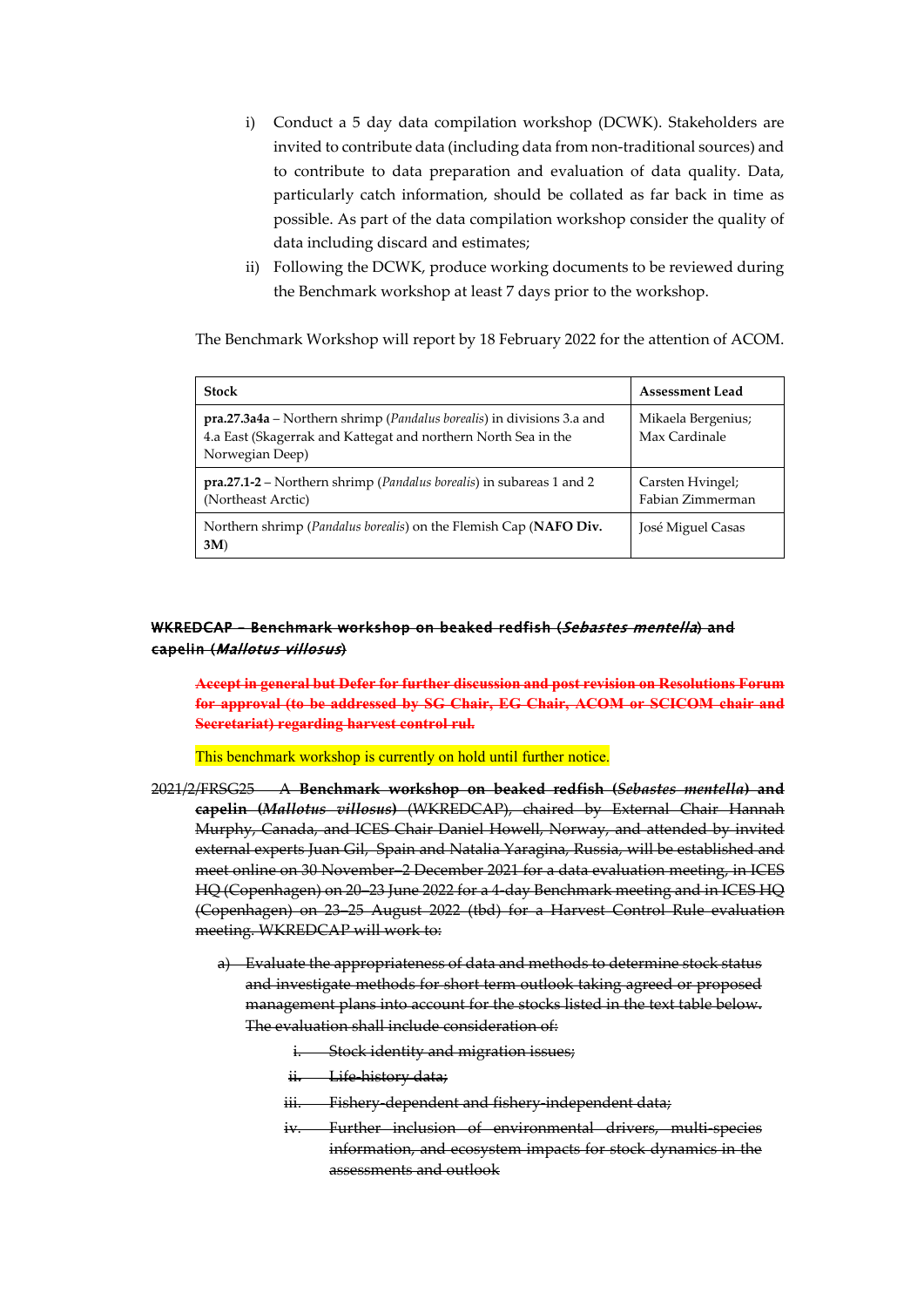b) Agree and document the preferred method for evaluating stock status and (where applicable) short term forecast and update the stock annex as appropriate. Knowledge about environmental drivers, including multispecies interactions, and ecosystem impacts should be integrated in the methodology

If no analytical assessment method can be agreed, then an alternative method (the former method, or following the ICES data-limited stock approach) should be put forward;

- c) Re-examine and update (if necessary) MSY and PA reference points according to ICES guidelines (see Technical document on reference points);
- d) Develop recommendations for future improving of the assessment methodology and data collection;
- e) As part of the evaluation:
	- i) Conduct a 3 day data evaluation workshop (DEWK). Stakeholders are invited to contribute data (including data from non-traditional sources) and to contribute to data preparation and evaluation of data quality. As part of the data compilation workshop consider the quality of data including discard and estimates of misreporting of landings;
	- ii) Following the DEWK, produce working documents to be reviewed during the Benchmark meeting at least 7 days prior to the meeting

|                                                         |                | <b>ICES</b> stock category  |
|---------------------------------------------------------|----------------|-----------------------------|
| <b>Stocks</b>                                           | Stock-leader   | and assessment              |
|                                                         |                | method                      |
| Beaked redfish (Sebastes mentella) in Subarea 14 and    | Kristian       | <del>3, survey trends</del> |
| Division 5.a, Icelandic slope stock (East of Greenland, | Kristinsson    |                             |
| Iceland grounds)                                        |                |                             |
| Capelin (Mallotus villosus) in subareas 5 and 14 and    | Birkir         | 1, HCR based on             |
| Division 2.a west of 5°W (Iceland and Faroes grounds,   | Bárðarson      | survey SSB estimates.       |
| East Greenland, Jan Mayen area)                         |                |                             |
| Capelin (Mallotus villosus) in subareas 1 and 2         | <b>Biarte</b>  | 1, HCR based on             |
| (Northeast Arctic), excluding Division 2.a west of 5°W  | <b>Bogstad</b> | survey SSB estimates.       |
| <del>(Barents Sea capelin)</del>                        |                |                             |

The Benchmark Workshop will report by 18 February 2023 for the attention of ACOM.

### <span id="page-38-0"></span>WKREF2 – Workshop on ICES reference points

*This resolution was approved on the Resolution Forum in June 2021*

2021/2/FRSG26 The **Workshop on guidelines for reference points** (WKREF2) chaired by Colm Lordan\*, Ireland and Rishi Sharma\*, Italy, will meet as a hybrid meeting online and in ICES, 11-13 January 2022 to:

- a) Review the outcome of the Workshop on ICES reference points (WKREF1).
- b) Based on the outcome of WKREF1, develop best practice guidelines on the estimation of reference points with worked examples.
- c) Develop recommendations for ACOM on a simplified and harmonised set of guidelines for estimating MSY and precautionary reference points applicable in the advice framework across various ICES stock categories.

WGREF2 will report by 15 February 2022 for the attention of the Advisory Committee.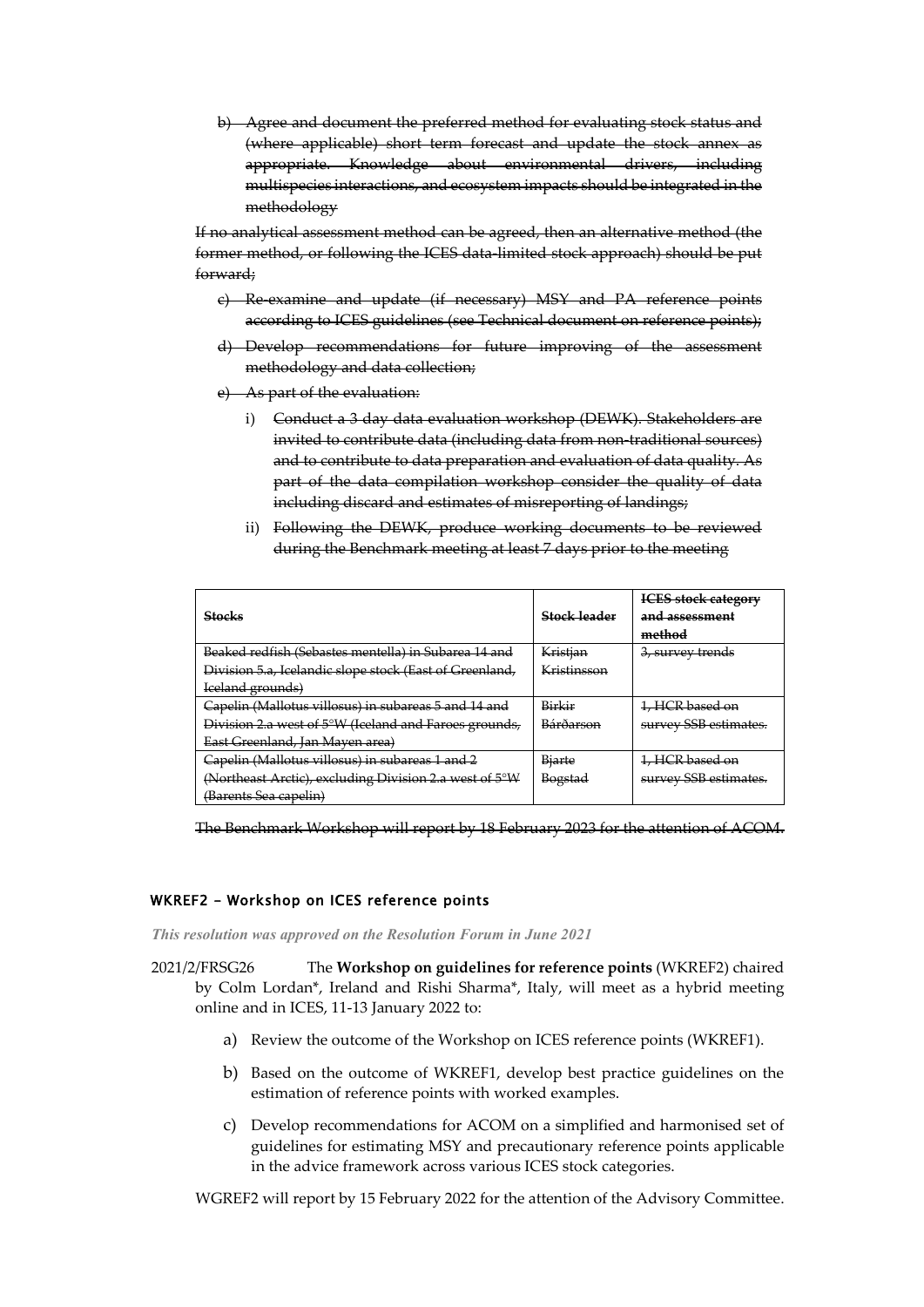# Supporting information

| Priority                                  | High                                                                                                                                                                                                                                                                                                                                                                 |
|-------------------------------------------|----------------------------------------------------------------------------------------------------------------------------------------------------------------------------------------------------------------------------------------------------------------------------------------------------------------------------------------------------------------------|
| Scientific justification                  | WKREF1 will propose a range of candidate methods to define and<br>estimate reference points based on best available science which are<br>appropriate to the ICES advisory framework and end user needs.<br>WKREF2 will explore these methods in more detail by applying them to<br>a range of ICES stocks and where possible also simulation testing the<br>methods. |
|                                           | Based on these worked examples the WK will make recommendations<br>to ACOM on reference points guidelines.                                                                                                                                                                                                                                                           |
|                                           | In relation to b) the worked examples will need to be clearly<br>documented in TAF for the community to use in the future.                                                                                                                                                                                                                                           |
| Resource requirements                     | One meeting room at ICES HQ with at least one breakout room and<br>facilities for online participation.                                                                                                                                                                                                                                                              |
| Participants                              | Scientists with experience and interest in reference points definition and<br>estimation procedures from inside and also from outside the ICES area.                                                                                                                                                                                                                 |
| Secretariat facilities                    | Secretariat administrative, scientific and TAF support.                                                                                                                                                                                                                                                                                                              |
| Financial                                 | No financial implications.                                                                                                                                                                                                                                                                                                                                           |
| Linkages to advisory<br>committees        | The results of this work will directly feed the ICES advisory process.                                                                                                                                                                                                                                                                                               |
| Linkages to other<br>committees or groups | HAWG, WKGMSE3, WGWIDE, WGBFAS, WGCSE, WGNSSK, NWWG,<br>AFWG, WGHANSA                                                                                                                                                                                                                                                                                                 |
| Linkages to other<br>organizations        | All advice recipients having an interest in ICES reference points.                                                                                                                                                                                                                                                                                                   |

### <span id="page-39-0"></span>WKRRCCSS - Workshop on a Research Roadmap for Channel and Celtic Seas sprat

*This resolution was approved on the Resolutions Forum 2 June 2021*

2021/2/FRSG27 A **Workshop on a Research Roadmap for Channel and Celtic Seas sprat (WKRRCCSS)** will be established (Co-Chairs: Cormac Nolan\*, Ireland and Campbell Pert\*, UK (Scotland)) and will meet at MI, Galway/ MSS, Aberdeen, *(dates tbd)* to:

- a) Identify methods and data available for the identification of sprat stock boundaries in the Channel and Celtic Seas.
- b) Identify and prioritise potential and existing data sets (including environmental parameters), and assessment methods of utility for these sprat stocks.
- c) Identify the advice needs of fisheries managers and stakeholders for sprat in the Channel and Celtic Seas.
- d) Produce a roadmap for the delivery of the future research needed to underpin the scientific advice on management of the sprat fisheries in the Channel and Celtic Seas.

WKRRCCSS will report by *tbd* for the attention of ACOM, FRSG and HAWG.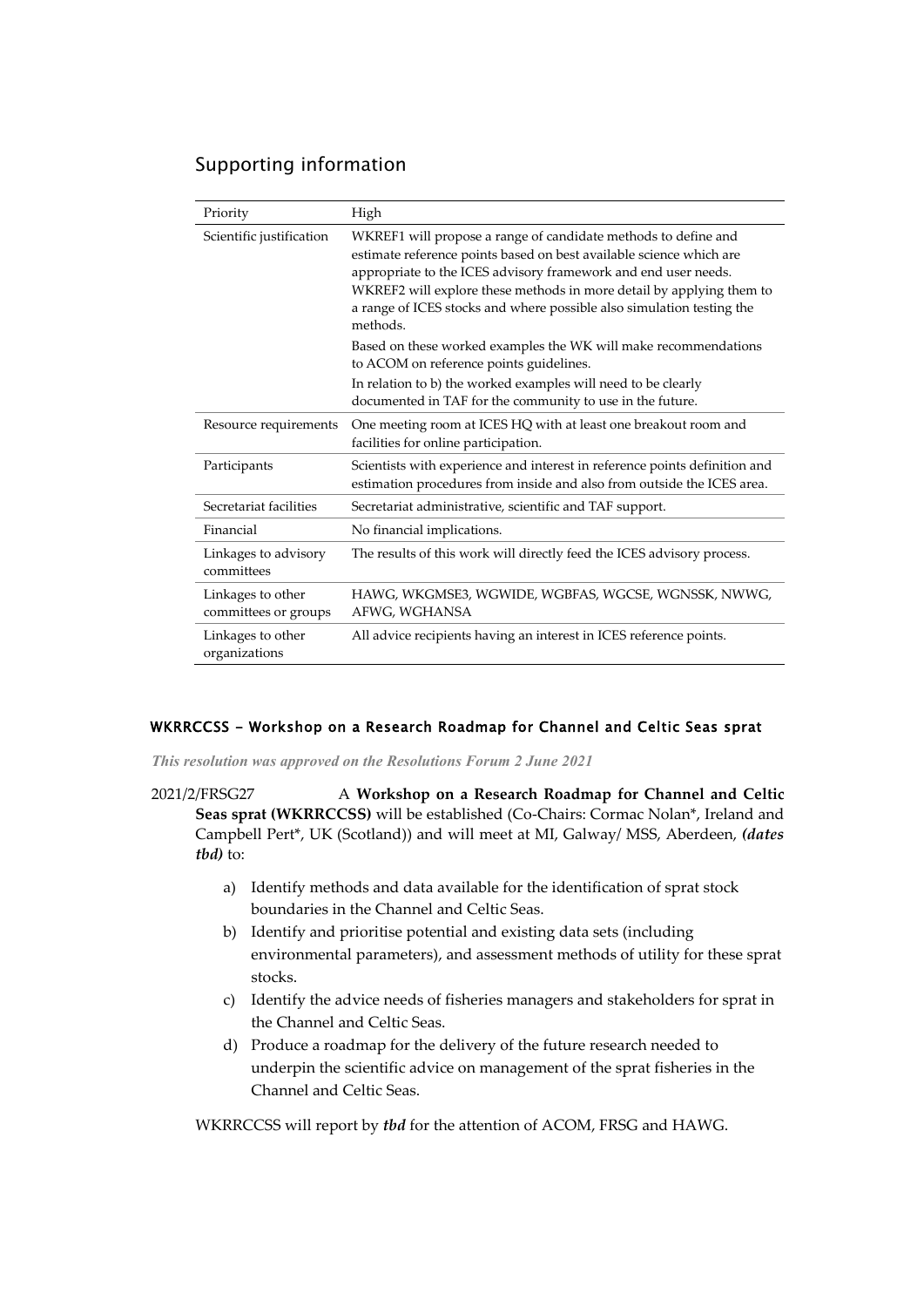# Supporting Information

Currently ICES recognises two sprat (*Sprattus sprattus*) 'stocks' outside the North Sea (Sub-area 4) and Division 3a, namely sprat in Divisions 7d,e (Channel sprat) and sprat in the Celtic Seas. The Channel sprat is subject to a Category 3 assessment with advice based on a Constant Harvest Rate but the Celtic Seas sprat (residing in Divisions 7a, b, f-k and 6a) is not assessed, with ICES providing precautionary advice every second year. The stock structure of sprat found all around the British Isles is uncertain and where, if at all, there are stock boundaries is unknown. Catch data are collated for all areas where sprat are caught either in targeted fisheries or as a bycatch. In addition there are a number of surveys (acoustic and bottom trawl) where catches of sprat occur and in some cases the abundance is enumerated.

Sprat is the subject of a targeted fishery in Divisions 7d,e, currently mainly in Lyme Bay along the south coast of England in Division 7e. Recently there has been interest in developing targeted fisheries for sprat in the Celtic Sea (7aS, f-j), southern part of 7a and also in inshore waters of 6a. In recent years there have been increased landings of sprat from the Celtic Sea with the uptake thought to be due to the recent scarcity of Celtic Sea herring.

Currently there is insufficient understanding, information and data on the sprat populations in the Celtic Sea region to be able to provide robust advice on the current 'stocks' or on potential changes in productivity in the short to medium timeframes. Sprat are a key forage fish in these ecosystems forming an important part of the foodchain for key predatory species, including mackerel (*Scomber scombrus*), whiting (*Merlangius merlangus*), Atlantic cod (*Gadus morhua*), horse mackerel (*Trachurus trachurus*), marine mammals and birds to name a few. Therefore, there is a need for advice which takes their role in ecosystem functioning into account.

| The identification of stock boundaries and the logical definition of<br>PRIORITY:<br>management units is vitally important for the sustainable exploitation<br>of fish stocks. In addition, the acquisition of appropriate data on the<br>sprat which occurs in the Celtic Seas is necessary for providing<br>scientific advice in selected areas where fisheries are occurring.<br>A workshop is needed to collate the available information on sprat in<br>the Celtic Seas and to identify gaps in our knowledge and provide a<br>roadmap of the research necessary to be able to provide robust advice<br>to management. |  |
|-----------------------------------------------------------------------------------------------------------------------------------------------------------------------------------------------------------------------------------------------------------------------------------------------------------------------------------------------------------------------------------------------------------------------------------------------------------------------------------------------------------------------------------------------------------------------------------------------------------------------------|--|
|-----------------------------------------------------------------------------------------------------------------------------------------------------------------------------------------------------------------------------------------------------------------------------------------------------------------------------------------------------------------------------------------------------------------------------------------------------------------------------------------------------------------------------------------------------------------------------------------------------------------------------|--|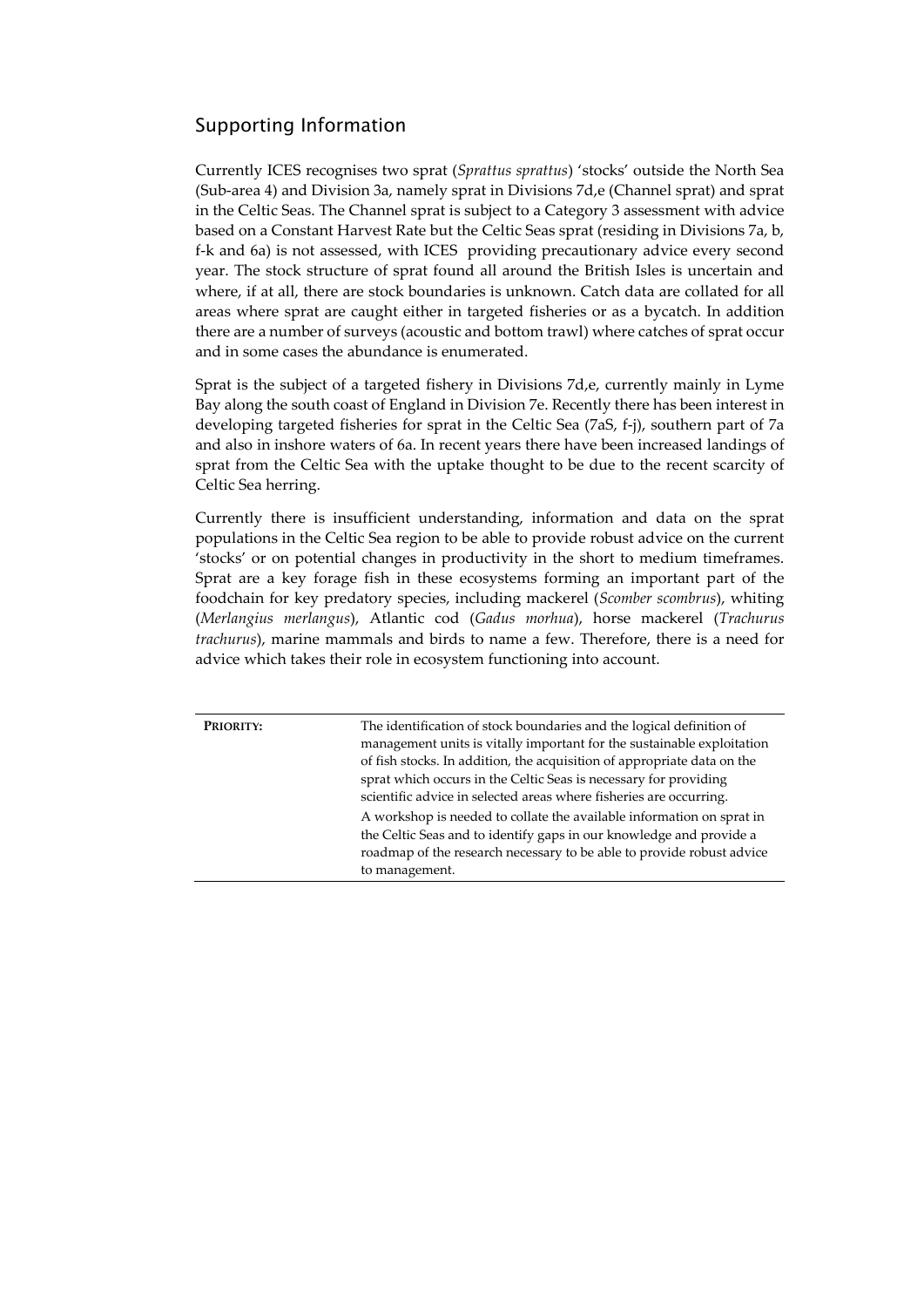| <b>SCIENTIFIC</b><br><b>JUSTIFICATION AND</b><br><b>RELATION TO ACTION</b><br>PLAN: | The aims of this workshop are to collate the information available on<br>sprat populations in the Celtic Seas with a view to determining the<br>stock structure (stock boundaries), data on biological characteristics<br>and abundance, the ecological role of sprat in this ecosystem, where<br>data are missing and a roadmap for research needed to underpin the<br>advice and management of the spart in the area |
|-------------------------------------------------------------------------------------|------------------------------------------------------------------------------------------------------------------------------------------------------------------------------------------------------------------------------------------------------------------------------------------------------------------------------------------------------------------------------------------------------------------------|
| <b>RESOURCE</b><br><b>REQUIREMENTS:</b>                                             | No specific resource requirements beyond the need for members to<br>prepare for and participate in the preparatory 'meetings' and<br>participate in the final meeting.                                                                                                                                                                                                                                                 |
| PARTICIPANTS:                                                                       | In view of its relevance to the EU Data Collection Framework (DCF)<br>and the UK, the Workshop is expected to attract interest from ICES<br>Member States.                                                                                                                                                                                                                                                             |
| <b>SECRETARIAT</b><br><b>FACILITIES:</b>                                            | None.                                                                                                                                                                                                                                                                                                                                                                                                                  |
| <b>FINANCIAL:</b>                                                                   | Some additional funding will be required for attendance of personnel<br>at the final worksop. Attendance at other meetings and the use of<br>Skype will be used for the preparatory work to minimise any finacial<br>requests. Potential external expertise by invitation.                                                                                                                                             |
| <b>LINKAGES TO</b><br><b>ADVISORY</b><br><b>COMMITTEES:</b>                         | <b>ACOM</b>                                                                                                                                                                                                                                                                                                                                                                                                            |
| <b>LINKAGES TO OTHER</b><br><b>COMMITTEES OR</b><br><b>GROUPS:</b>                  | HAWG, ACOM                                                                                                                                                                                                                                                                                                                                                                                                             |
| <b>LINKAGES TO OTHER</b><br><b>ORGANISATIONS:</b>                                   |                                                                                                                                                                                                                                                                                                                                                                                                                        |

### <span id="page-41-0"></span>WKMEGRIM – Benchmark Workshop for selected Megrim Stocks

*Approved in November 2021*

- 2021/2/FRSG28 A **Benchmark Workshop for selected Megrim Stocks**, chaired by ICES chair Elliot Brown, and attended by two invited external experts Paul Dolder and Christopher Legault, will be established and will meet online for a five-day data compilation workshop 24–27 January 2022 and online for a five-day Benchmark workshop 21–25 February 2022 to:
	- a) Evaluate the appropriateness of data and methods to determine stock status and investigate methods for short term outlook taking agreed or proposed management plans into account for the stocks listed in the text table below. The evaluation shall include consideration of:
		- ix. Stock identity and migration issues;
		- x. Life-history data.
		- xi. Review current sampling levels and adjust stratification levels for landings and discards accordingly;
		- xii. Inclusion of recent scientific fishing surveys not yet considered in the assessment;
		- xiii. Examine alternative assessment models to the current model;
		- xiv. Explore impact of all tuning fleets on assessment estimates;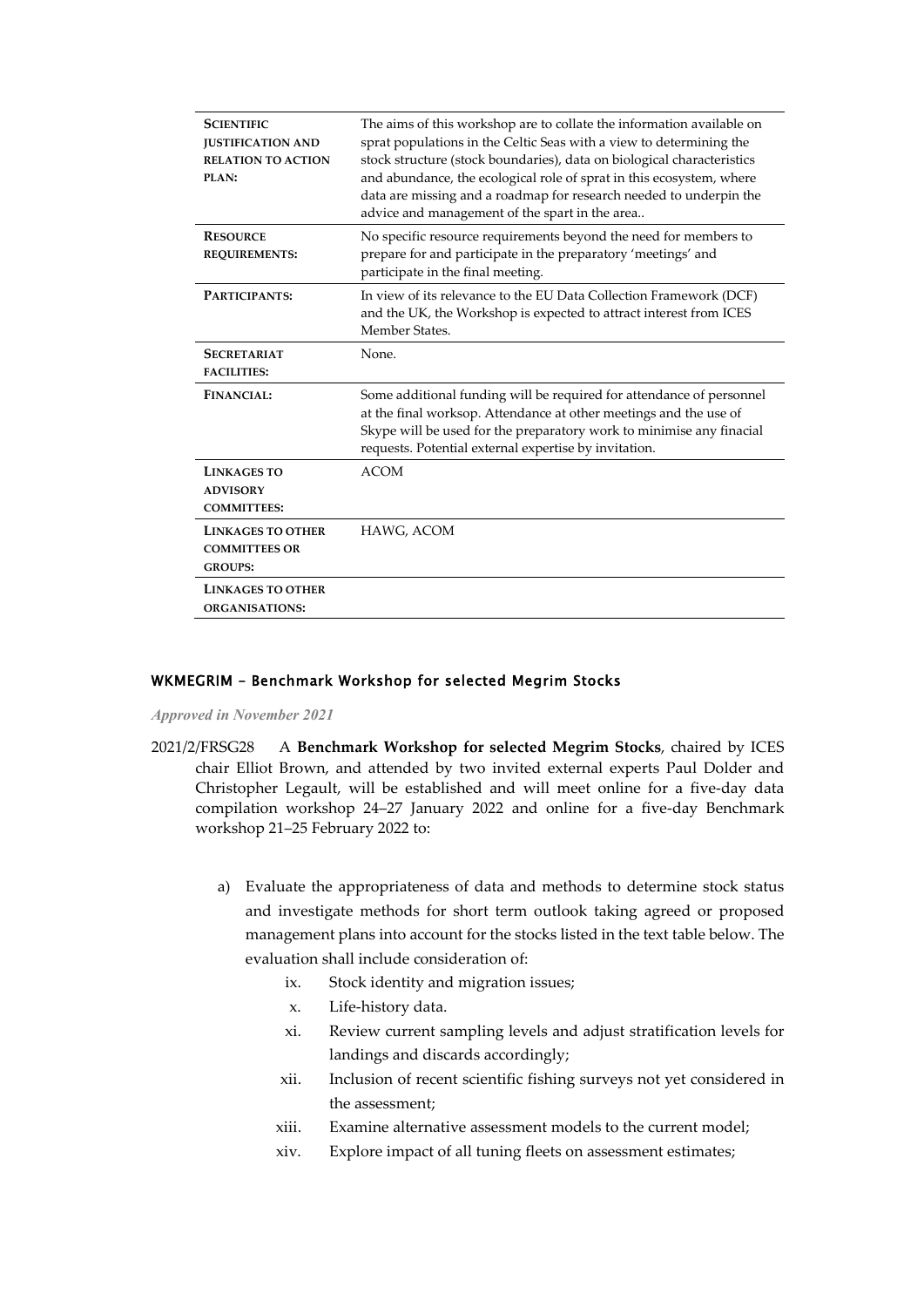- xv. Further considerations of environmental drivers, multi-species information, and ecosystem impacts for stock dynamics in the assessments and outlook;
- xvi. Examine mixed fisheries interaction;
- b) Agree and document the most appropriate method for evaluating stock status and (where applicable) short term forecast and update the stock annex as appropriate. Knowledge about environmental drivers, including multispecies interactions, and ecosystem impacts should be integrated in the methodology where possible. If no analytical assessment method can be agreed, then an alternative method for providing advice (ideally one of the WKLIFE X [\(https://doi.org/10.17895/ices.pub.5985\)](https://doi.org/10.17895/ices.pub.5985) methods) should be put forward;
- f) Re-examine and update (if necessary) MSY and PA reference points according to ICES guidelines (see Technical document on reference points);
- g) Develop recommendations for future improvements of the assessment methodology and data collection;
- h) As part of the evaluation:
	- iii) Conduct a data evaluation workshop. Stakeholders are invited to contribute data (including data from non-traditional sources) and to contribute to data preparation and evaluation of data quality. As part of the data compilation workshop, consider the quality of data including discard and estimates of misreporting of landings;
	- iv) Following the Data evaluation, produce working documents to be reviewed during the Benchmark meeting at least 7 days prior to the meeting.

The Benchmark Workshop will report by 1 April 2022 for the attention of ACOM.

| <b>Stock</b>                                               | <b>Assessment Lead</b> |
|------------------------------------------------------------|------------------------|
| ldb.27.8c9a: Four-spot megrim (Lepidorhombus boscii) in    |                        |
| divisions 8.c and 9.a (southern Bay of Biscay and Atlantic | Esther Abad, Spain     |
| Iberian waters East)                                       |                        |
| meg.27.8c9a: Megrim (Lepidorhombus whiffiagonis) in        |                        |
| divisions 8.c and 9.a (Cantabrian Sea and Atlantic Iberian | Esther Abad, Spain     |
| waters)                                                    |                        |
| meg.27.7b-k8abd: Megrim (Lepidorhombus whiffiagonis) in    |                        |
| divisions 7.b-k, 8.a-b, and 8.d (west and southwest of     | Ane Iriondo, Spain     |
| Ireland, Bay of Biscay)                                    |                        |

### <span id="page-42-0"></span>WKEMP3 - Workshop for the Technical evaluation of EU Member States' Progress Reports for submission in 2021

*Approved in November 2021*

**2021/2/FRSG29** The **Workshop for the Technical evaluation of EU Member States' Eel regulation Progress Reports 2021** (WKEMP3 part 1 and part 2), chaired by J.-J. Maguire, Canada will be established and will meet from the 29 November to the 3 December 2021 (WKEMP3 part 1) and from 31 January to the 4 February 2022 (WKEMP3 part 2) to: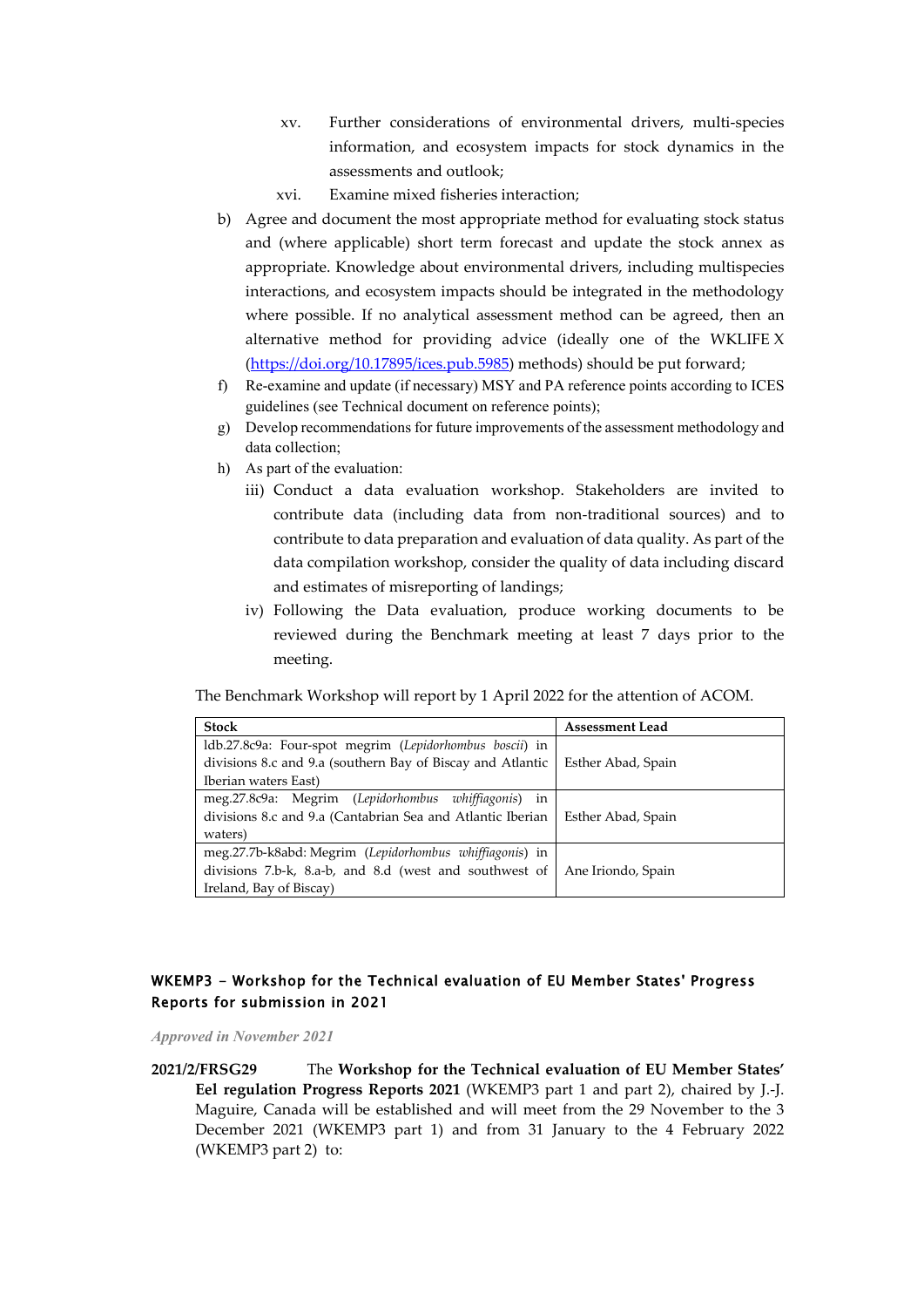- a) Prepare the data for evaluation
- b) Evaluate the overall effectiveness of EMPs in terms of changes in biomass indicators and mortalities
- c) Evaluate the effectiveness and outcome of measures in terms of i) the status of implementation of planned measures, ii) where available, quantification of their effects and iii) comparing implemented measures against threats/pressures and potential other measures in a given region. Propose improvements to the management measures, as appropriate.
- d) Evaluate the effectiveness and outcomes of monitoring measures, particularly the used methodology and its feasibility under the given circumstances/challanges

WKEMP2 2021 will report by 18 of February 2022 for the attention of the Advisory Committee.

| Priority                    | The EU Regulation (EC 1100/2007) and associated Guidance obliges EU<br>Member States to report on the progress of their Eel Management Plans<br>(EMPs) on a triannual basis. DGMARE has requested an independent external<br>review of the 2021 progress reports.                                                                                                                                                                                                                                                                                                                                                              |
|-----------------------------|--------------------------------------------------------------------------------------------------------------------------------------------------------------------------------------------------------------------------------------------------------------------------------------------------------------------------------------------------------------------------------------------------------------------------------------------------------------------------------------------------------------------------------------------------------------------------------------------------------------------------------|
| Scientific<br>justification | The task of providing solid estimates of stock parameters by Eel Management<br>Units (EMUs) that are comparable among regions and can be summed in terms<br>of biomass and mortality, is important to develop an overview of the eel stock<br>and exploitation status in Europe. At present, national reports and estimated<br>biomass and mortality indicators should be analysed to ensure that the current<br>indicators are valid and consistent as there could be considerable differences<br>between national approaches. At present, there is no indicator to evaluate how<br>well management measures are implemented. |
| Resource<br>requirements    | This work will require access to the ICES SharePoint, and potential hosting of<br>two meetings. This work will also require access to the wgeel database and<br>associated shiny visualisation apps.                                                                                                                                                                                                                                                                                                                                                                                                                           |
| Participants                | The participation should reflect the diverse scientific competence needed to<br>fulfil the objectives of the workshop. The initial workshop will invite a core<br>group of experts: an independent (non-EU) chair to oversee the whole process<br>and ensure objectivity and respect of the outcomes; the WGEEL chair, the stock<br>coordinator and the stock assessor to ensure good linkages to relevant national<br>experts; and an external expert with experience in stock assessment. These<br>experts would review data and methods and make new calculations where<br>needed.                                          |
|                             | The workshop will also open to other participants that wish to participate. If the<br>workshop(s) are oversubscribed, ICES reserves the right, in consultation with<br>the workshop chair to select the final workshop participants based on their<br>expertise, and equitable makeup of the workshop.                                                                                                                                                                                                                                                                                                                         |
|                             | Progress will be discussed with data providers and stock assessors during<br>WGEEL in September 2021                                                                                                                                                                                                                                                                                                                                                                                                                                                                                                                           |
|                             | The final workshop of the core group of experts will complete the reporting.                                                                                                                                                                                                                                                                                                                                                                                                                                                                                                                                                   |
| Secretariat<br>facilities   | ICES data call, Secretariat support, Meeting facilities at ICES HQ, Copenhagen<br>and Advisory process and Secretariat support                                                                                                                                                                                                                                                                                                                                                                                                                                                                                                 |
| Financial                   | Covered by DG MARE special requests to ICES                                                                                                                                                                                                                                                                                                                                                                                                                                                                                                                                                                                    |

# Supporting information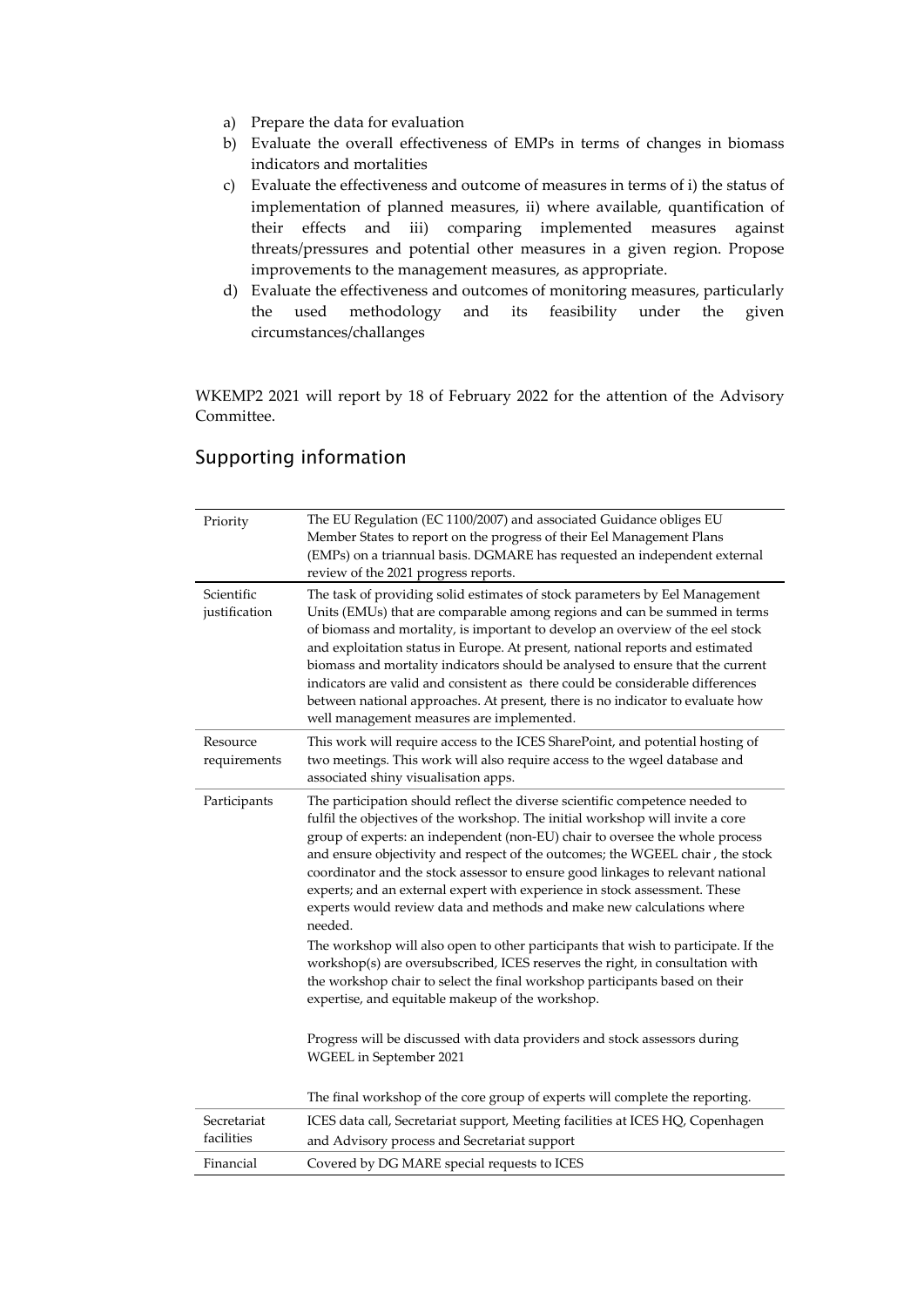| Linkages to<br>advisory<br>committees           | To ACOM through the recurring assessment of the eel stock by WGEEL<br>and throtugh the advisory process.                                                                                                                                                                                                               |
|-------------------------------------------------|------------------------------------------------------------------------------------------------------------------------------------------------------------------------------------------------------------------------------------------------------------------------------------------------------------------------|
| Linkages to<br>other<br>committees or<br>groups | WGEEL, WGDIAD, SCICOM, FRSG.                                                                                                                                                                                                                                                                                           |
| Linkages to<br>other<br>organizations           | The work of this workshop is primarily to support to support EU DGMARE in<br>evaluating the success of the national EMPs through the progress reports. This<br>work also has links to the ICES Scientific Advice which is used by not only EU DG<br>MARE, but also DG ENV, the CITES Secretariat, FAO EIFAAC and GFCM. |

### **ANNEX 1.**

#### **Considerations from WKEELDATA3.**

1. Prepare data for evaluation.

2. Evaluate the effectiveness and outcomes of the EMPs. This could be done using the 3Bs and ΣAs from the Annex 9 Mortality rates and Annex 10 Biomass Indicators, along with the new Annex 13 EMP Overview which provides details on what types of data are used in the assessments. Two questions that could be answered with these data would be: a) Has biomass changed in EMU '1' through time (2000 to present); b) Has mortality changed in EMU '1' through time (2000 to present).

3. Evaluate the effectiveness and outcomes of the measures. This would be done using descriptions of the measures from Annex 15 Measures and Annex 13 EMP Overview, access to data, and scientific opinion, to answer the core question of 'Have EMPs done what they could?' It could be reported using the following: a) A table of standardised/possible measures across the region that would registering their implementation across EMPs as yes; no; not applicable; identify whether pressures/threats were addressed in each EMU [Annex 15 Measures]; and b) A list of measures planned in EMPs, the degree of their implementation (fully, partial, not implemented), year of full implementation, availability of quantification and method of quantification. To expand on some of the terms used here: effectiveness could be examined in terms of the effect on silver eel output in weight of silver eels (Bcurrent), and in mortality levels; outcomes could be for example the removal of 'x' number of barriers or 'x' kms of wetted area opened up, or number of glass eels stocked in a known wetted area; and acknowledging the indirect benefits of certain measures noting that the cumulative impact of measures should be having an impact but if there is no change in biomass then other factors may be at play.

4. Evaluate the effectiveness and outcomes of monitoring measures (of biomass, mortality, traceability, etc). This would be done using descriptions of monitoring methods and self-assessment of what is achievable and what are the national and international challenges: a) Monitoring description (data collection, analysis; or process) (Annex 13 EMP Overview); b) Assessment methods using Annex 13 EMP Overview; c) Asking has all habitat been included in the biomass and mortality assessments?

#### **EU request to ICES:**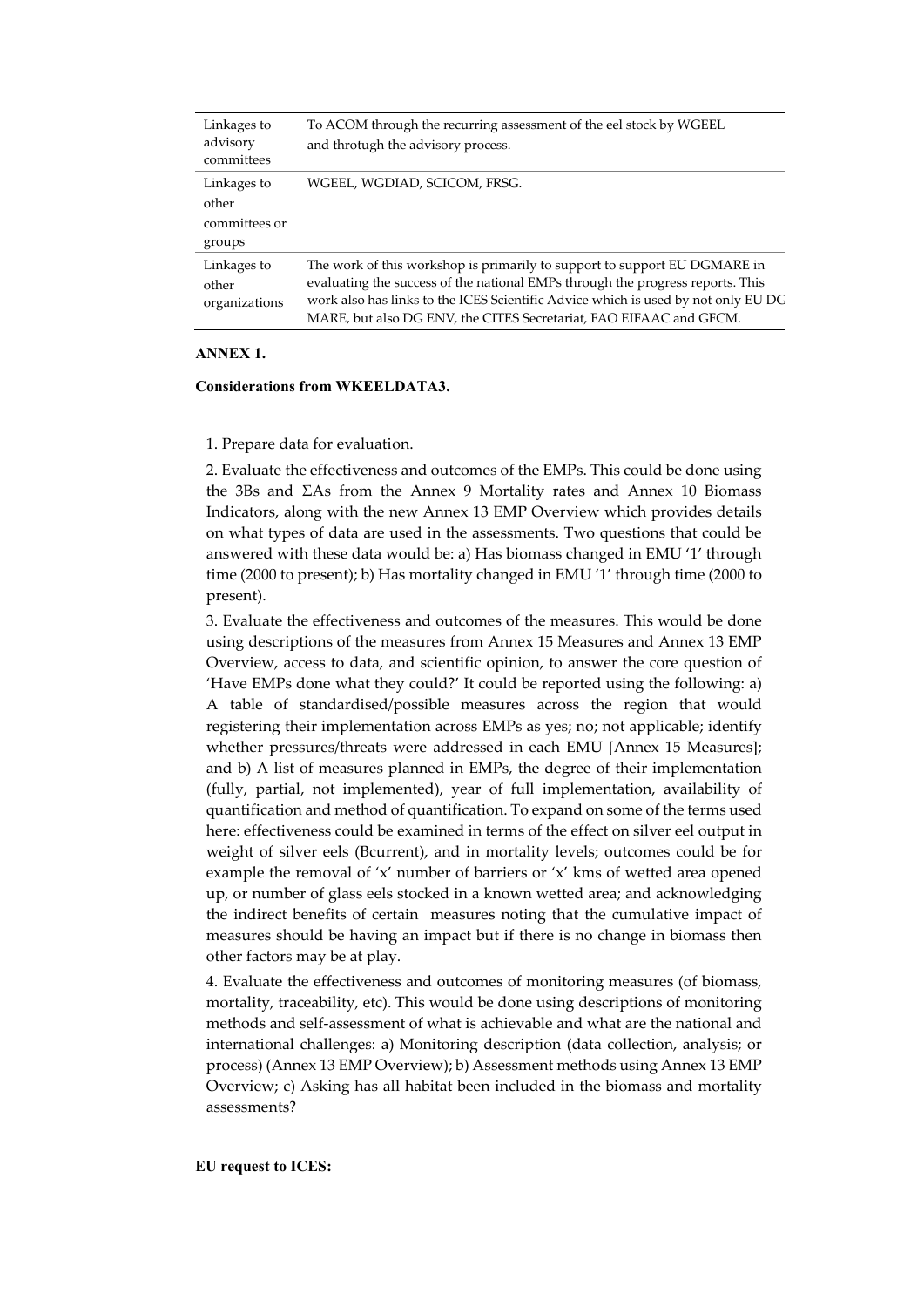- To assess the 2021 Member States' progress reports on the implementation of the Eel Regulation via the measures established and implemented under the eel management plans (EMPs). Those progress reports in line with Article 9(1) of the Regulation are to consist of the biological data required under the Eel Regulation and the general information outlining monitoring, effectiveness and outcome.

- To include the biological data required under Article 9(1)a-d, as well as the estimates of recreational fishermen and their catches under Article 11(2)-(3) in the regular ICES data call on eels, which is done every year to support recurrent advice on eels, to make the process of submitting data more efficient.

- To forward the Commission the biological data required under Article 9(1)a-d submitted by Member Stares in usable format since countries must submit to the Commission their progress reports with such data, as well as the estimates of recreational fishermen and their catches under Article 11(2)-(3).

- In order for the Commission to strengthen the implementation of conservation measures for the recovery of the stock , we need to know from ICES: a) which measures are delivering results; b) which measures are not; c) which need to be improved.

- To provide the Commission with the advice in 2021 on the evaluation of the Member States progress reports on the eel management plans implementation.

### <span id="page-45-0"></span>WKICEMP – Workshop on the evaluation of assessments and management plans for ling, tusk, plaice and Atlantic wolffish in Icelandic waters

#### *Approved on the Resolutions Forum in January 2022*

- 2021/2/FRSG30 The workshop on the evaluation of assessments and management plans for ling, tusk, plaice and Atlantic wolffish in Icelandic waters (WKICEMP), chaired by Dorleta Garcia (Spain), and attended by two invited external experts, Elisabeth Van Beveren (Canada) and Olav Nikolai Breivik (Norway), will be established and meet online and in Hafnarfjordur, Iceland, 4-8 April 2022, to update (if required) operational assessment models and reference points and evaluate management plan HCRs for ling (lin.27.5a), tusk (usk.27.5a14), plaice (ple.27.5a) and Atlantic wolfish (caa.27.5a) in Icelandic waters. The work will be to:
	- a) Evaluate the appropriateness of data and methods to determine stock status and investigate methods for short term outlook taking agreed or proposed management plans into account for the stocks listed in the text table below. The evaluation shall include consideration of (where applicable):
		- i. Stock identity and migration issues;
		- ii. Life-history data;
		- iii. Fishery-dependent and fishery-independent data;
		- iv. Further inclusion of environmental drivers, multi-species information, and ecosystem impacts for stock dynamics in the assessments and outlook
	- b) Agree and document the preferred method for evaluating stock status and (where applicable) short term forecast and update the stock annex as appropriate. Knowledge about environmental drivers, including multispecies interactions, and ecosystem impacts should be integrated in the methodology;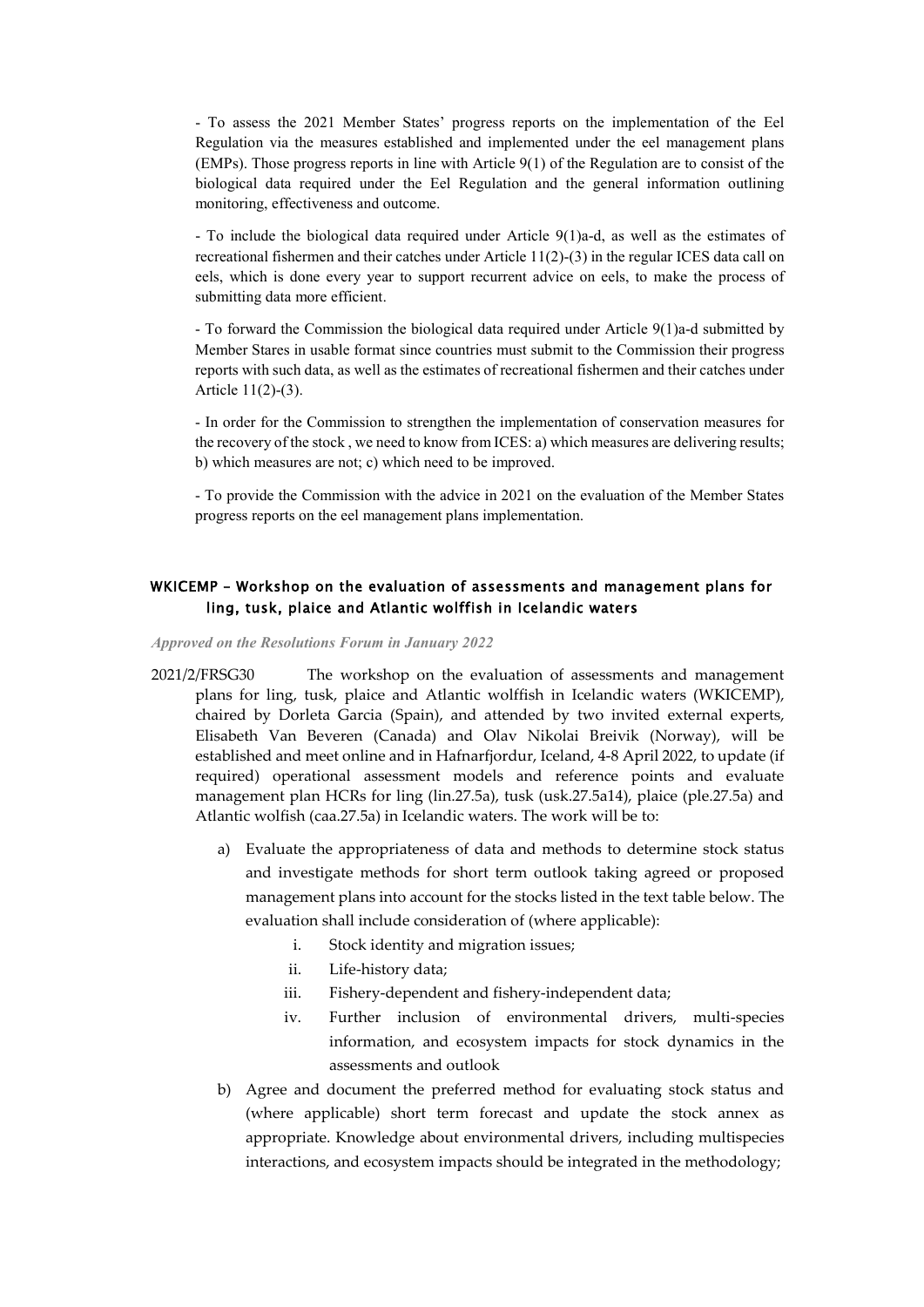- c) Re-examine and update (if necessary) MSY and PA reference points according to ICES guidelines (see Technical document on reference points);
- d) Evaluate the proposed Harvest Control Rule(s) for the management plans for the stocks and develop conclusions on whether the proposed  $HCR(s)$  can be considered as consistent with the precautionary approach and in conformity with the ICES MSY framework and can therefore be used as the basis for ICES fishing opportunity advice for the stock.

WKICEMP will report by (*dates tbc)* for the attention of the Advisory Committee.

| <b>Stock</b>                                                                                    | <b>Stock code</b> | <b>Stock leader</b>                                                                                                                                                                                                                                                                                                                                                                                                                           |
|-------------------------------------------------------------------------------------------------|-------------------|-----------------------------------------------------------------------------------------------------------------------------------------------------------------------------------------------------------------------------------------------------------------------------------------------------------------------------------------------------------------------------------------------------------------------------------------------|
| Ling (Molva molva) in Division 5.a<br>(Iceland grounds)                                         | lin.27.5a         | Anika Sonjudottir<br><anika.sonjudottir@hafogvatn.is></anika.sonjudottir@hafogvatn.is>                                                                                                                                                                                                                                                                                                                                                        |
| Plaice ( <i>Pleuronectes platessa</i> ) in<br>Division 5.a (Iceland grounds)                    | ple.27.5a         | Elzbieta Baranowska<br><elzbieta.baranowska@hafogvatn.is></elzbieta.baranowska@hafogvatn.is>                                                                                                                                                                                                                                                                                                                                                  |
| Tusk (Brosme brosme) in Subarea<br>14 and Division 5.a (East<br>Greenland, and Iceland grounds) | usk.27.5a14       | Pamela Woods<br><pamela.woods@hafogvatn.is>;</pamela.woods@hafogvatn.is>                                                                                                                                                                                                                                                                                                                                                                      |
| Atlantic wolffish (Anarhichas<br>lupus) in Division 5.a (Iceland<br>grounds)                    | caa.27.5a         | Pamela Woods<br>$\epsilon$ = $\epsilon$ = $\epsilon$ = $\epsilon$ = $\epsilon$ = $\epsilon$ = $\epsilon$ = $\epsilon$ = $\epsilon$ = $\epsilon$ = $\epsilon$ = $\epsilon$ = $\epsilon$ = $\epsilon$ = $\epsilon$ = $\epsilon$ = $\epsilon$ = $\epsilon$ = $\epsilon$ = $\epsilon$ = $\epsilon$ = $\epsilon$ = $\epsilon$ = $\epsilon$ = $\epsilon$ = $\epsilon$ = $\epsilon$ = $\epsilon$ = $\epsilon$ = $\epsilon$ = $\epsilon$ = $\epsilon$ |

# Supporting Information

| Priority:                                                | High                                                                                                                                                    |
|----------------------------------------------------------|---------------------------------------------------------------------------------------------------------------------------------------------------------|
| Scientific justification and relation to<br>action plan: | The Ministry of Industries and Innovation in Iceland<br>require an independent review of the proposed HCRs in<br>advance of the 2022/23 fishing season. |
| Resource requirements:                                   | Work to be conducted by national experts in Iceland.                                                                                                    |
| Participants:                                            | National experts from Iceland and interested NWWG and<br><b>WGDEEP</b> members                                                                          |
| Secretariat facilities:                                  | SharePoint site and online meeting facilities.                                                                                                          |
| Financial:                                               | Part of Iceland-ICES MOU.                                                                                                                               |
| Linkages to advisory committees:                         | Reports to ACOM                                                                                                                                         |
| Linkages to other committees or groups: NWWG, WGDEEP     |                                                                                                                                                         |
| Linkages to other organizations:                         |                                                                                                                                                         |

### <span id="page-46-0"></span>WKSEALS - Benchmark Workshop for harp and hooded seals

*Approved on the Resolutions Forum in March 2021*

- 2020/2/FRSG31 **A Benchmark Workshop for harp and hooded seals (WKSEALS2022),** chaired by External Chair Alejandro Buren, Argentina, and ICES Chair Daniel Howell, Norway, and attended by two invited external experts Phil Hammond, UK, and Hans Skaug, Norway, will be established and will meet:
	- by correspondence on 8 December 2021, for a Modelling planning workshop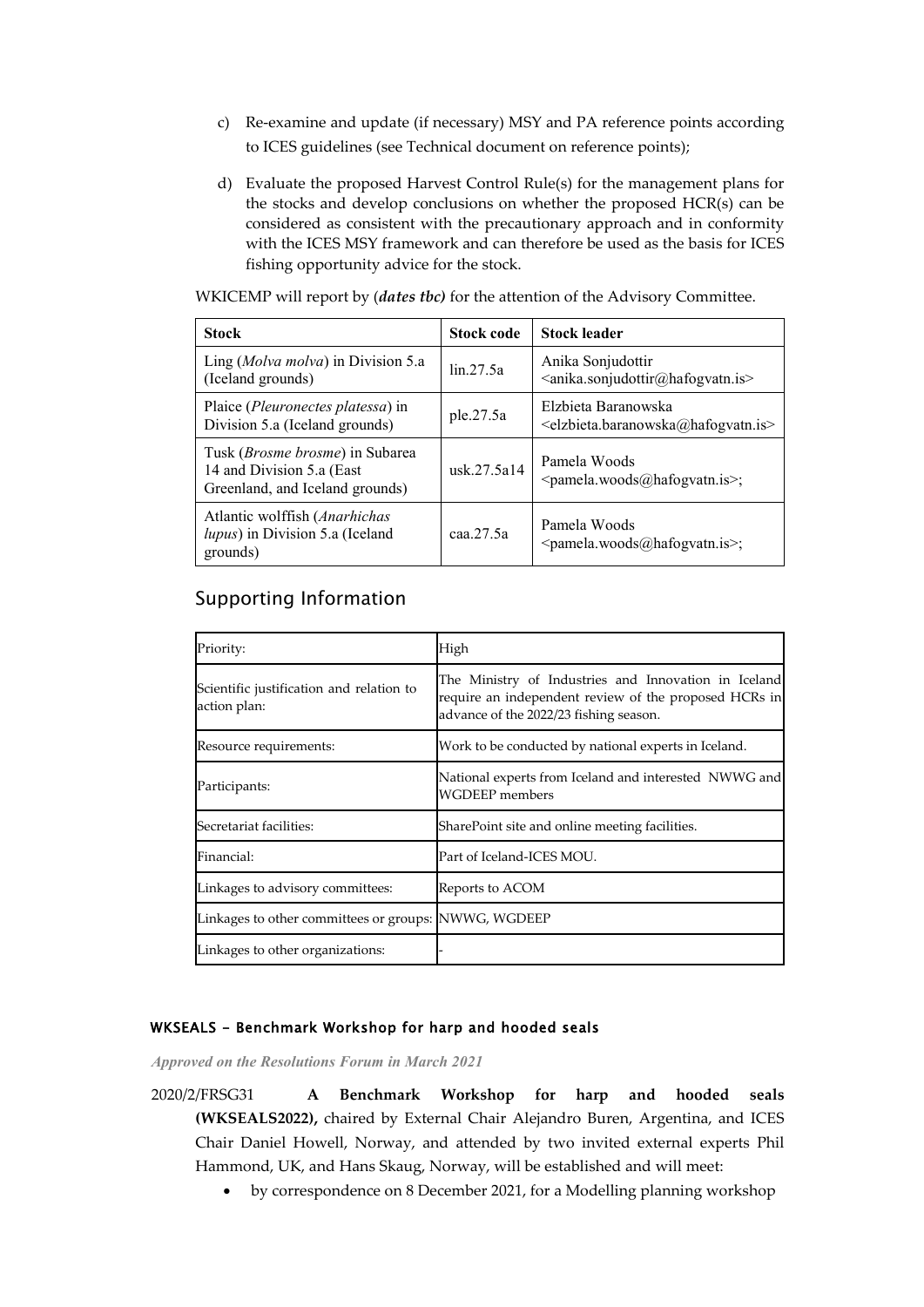- online throughout 2022 as needed
- in a hybrid meeting held at ICES Headquarters, Copenhagen, on 5-9 December 2022 for a Benchmark Workshop

### WKSEALS will:

-

- c) Evaluate the appropriateness of data and methods to determine stock status and investigate methods for providing harvest advice for the stocks listed in the text table below. The evaluation shall include consideration of:
	- v. Stock identity and migration issues;
	- vi. Life-history data;
	- vii. Hunt dependent and hunt independent data;
	- viii. Further inclusion of environmental drivers, multi-species information, and ecosystem impacts for stock dynamics in the assessments and outlook;
- d) For each stock, agree and document the preferred methods for evaluating stock status and harvest advice and produce stock annexes as appropriate. Knowledge about environmental drivers, including multispecies interactions, and ecosystem impacts should be integrated in the methodology to the extent possible;
- e) Re-examine and update (if necessary) the methods for setting biological limits for seal harvest as defined by ICES in 2005[1;](#page-47-0)
- f) Review and summarise the evidence currently available to support the implementation of harvest control rules, identifying important knowledge gaps, especially in connection with potential changes to assessment model general formulation and/or specifics.
- g) Develop recommendations for future improvements to the assessment methodology and data collection.
- and, will meet by correspondence in February 2023 to:
- h) Evaluate whether the current harvest control rules (see section 6.3. of ICES 2005)[2](#page-47-1) are precautionary in light of potential acceptance of alternative model formulations and reference points from the benchmark.

Working documents to be reviewed during the Benchmark meeting at least 7 days prior to the meeting.

| Stocks                                                                           | Stock leader |
|----------------------------------------------------------------------------------|--------------|
| Harp seals (Pagophilus groenlandicus) in subarea 1 (Barents and White sea stock) | Martin Biuw  |

<span id="page-47-0"></span><sup>&</sup>lt;sup>1</sup> Request from the Norwegian Government regarding Greenland Sea harp and hooded seals and White Sea/Barents Sea harp seals. *In* Report of the ICES Advisory Committee on Fishery Management, Advisory Committee on the Marine Environment and Advisory Committee on Ecosystems, 2005. ICES Advice 2005, Volume 3, Section 1.4.1.2. [http://www.ices.dk/sites/pub/Publication%20Reports/ICES%20Advice/2005/ICES%20Advice](http://www.ices.dk/sites/pub/Publication%20Reports/ICES%20Advice/2005/ICES%20Advice%202005%20Volume%203.pdf) [%202005%20Volume%203.pdf](http://www.ices.dk/sites/pub/Publication%20Reports/ICES%20Advice/2005/ICES%20Advice%202005%20Volume%203.pdf)

<span id="page-47-1"></span><sup>&</sup>lt;sup>2</sup> ICES. 2005. Report of the ICES/NAFO Working Group on Harp and Hooded Seals (WGHARP), 30 August–3 September 2005, St Johns, Newfoundland, Canada. ICES CM 2006/ACFM:06. 54 pp. <http://ices.dk/sites/pub/CM%20Doccuments/2006/ACFM/ACFM0606.pdf>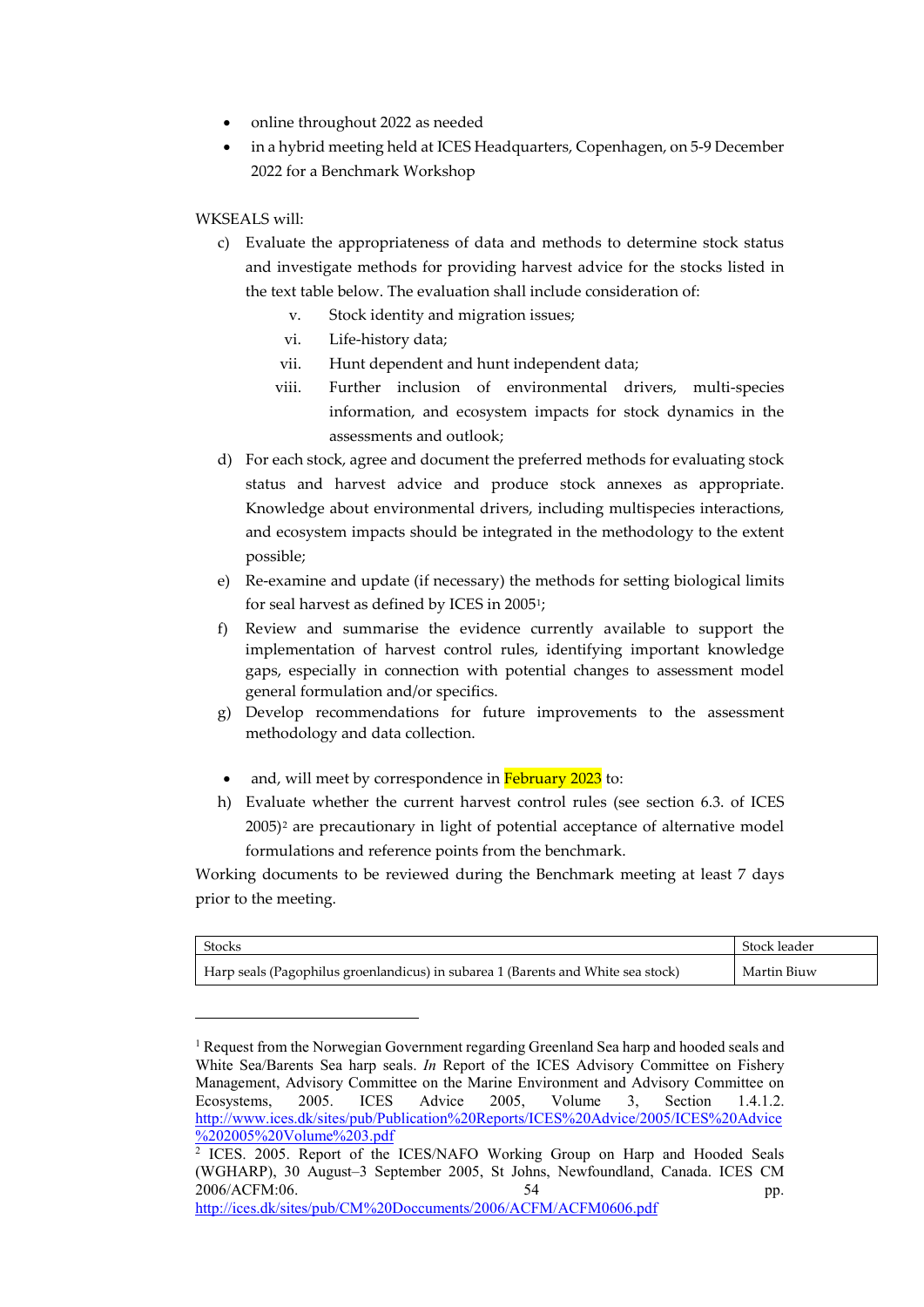| Harp seals ( <i>Pagophilus groenlandicus</i> ) in subareas 1, 2 and 14 and Division 5.a (Greenland<br>Sea stock) | Martin Biuw  |
|------------------------------------------------------------------------------------------------------------------|--------------|
| Hooded seals (Cystophora cristata) in subareas 2, 5 and 14 (Greenland Sea stock)                                 | Mike Hammill |

### <span id="page-48-0"></span>WKSANDEEL - Benchmark Workshop on Sandeel (Ammodytes spp.) in 2022

*Approved on the Resolutions Forum in March 2022*

- 2021/2/FRSG32 A **Benchmark Workshop on Sandeel (***Ammodytes* **spp.) in 2022**  (WKSANDEEL), chaired by External Chair Nicola Walker, UK and ICES Chair Niels Hintzen, Netherlands, and attended by invited external experts Amy Schueller, US and Pia Schuchert, UK, will be established 14–16 June 2022 for a data evaluation meeting and for a 5-day Benchmark meeting 14–18 November 2022. There will also be an MSE meeting at a venue to be determined on 13–15 December 2022 to:
	- f) Evaluate the appropriateness of data and methods to determine stock status and investigate methods for short term outlook taking agreed or proposed management plans into account for the stocks listed in the text table below. The evaluation shall include consideration of:
		- i. Stock identity and migration issues;
		- ii. Life-history data;
		- iii. Fishery-dependent and fishery-independent data;
		- iv. Further inclusion of environmental drivers, multi-species information, and ecosystem impacts for stock dynamics in the assessments and outlook
	- g) Agree and document the preferred method for evaluating stock status and (where applicable) short term forecast and update the stock annex as appropriate. Knowledge about environmental drivers, including multispecies interactions, and ecosystem impacts should be integrated in the methodology

If no analytical assessment method can be agreed, then an alternative method (the former method, or following the ICES data-limited stock approach) should be put forward;

- h) Re-examine and update (if necessary) MSY and PA reference points according to ICES guidelines (see Technical document on reference points);
- i) Develop recommendations for future improving of the assessment methodology and data collection;
- j) As part of the evaluation:
	- iii) Conduct a 3 day data compilation workshop (DCWK). Stakeholders are invited to contribute data (including data from non-traditional sources) and to contribute to data preparation and evaluation of data quality. As part of the data compilation workshop consider the quality of data including discard and estimates of misreporting of landings;
	- iv) Following the DC correspondence work, produce working documents to be reviewed during the Benchmark meeting at least 7 days prior to the meeting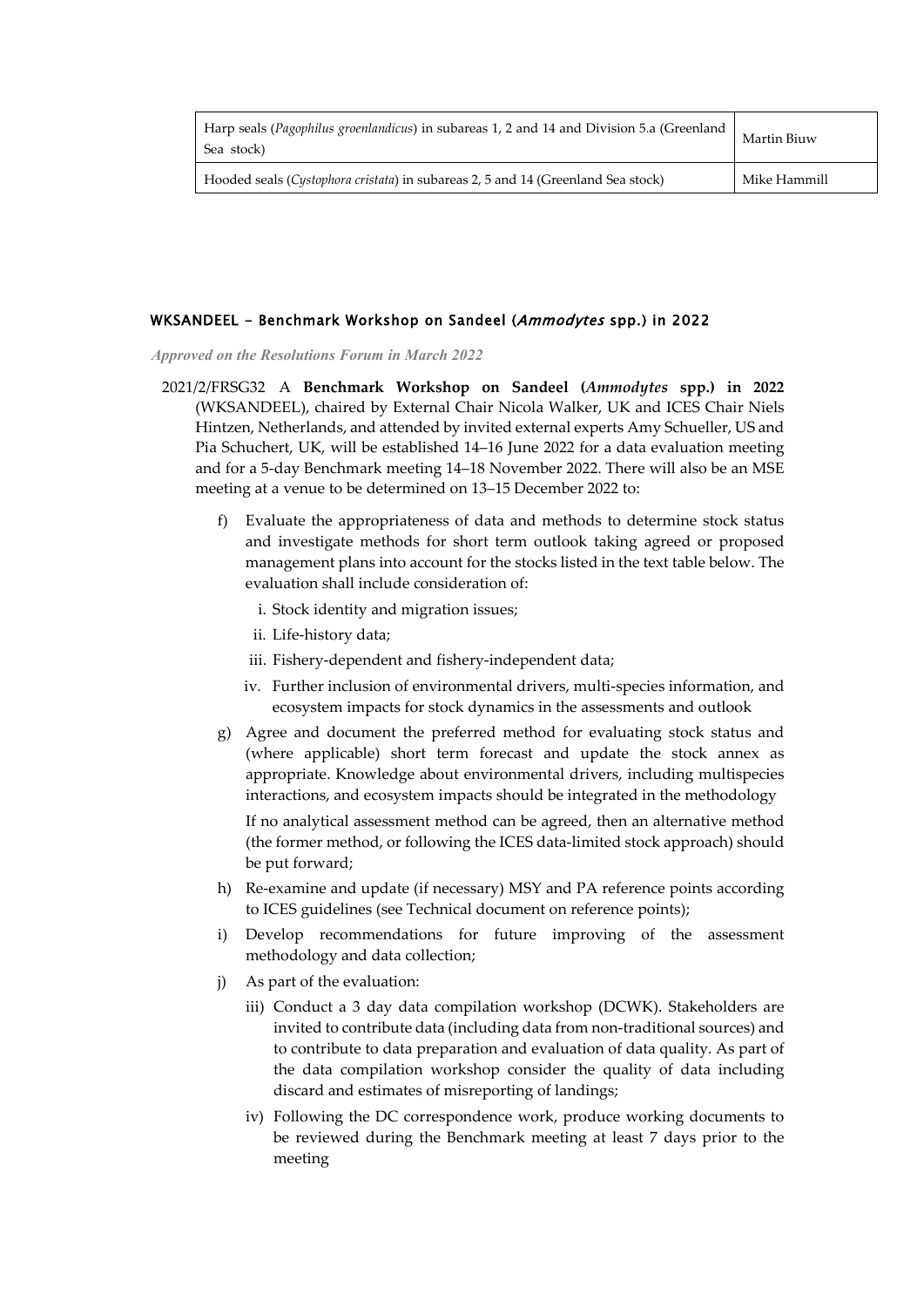| <b>Stocks</b> |                                                                                                                                          |
|---------------|------------------------------------------------------------------------------------------------------------------------------------------|
| San.sa.1r     | Sandeel (Ammodytes spp.) in Divisions 4.b and 4.c,<br>Sandeel Area 1r (central and southern North Sea, Dogger<br>Bank)                   |
| San.sa.2      | Sandeel (Ammodytes spp.) in Divisions 4.b and 4.c, and<br>Subdivision 20, Sandeel Area 2r (Skagerrak, central and<br>southern North Sea) |
| San.sa.3r     | Sandeel (Ammodytes spp.) in Divisions 4.a and 4.b, and<br>Subdivision 20, Sandeel Area 3r (Skagerrak, northern<br>and central North Sea) |
| San.sa.4      | Sandeel (Ammodytes spp.) in divisions 4.a and 4.b,<br>Sandeel Area 4 (northern and central North Sea                                     |

The Benchmark Workshop will report by 31 January 2023 for the attention of ACOM.

### <span id="page-49-0"></span>WKEELDATA4 - The Fourth Workshop on Designing an Eel Data Call

*Approved on the Resolutions Forum in April 2022*

- **2021/2/FRSG33** A **Workshop on Designing an Eel Data Call** (WKEELDATA4), co-chaired by Tea Bašić (UK) and Hilaire Drouineau (FR), will meet virtually, 9 May–13 May 2022 to design a data call to all ICES/EIFAAC/GFCM countries having natural production of European eel and prepare their integration in the eel database supporting WGEEL work. The data call 2022 will request the same data as every year (e.g. the 2020 call), incorporating WGEEL recommendations, and will also collect biometric data (including from DCF programmes), following the ICES WKFEA roadmap. To achieve this aim, the WK will:
	- a ) Update templates that will be used to report these data to the ICES and text for the 2022 Eel Data Call, following WGEEL recommendations;
	- b ) Create new templates that will be used to report biometric data (including DCF data), following the WKFEA roadmap;
	- c ) Develop/Update all the tools in the WGEEL's shiny application required to automatise the data call;
	- d ) Develop with ICES Data Centre the roadmap to achieve the data call publication beginning of June and the data integration during the WGEEL meeting (first part):
		- List the tasks to be done to finalise data call preparation
		- List and prioritise developments needed in the shiny application.
	- •

WGEELDATA4 will report by the 27th of May 2022 for the attention of FSRG, WGEEL, WGDIAD, ACOM, SCICOM, EIFAAC, GFCM. The WK will require post-meeting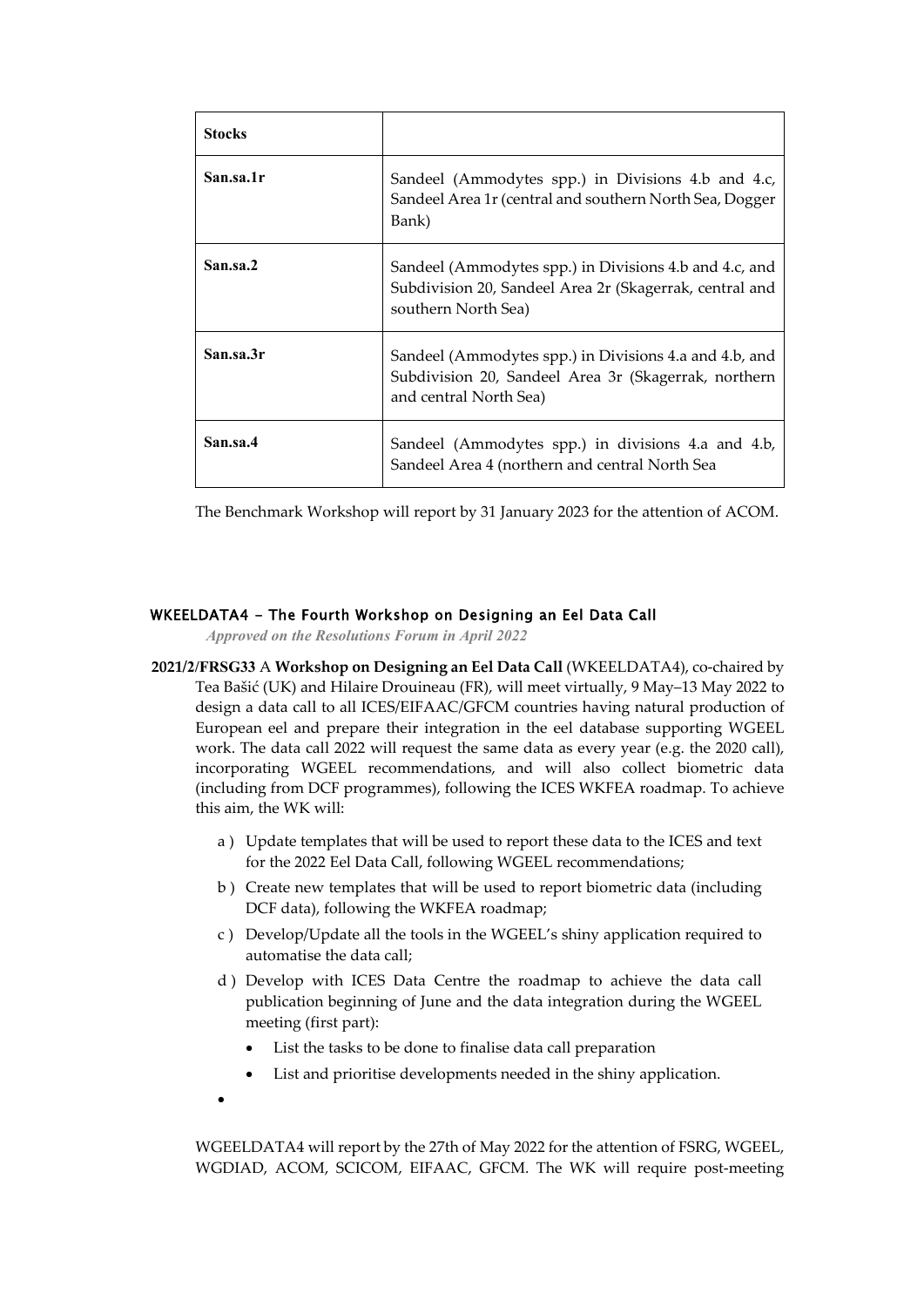work of estimated 15 man-days to run beta tests to validate the developments, which will be distributed among WK members.

Supporting information

| Priority                                     | This topic is a high priority for ICES and the<br>countries/institutions supporting the work of the WGEEL<br>because the present data collection procedures of WGEEL are<br>complex and require a large resource in staff time before and<br>during the WGEEL meetings. The refinement of data<br>provision will save time and money, and it will facilitate the<br>future benchmarking of the stock assessment process to<br>support the ICES Advice.                                                                                                                                                                                                                                  |
|----------------------------------------------|-----------------------------------------------------------------------------------------------------------------------------------------------------------------------------------------------------------------------------------------------------------------------------------------------------------------------------------------------------------------------------------------------------------------------------------------------------------------------------------------------------------------------------------------------------------------------------------------------------------------------------------------------------------------------------------------|
| Scientific<br>justification                  | The WGEEL annually collates data on recruitment, landings<br>from commercial and recreational fisheries, restocking,<br>aquaculture production, rates of other human-induced<br>mortalities on eels, biological characteristics of eels, etc. The<br>development of various tools (database, standardised<br>templates, shiny application for data integration and analysis)<br>have allowed to greatly improve consistency in the data<br>collection and to facilitate their use in the stock assessment<br>process. Since additional data will be collected in 2022 based<br>on WGEEL and WKFEA recommendations, the tools must be<br>adapted to manage these specific types of data. |
| Resource<br>requirements                     | The workshop will be run virtually. Videoconferencing<br>system and sharepoint will be required.                                                                                                                                                                                                                                                                                                                                                                                                                                                                                                                                                                                        |
| Participants                                 | WGEEL members in charge of the data collection and<br>management. One or two persons in charge of answering to<br>the data call. The presence of a GFCM representative would<br>be required to ensure the consistency between ICES and<br>GFCM data calls.                                                                                                                                                                                                                                                                                                                                                                                                                              |
| Secretariat facilities                       | The standard support for arranging the meeting, providing<br>access to sharepoint, videoconferencing system and for<br>formatting the report.                                                                                                                                                                                                                                                                                                                                                                                                                                                                                                                                           |
| Financial                                    | No financial implications.                                                                                                                                                                                                                                                                                                                                                                                                                                                                                                                                                                                                                                                              |
| Linkages to<br>advisory<br>committees        | Links to ACOM as the data collection and related procedures<br>are crucial for the work of WGEEL, providing the scientific<br>basis for the ICES advice on fishing opportunities published<br>by ACOM.                                                                                                                                                                                                                                                                                                                                                                                                                                                                                  |
| Linkages to other<br>committees or<br>groups | The results will be of direct benefit to the WGEEL and wider<br>to WGDIAD.                                                                                                                                                                                                                                                                                                                                                                                                                                                                                                                                                                                                              |
| Linkages to other<br>organizations           | The results will be of direct interest to DG MARE of the<br>European Commission, in relation to the obligations of the<br>Eel Regulation (EC1100/2007) and the EU MAP, and to<br>GFCM in relation to planned eel Data Collection Framework<br>Reference.                                                                                                                                                                                                                                                                                                                                                                                                                                |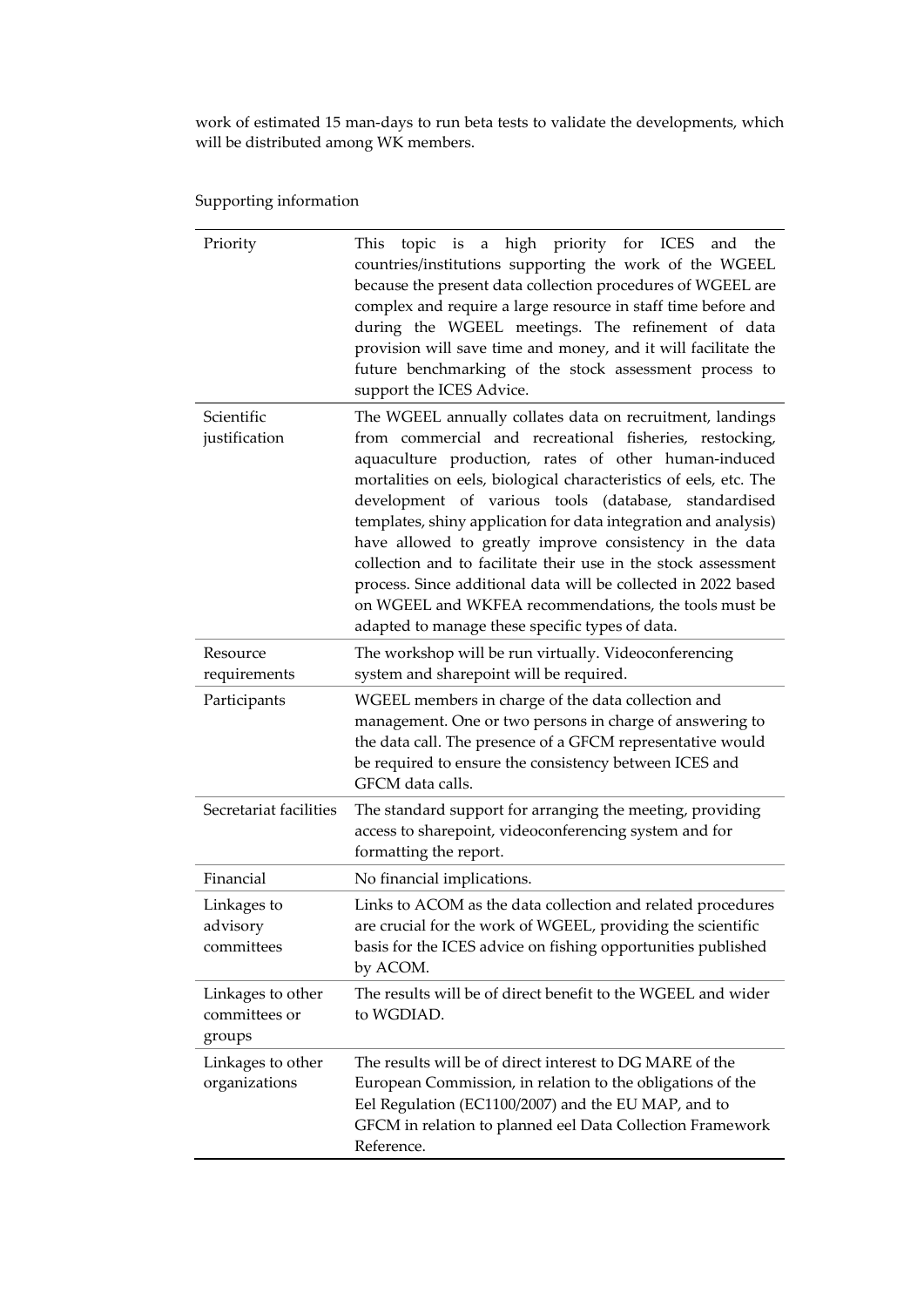## <span id="page-51-0"></span>WKD3Lists2 - The Second Workshop on on Lists of Commercial Fish and Shellfish species for reporting of MSFD D3

*Approved on the Resolutions Forum in April 2022*

**2021/2/FRSG34** The **second Workshop on Lists of Commercial Fish and Shellfish species for reporting of MSFD D3** (**WKD3lists-2**), chaired by Nikolaus Probst, will be established and will meet in ICES 30 May - 2 June (hybrid) to:

- a) Develop and agree on regional (by MSFD region or subregion) lists of D3 based on agreed standardized weight and commercial value thresholds of the landings.
- b) Further guidance for Member States to prepare their individual D3 lists (including nationally important stocks, species included in national management plans,…).
- c) Account for widely distributed stocks in the regional lists using landings thresholds (by weight and value).
- d) Given the agreed-upon reference period (2016-2021), discuss the appropriateness of including a baseline for inclusion of species beyond the reference period.

WKD3lists 2 will report by June 24<sup>th</sup> for the attention of the Advisory Committee.

# Supporting information

-

| Priority                    | High. As a response to a special request from DGENV on the Commission<br>Decision on criteria and methodological standards for Good Environmental<br>Status (EU) 2017/848 and the reporting under MSFD Article 17 (on updates for<br>MSFD Articles 8, 9 and 10).<br>The advice will feed into ongoing efforts to provide guidance on the operational<br>implementation of the MSFD.                                                                                                                                                                                                                                                       |
|-----------------------------|-------------------------------------------------------------------------------------------------------------------------------------------------------------------------------------------------------------------------------------------------------------------------------------------------------------------------------------------------------------------------------------------------------------------------------------------------------------------------------------------------------------------------------------------------------------------------------------------------------------------------------------------|
| Scientific<br>justification | WKD3lists-2 is a continuation of ICES work to develop appropriate lists for<br>descriptor 3 (ICES 2021, ICES 2020).                                                                                                                                                                                                                                                                                                                                                                                                                                                                                                                       |
|                             | Term of Reference a)                                                                                                                                                                                                                                                                                                                                                                                                                                                                                                                                                                                                                      |
|                             | ICES described four general approaches used by MS in their 2018 reporting and<br>advised that one of these is selected by the EC to be used as a standard by all MSs<br>in their 2024 reporting under Article 17 of the EU Marine Strategy Framework<br>Directive (MSFD) (ICES 2020). The Member States agreed to use ICES' preferred<br>approach, namely approach 1 (WGGES 24). Approach 1 consists of MS using all<br>species/stocks referred to in Specifications and standardised methods for monitoring<br>and assessment of Decision 2017/848 for the MSFD (sub)region within which the<br>MRU <sup>3</sup> is located (ICES 2020). |
|                             | WKD3lists2 will develop regional (by MSFD region or subregion) lists of D3<br>according to approach 1 of ICES advice including a suggestion for standardised<br>(by region) weight and commercial value thresholds of the landings for adoption<br>at EU level.                                                                                                                                                                                                                                                                                                                                                                           |
|                             | Landings data will be extracted from the JRC FDI database and filtered by<br>relevant ICES rectangle using ICES statistical rectangle factors (Flanders Marine<br>Institute) to identify species that make up to an agreed upon percentage of<br>landings by weight (and value) for any given MSFD region or sub-region.                                                                                                                                                                                                                                                                                                                  |
|                             | Participation from JRC experts or experts with experience working with FDI<br>database is strongly encouraged.                                                                                                                                                                                                                                                                                                                                                                                                                                                                                                                            |

<span id="page-51-1"></span><sup>&</sup>lt;sup>3</sup> \* Marine reporting units (MRUs) are defined by individual MSs and can be of varying sizes, including region, subregion, EEZ, etc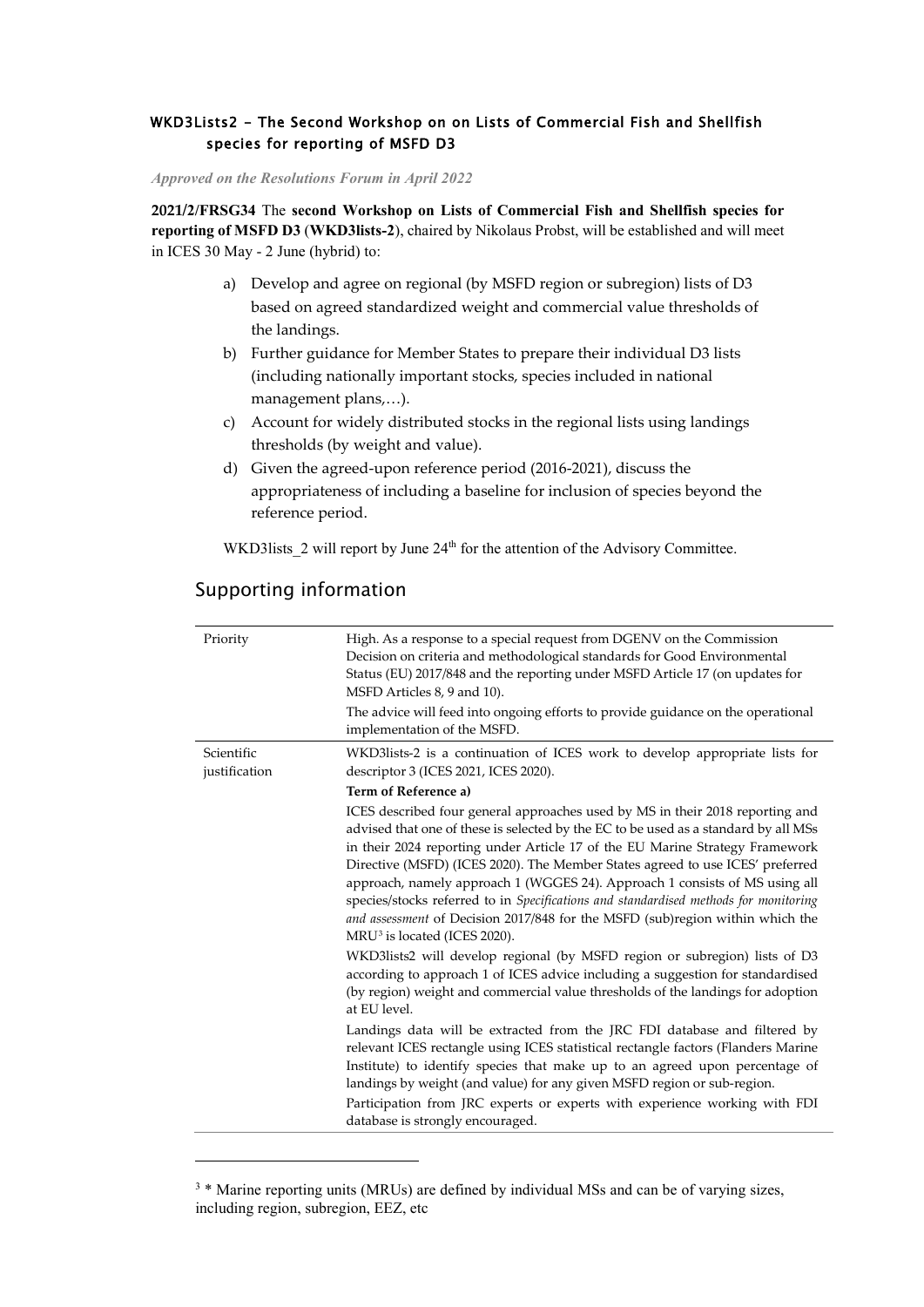Participants will be distributed according to the MSFD region where the MRU from the MS they represent belongs and work stepwise towards developing regional lists of D3.

HELCOM have produced a regional (Baltic) commercial fish list according to approach 1 in ICES advice as part of their third holistic assessment (HELCOM 2021). The development process and final HELCOM regional list of commercial fish and shellfish will be presented at WKD3lists-2 and discussed for adoption.

Guidance on how to avoid the inconsistency to report elements at different taxonomic levels detected in previous reporting cycles will also be developed.

#### **Term of Reference b**)

The regional lists of D3 developed in ToR a) will be able to be used by Member States as reference lists to be included into the national reporting on D3 (upon agreement at WGGES). The regional lists can be amended by Member States with additional elements that do not reach the threshold to be included in the respective regional list. This can be the case for small-scale/local coastal fisheries or species/stocks in national management plans. WKD3lists2 will provide further guidance for Member States on criteria to consider in order to complement the regional lists with additional elements.

It is expected that the list of D3 elements will change over time. Hence, the guidance developed at WKD3lists will include a temporary aspect and a need to review the lists every MSFD reporting cycle to account for changes in the system (e.g. climate change).

WKD3lists2 will aim to provide regional lists of commercially relevant species for as many MSFD regions and sub-regions as possible.

#### **Term of Reference c)**

ICES advised to establish a threshold to include widely distributed stocks in the list for reporting D3 (ICES 2020). The regional approach to reporting advised too would solve part of the issue as most of the widely distributed stocks will be captured in the regional lists. For highly migratory stocks distributed in more than one MSFD region (e.g. mackerel, whiting, horse mackerel), WKD3lists2 will develop a complete list of the stocks affected and account for their inclusion in one or more regional lists.

#### **Term of Reference d**)

Stock advice to support the implementation of the common fisheries policy (CFP) is generally provided on an annual basis and represents the main source of data for reporting on D3. However, the Common Implementation Decision (EU 2018/848) requires a 6-year assessment period and allows a nominal assessment period within these years.

The 6-year assessment period for the next cycle of MSFD reporting is 2016-2021 and the assessment will be based on the average of the assessments of the nominal period and not the last year of assessment (WG GES adhoc-meeting 23 March 2022, WG GES meeting 25b). WKKD3lists-2 will provide guidance on what nominal period to use for a robust and yet representative period that is comparable and consistent across Member States including a baseline for inclusion of species beyond the reference period needs to be addressed.

#### **References**

HELCOM 2021: https://portal.helcom.fi/meetings/ComFish%20WS%201-2021- 934/default.aspx

ICES. 2020. EU request for advice on developing appropriate lists for Descriptor 3, commercially exploited fish and shellfish, for reporting by EU Member States under MSFD Article 17 in 2024. In Report of the ICES Advisory Committee, 2020. ICES Advice 2020, sr.2020.13[, https://doi.org/10.17895/ices.advice.7646](https://doi.org/10.17895/ices.advice.7646)

ICES. 2021. Workshop to review and progress the reported lists of EU MSFD Descriptor 3 (WKD3Lists). ICES Scientific Reports. 2:82. 128 pp. <http://doi.org/10.17895/ices.pub.7467>

WGGES 24. https://circabc.europa.eu/ui/group/326ae5ac-0419-4167-83cae3c210534a69/library/44df9d4e-802c-4e51-b6d0-5a7294e167e7/details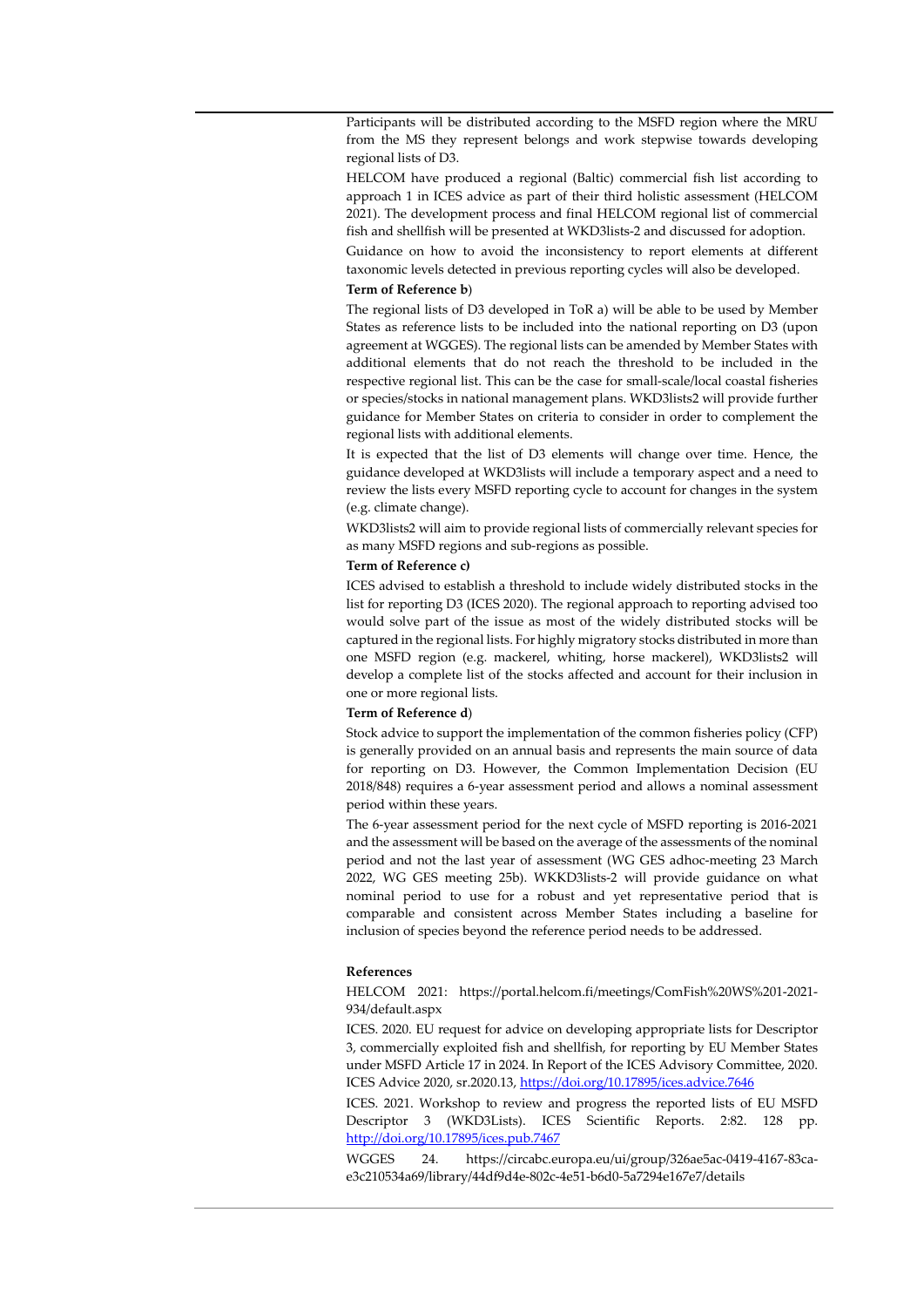| Resource<br>requirements                     | Secretariat support and advice process                                                                                                                                                                                                                                                |  |
|----------------------------------------------|---------------------------------------------------------------------------------------------------------------------------------------------------------------------------------------------------------------------------------------------------------------------------------------|--|
| Participants                                 | Experts from EU Member States, MSFD data submitters, JRC, EC, HELCOM and<br>participants from the ICES Secretariat. If requests to attend exceed the meeting<br>capacity available, ICES reserves the right to allocate participants based on the<br>experts' relevant qualification. |  |
| Secretariat facilities                       | Secretariat support and meeting rooms                                                                                                                                                                                                                                                 |  |
| Financial                                    | Covered by DGENV special request to ICES                                                                                                                                                                                                                                              |  |
| Linkages to<br>advisory<br>committees        | The products from WKD3lists-2 will be peer-reviewed and enter<br>into the ICES Advisory process to be approved by ACOM                                                                                                                                                                |  |
| Linkages to other<br>committees or<br>groups | Links to SCICOM                                                                                                                                                                                                                                                                       |  |
| Linkages to other<br>organizations           | Links to RSCs and EC                                                                                                                                                                                                                                                                  |  |

### <span id="page-53-0"></span>WKSalmon2 - Second Workshop in a series on Salmon Mortality at Sea

*Approved on the Resolutions Forum in April 2022*

**2021/2/FRSG35** The **Second NASCO/ICES Workshop on Salmon** (WKSalmon2), co-chaired by Colin Bull (UK) and Glenn Nolan (Ireland) will be established and conducted in two sessions: WKSalmon2 will meet online on 15 June 2022 for a one day scoping workshop and on 30 August to 01 September 2022 for a 3-day workshop at the ICES Secretariat in Copenhagen with hybrid meeting access for all participants. The objective of WKSalmon2 is to identify key hypotheses on the mechanisms behind the declines in wild Atlantic salmon stocks and to identify the data resources available and needed to test these hypotheses.

The overall goal of the WKSalmon workshop series is to improve the assessment of Alantic salmon stocks by identifying and testing key hypotheses regarding at sea mortality, and partitioning these declines or losses among possible or likely "suspects". This Likely Suspects Framework (LSF) can be used to help identify in which domain (i.e. key points in time and space where a substantial amount of the mortality occurs) actions may need to be focused to ensure the future abundance of this iconic species.

- 1. A one day scoping meeting in June 2022 will provide the framing for an efficient and productive outcome of the WKSalmon2 process.
	- a. In advance of this scoping meeting, participants will be apprised of the current state of the science in a working document prepared by the chairs, work that builds on the output of [WKSalmon1,](https://www.ices.dk/sites/pub/Publication%20Reports/Expert%20Group%20Report/Fisheries%20Resources%20Steering%20Group/2020/wksalmon_2019.pdf) developing hypotheses about at sea mortality and the salmon "domains" concept. This scoping meeting will then discuss these hypotheses;
	- b. Agree to a focused set of high priority hypotheses. The hypotheses should focus on examining sources of at sea mortality that are thought to be limiting the conservation potential of North Atlantic salmon. These hypotheses will be tested in the final workshop in this series, WKSalmon3; and,
	- c. Propose an approach to represent and integrate the salmon "domains" concept within the likely suspects framework (LSF) hypotheses-testing framework.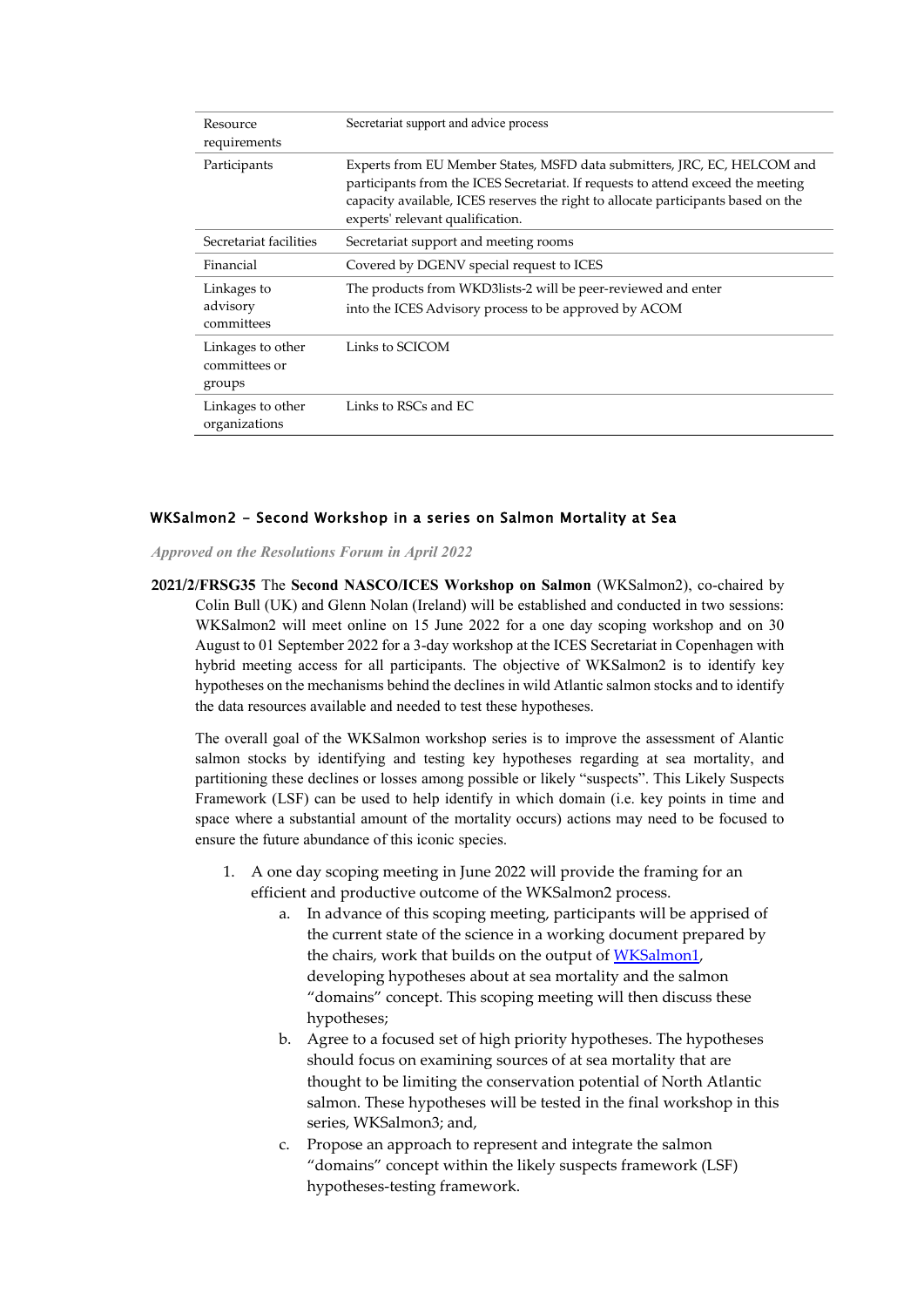- 2. A three day workshop in late August/early September 2022 will:
	- a. Agree to a final set of high priority hypotheses, based on the discussions in the one day scoping meeting;
	- b. Identify opportunities and mechanisms to leverage existing data sources within the ICES region and beyond to investigate the set of high priority hypotheses and salmon "domains" concept (ToR 1b); and,
	- c. Draft an ICES Data Call in preparation for WKSalmon3. The data requested in the Data Call should support testing of the hypotheses identified in ToR2a. Testing these hypotheses is an attempt to improve the our scientific understanding, the stock assessment, and the ICES advice for North Atlantic salmon.

WKSalmon2 will report by 14 October 2022 for the attention of the Advisory Committee.

| Priority                 | Providing the best available scientific advice for the conservation of<br>North Atlantic salmon is a high priority for NASCO and ICES. This<br>workshop will provide the scientific foundation to advance the<br>assessment of the state of North Atlantic salmon.                                                                                                                                                                  |  |
|--------------------------|-------------------------------------------------------------------------------------------------------------------------------------------------------------------------------------------------------------------------------------------------------------------------------------------------------------------------------------------------------------------------------------------------------------------------------------|--|
| Scientific justification | To improve the scientific assessment and advice for the conservation of<br>wild Atlantic salmon, ICES in consultation with the North Atlantic<br>Salmon Conservation Organisation (NASCO), convened a series of three<br>workshops to explore how best to integrate available data on salmon,<br>specifically data on marine survival, for use in models to advance the<br>conservation of wild salmon at sea as part of WKSalmon3. |  |
|                          | In agreeing to a set of priority Likely Suspects Framework (LSF)<br>hypotheses (ToR 1), the workshop should:                                                                                                                                                                                                                                                                                                                        |  |
|                          | Characterise and agree to a list of questions and priority<br>hypotheses to test within the LSF programme.                                                                                                                                                                                                                                                                                                                          |  |
|                          | Evaluate and agree to the appropriate process of testing priority<br>hypotheses.                                                                                                                                                                                                                                                                                                                                                    |  |
|                          | Agree how the concept of salmon "domains" should be<br>represented and integrated within the LSF hypotheses-testing<br>framework.                                                                                                                                                                                                                                                                                                   |  |
|                          | For ToR 2, the workshop should:                                                                                                                                                                                                                                                                                                                                                                                                     |  |
|                          | Explore mechanisms to mobilise and share data for assessing<br>salmon mortality at sea                                                                                                                                                                                                                                                                                                                                              |  |
|                          | Identify how to prioritise the access to the datasets that have<br>٠<br>greatest utility to match and advance the hypothesis-testing<br>process, and ensure agreed, focussed requests.                                                                                                                                                                                                                                              |  |
|                          | Refine our understanding of the nature of existing data gaps, and<br>٠<br>assess the options for addressing them.                                                                                                                                                                                                                                                                                                                   |  |
|                          | Agree common architecture and data sharing for metadata and<br>data organisation within the context of the limits set by ToR 2.                                                                                                                                                                                                                                                                                                     |  |
| Resource requirements    | There are no additional resource requirements.                                                                                                                                                                                                                                                                                                                                                                                      |  |
|                          | This workshop series comprises a scoping workshop (WKSalmon1 held<br>in 2019), a data meeting (WKSalmon2), and finally a modelling meeting<br>(WKSalmon3). WKSalmon1 convened in 2019 with the first workshop<br>held at ICES headquarters from June 24-28 2019. The workshop report is<br>available at (https://nasco.int/wp-content/uploads/2020/08/ICES-                                                                         |  |
|                          | $w$ ksalmon 2019.pdf).                                                                                                                                                                                                                                                                                                                                                                                                              |  |

# Supporting information